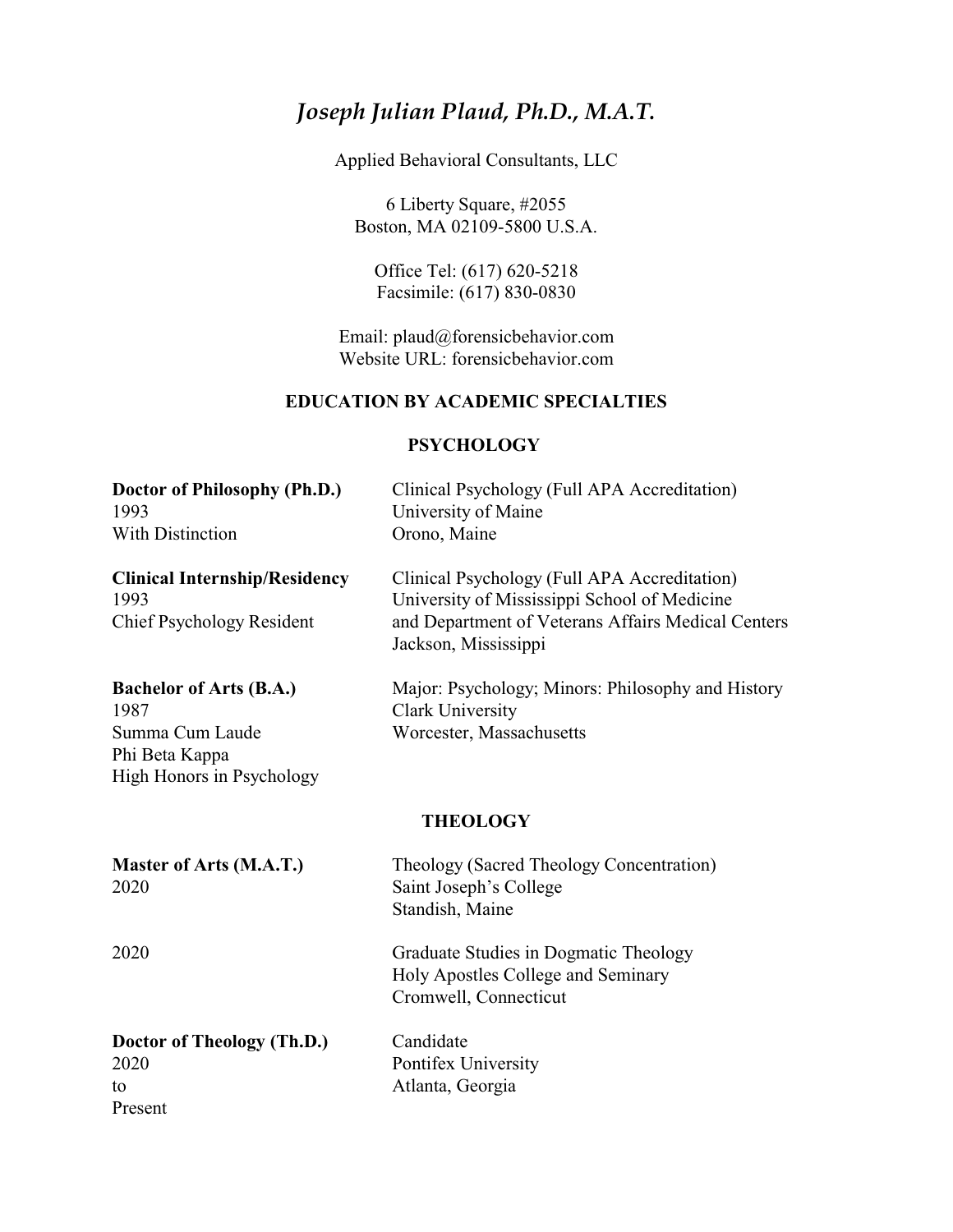# **FELLOWSHIPS AND BOARD CERTIFICATION**

| 2002<br>to<br>Present | Fellow of the American Psychological Association<br>Division of the Experimental Analysis of Behavior (Division 25)                        |
|-----------------------|--------------------------------------------------------------------------------------------------------------------------------------------|
| 2001<br>to<br>2013    | Board Certified Behavior Analyst - Doctoral<br><b>Behavior Analyst Certification Board</b>                                                 |
| 1994                  | Clinical Fellow, Behavior Therapy and Research Society                                                                                     |
|                       | PROFESSIONAL PSYCHOLOGY LICENSES                                                                                                           |
| 2008<br>to<br>Present | Licensed Psychologist: State of New York Education Department,<br>Office of the Professions (License Number 017766-1), Albany,<br>New York |
| 1998                  | Licensed Psychologist: Commonwealth of                                                                                                     |
| to                    | Massachusetts Board of Registration of Psychologists                                                                                       |
| Present               | (License Number 7394), Boston, Massachusetts                                                                                               |
| 1998                  | Licensed Health Service Provider: Commonwealth of                                                                                          |
| to                    | Massachusetts Board of Registration of Psychologists,                                                                                      |
| Present               | Boston, Massachusetts                                                                                                                      |
| 1994                  | Licensed Clinical Psychologist: North Dakota State Board                                                                                   |
| to                    | of Psychologist Examiners (License Number 258),                                                                                            |
| 2000                  | Mandan, North Dakota                                                                                                                       |
|                       | <b>ELECTED PROFESSIONAL POSITIONS IN PSYCHOLOGY</b>                                                                                        |
| 2002                  | <b>President:</b> New England Society for Behavior Analysis and                                                                            |
| tΩ.                   | Therapy, Boston, Massachusetts                                                                                                             |
| 2003                  |                                                                                                                                            |
| 2002                  | <b>Council of Representatives:</b> American Psychological Association,                                                                     |
| to                    | Washington, D.C.                                                                                                                           |
| 2003                  |                                                                                                                                            |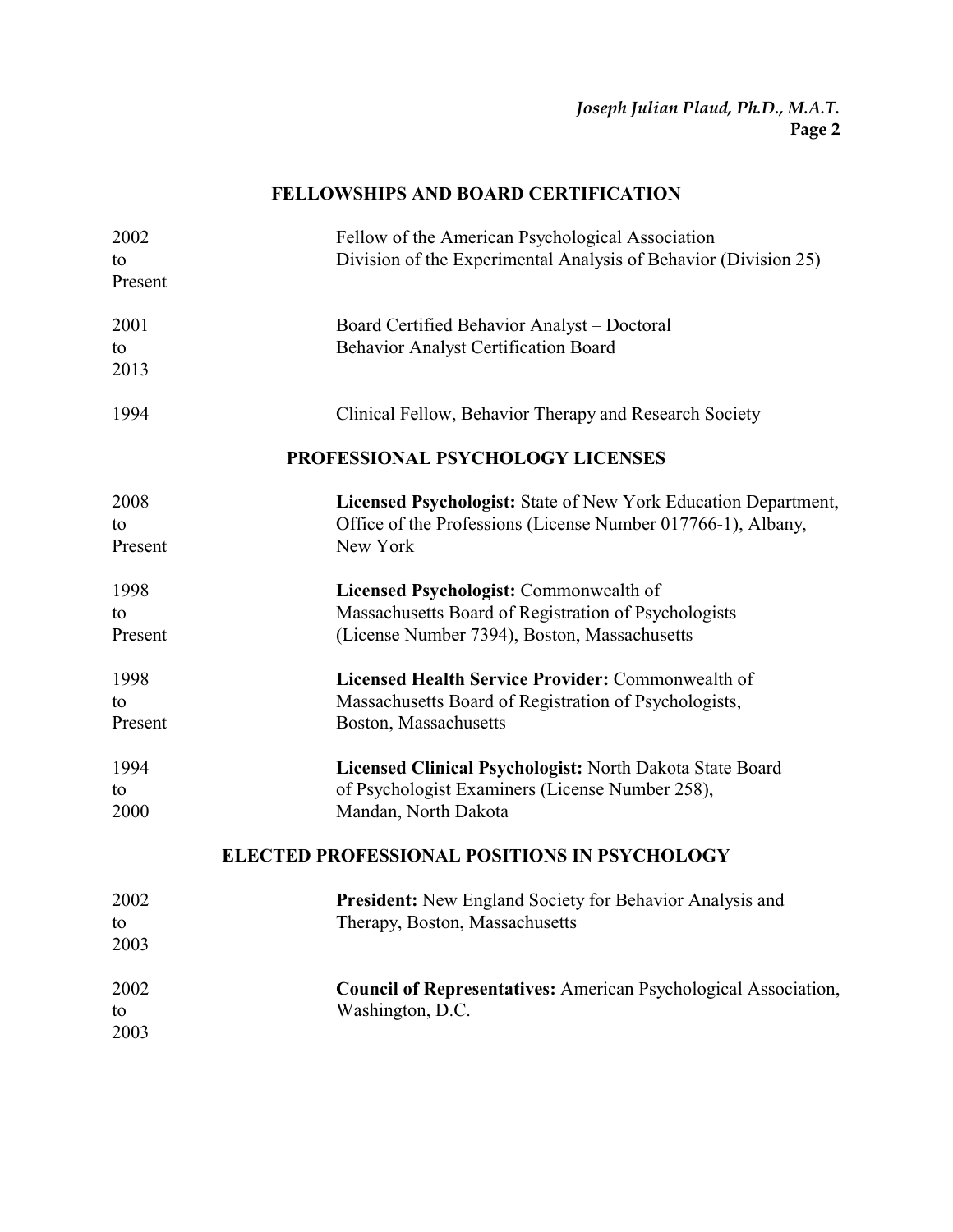#### **HONORS**

2018 Albert Nelson Marquis Lifetime Achievement Award Marquis *Who's Who in the Midwest* Marquis *Who's Who in Medicine and Healthcare* Marquis *Who's Who in the World* Marquis *Who's Who in America Who's Who Among America's Teachers* Sigma Xi, The Scientific Research Honor Society Marquis *Who's Who in Science and Engineering* Sterling's *Who's Who Directory, Executive Edition* Psi Chi, The National Honor Society in Psychology University of North Dakota InterFraternity and Panhellenic Councils Greek Apple Award Award for the Best Research Article in *Volume 22* of the *Journal of Behavior Therapy and Experimental Psychiatry* Alice T. Clark/UND Foundation Mentoring Program Scholar Ph.D. Granted from the University of Maine With Distinction University of Maine Senior Alumni Fellowship University of Maine Psychology Department Commendation University of Maine Psychology Department Commendation Summa Cum Laude, Clark University High Honors in Psychology, Clark University Phi Beta Kappa, Clark University, Lambda of Massachusetts

### **MEMBERSHIPS IN PROFESSIONAL AND SCIENTIFIC SOCIETIES**

American College of Forensic Psychology (ACFP) American Psychological Association (APA, as a Fellow) APA Division 12 (Clinical Psychology) APA Division 24 (Theoretical and Philosophical Psychology) APA Division 25 (Experimental Analysis of Behavior) APA Division 41 (American Psychology and Law Society) Behavior Therapy and Research Society (Clinical Fellow) Franklin D. Roosevelt Presidential Library and Museum (Former Trustee) National New Deal Preservation Association (Board of Directors) International Association for Correctional and Forensic Psychology (IACFP) Naval Reserve Association (NRA) Phi Beta Kappa Society (**DBK**) Reserve Officers Association of the United States (ROA) Sigma Xi: The Scientific Research Society (Sigma Xi) Society for a Science of Clinical Psychology (SSCP; APA Div. 12, Sec. 3)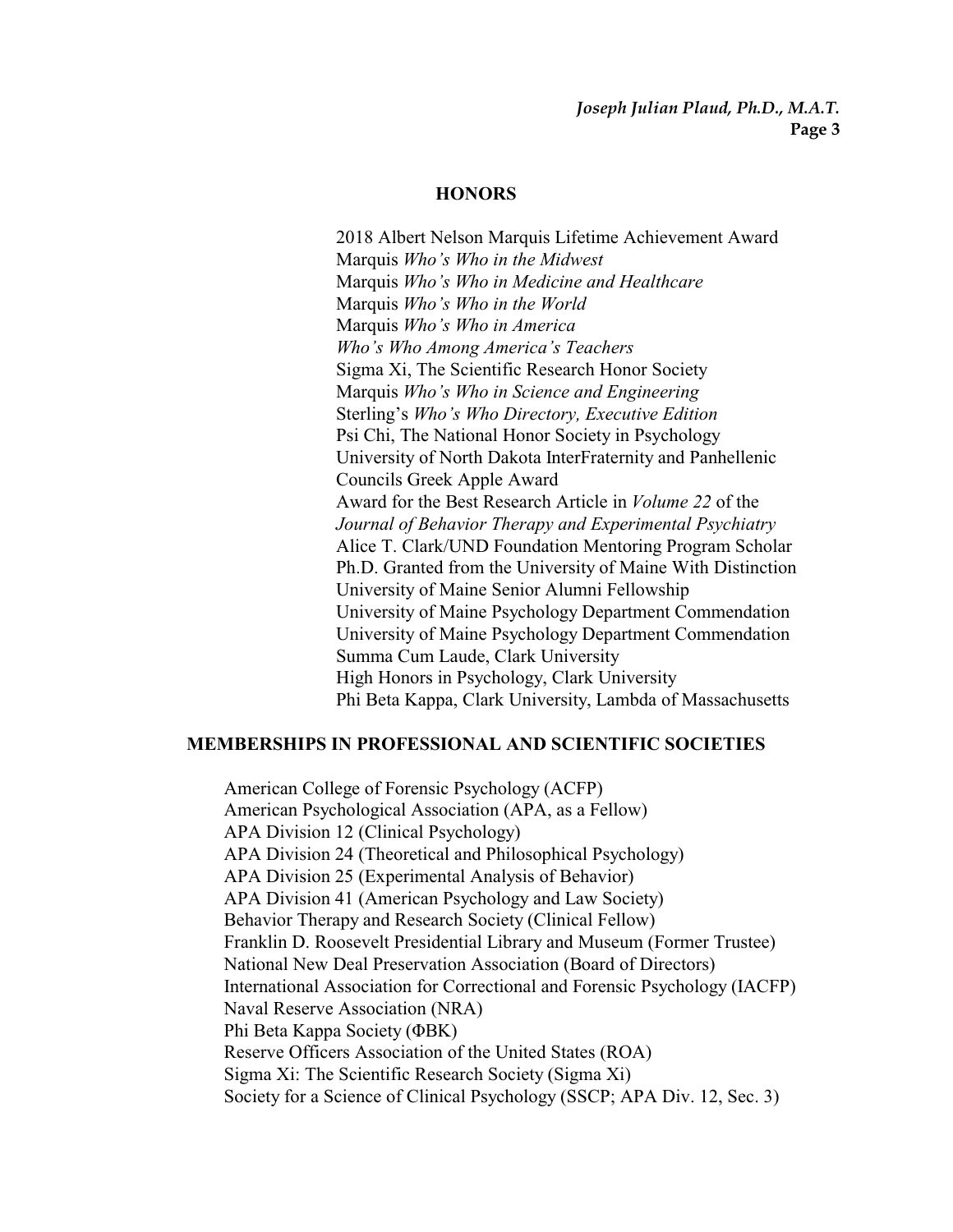United States Naval Institute (USNI)

## **PROFESSIONAL POSITIONS AND APPOINTMENTS**

| 2019    | Founder and Program Coordinator                           |
|---------|-----------------------------------------------------------|
| to      | New England Conference on Forensic Psychology (NEcFP)     |
| Present | Boston, Massachusetts                                     |
| 2017    | <b>Board of Directors</b>                                 |
| to      | National New Deal Preservation Association                |
| Present | http://www.newdeallegacy.org                              |
|         | Santa Fe, New Mexico                                      |
| 2013    | <b>Board of Trustees</b>                                  |
| to      | Franklin D. Roosevelt Presidential Library & Museum       |
| 2016    | http://www.fdrlibrary.marist.edu/                         |
|         | Hyde Park, New York                                       |
| 2006    | <b>Board of Directors</b>                                 |
| to      | National New Deal Preservation Association                |
| 2012    | http://www.newdeallegacy.org                              |
|         | Santa Fe, New Mexico                                      |
| 2004    | <b>Board of Governors</b>                                 |
| to      | Franklin and Eleanor Roosevelt Institute                  |
| 2013    | http://www.feri.org                                       |
|         | Hyde Park, New York                                       |
|         | New York, New York                                        |
| 2002    | <b>Executive Director</b>                                 |
| to      | Applied Behavioral Consultants, LLC                       |
| Present | http://www.appliedbehavioralconsultants.com               |
|         | Boston, Massachusetts                                     |
| 2001    | <b>President and Founder</b>                              |
| to      | Franklin D. Roosevelt American Heritage Center and Museum |
| 2007    | http://www.fdrheritage.org                                |
|         | Worcester, Massachusetts                                  |
| 2000    | Continuing Education Instructor                           |
|         | <b>Fitchburg State College</b>                            |
|         | Fitchburg, Massachusetts                                  |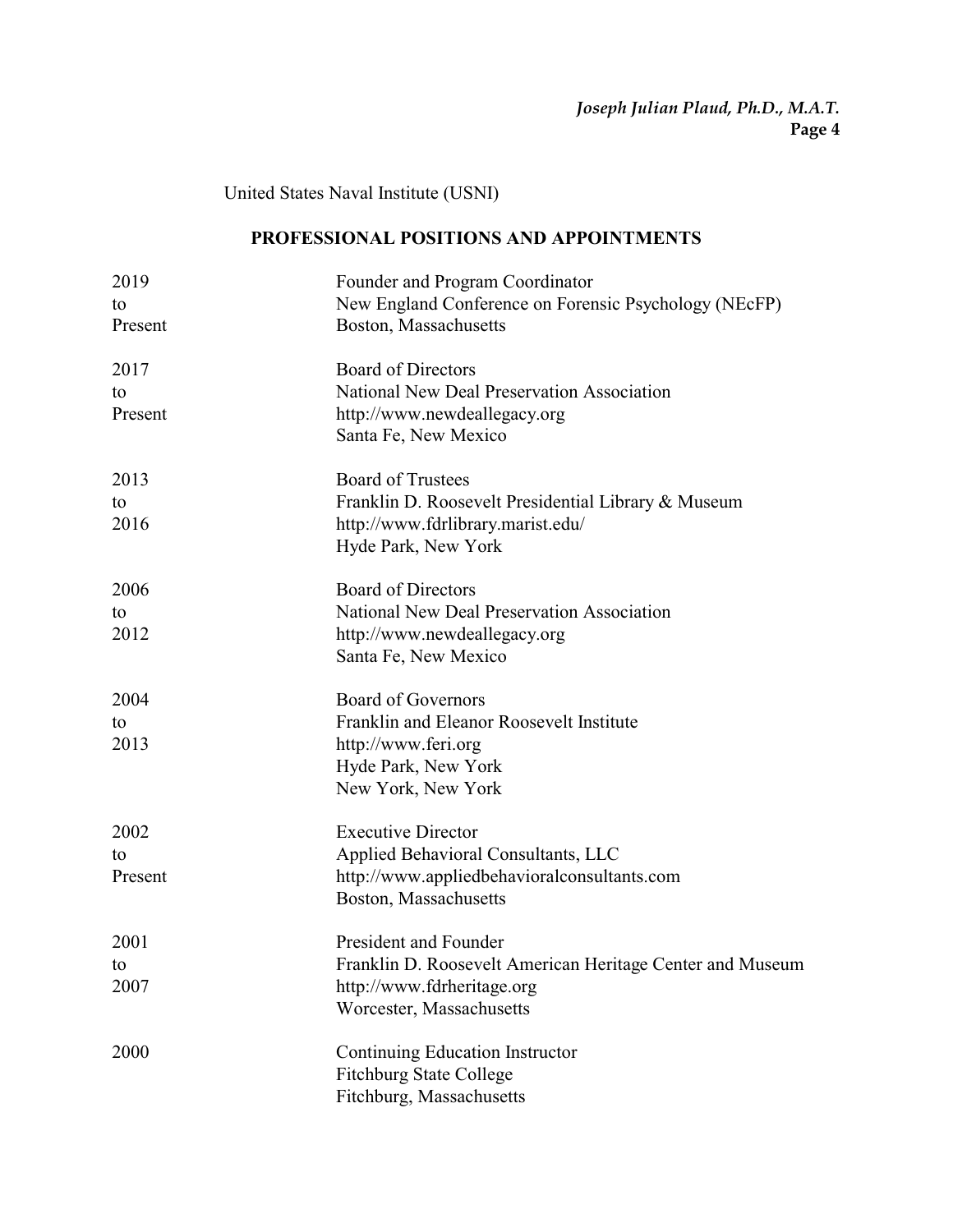| 1999    | <b>Visiting Scholar</b>                                        |
|---------|----------------------------------------------------------------|
|         | <b>Brown University</b>                                        |
|         | Center for the Study of Human Development                      |
|         | Providence, Rhode Island                                       |
| 1999    | Director of Research                                           |
| to      | Cambridge Center for Behavioral Studies                        |
| 2003    | Cambridge, Massachusetts                                       |
| 1999    | <b>Clinical Associate Professor</b>                            |
| to      | Northeastern University                                        |
| 2001    | Department of Counseling Psychology, Rehabilitation,           |
|         | and Special Education                                          |
|         | Boston Bouve College of Pharmacy and Allied Health Professions |
|         | Boston, Massachusetts                                          |
| 1999    | <b>Associate Clinical Scholar</b>                              |
| to      | May Center for Professional Development                        |
| Present | Norwood, Massachusetts                                         |
| 1998    | <b>Adjunct Professor of Psychology</b>                         |
| to      | Worcester State College                                        |
| Present | Department of Psychology                                       |
|         | Worcester, Massachusetts                                       |
| 1998    | Visiting Lecturer                                              |
| to      | <b>Brown University</b>                                        |
| 1999    | Center for the Study of Human Development                      |
|         | Providence, Rhode Island                                       |
| 1998    | Director                                                       |
| to      | <b>Behavioral Associates of Massachusetts</b>                  |
| 1999    | The Halcyon Center                                             |
|         | North Attleboro, Massachusetts                                 |
| 1997    | Psychology Program Coordinator                                 |
| to      | University of North Dakota                                     |
| 1998    | Division of Continuing Education                               |
|         | Grand Forks, North Dakota                                      |
| 1993    | <b>Assistant Professor of Psychology</b>                       |
| to      | University of North Dakota                                     |
|         |                                                                |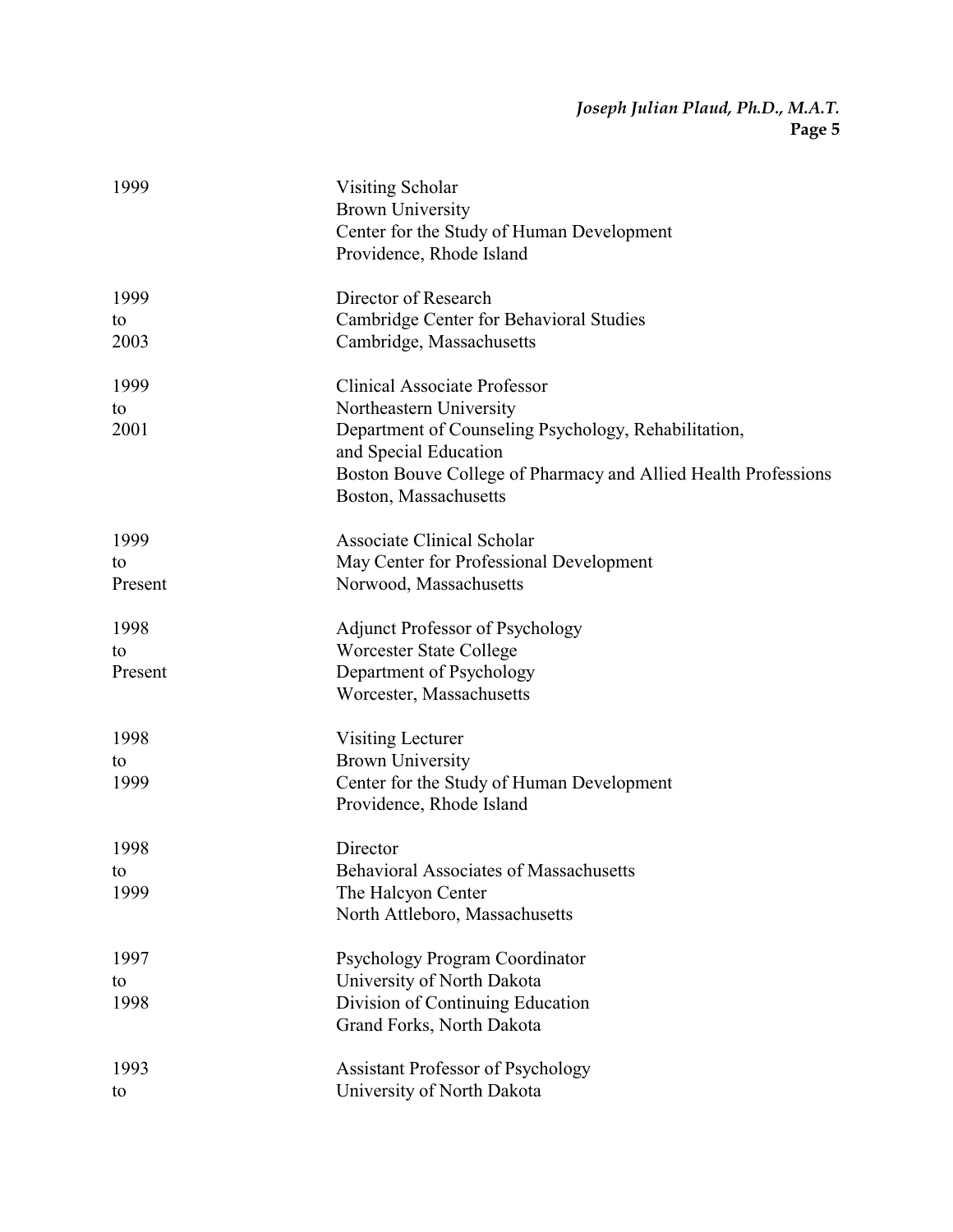| 1997 | Department of Psychology<br>Grand Forks, North Dakota                                                                                                                                                                                                                                                                              |
|------|------------------------------------------------------------------------------------------------------------------------------------------------------------------------------------------------------------------------------------------------------------------------------------------------------------------------------------|
|      | (Approved for Promotion to Associate Professor, 1997)                                                                                                                                                                                                                                                                              |
| 1993 | Adjunct Instructor of Psychology                                                                                                                                                                                                                                                                                                   |
|      | <b>Belhaven College</b>                                                                                                                                                                                                                                                                                                            |
|      | Department of Psychology                                                                                                                                                                                                                                                                                                           |
|      | Jackson, Mississippi                                                                                                                                                                                                                                                                                                               |
| 1992 | Adjunct Instructor of Psychology                                                                                                                                                                                                                                                                                                   |
| to   | Jackson State University                                                                                                                                                                                                                                                                                                           |
| 1993 | Department of Psychology                                                                                                                                                                                                                                                                                                           |
|      | Jackson, Mississippi                                                                                                                                                                                                                                                                                                               |
| 1991 | Lecturer I of Psychology                                                                                                                                                                                                                                                                                                           |
| to   | University of Maine                                                                                                                                                                                                                                                                                                                |
| 1992 | Department of Psychology                                                                                                                                                                                                                                                                                                           |
|      | Orono, Maine                                                                                                                                                                                                                                                                                                                       |
|      | UNITED STATES MILITARY COMMISSION                                                                                                                                                                                                                                                                                                  |
| 2002 | Lieutenant Commander, Medical Service Corps                                                                                                                                                                                                                                                                                        |
| to   | <b>United States Naval Reserve</b>                                                                                                                                                                                                                                                                                                 |
| 2005 | Discharged Under Honorable Conditions                                                                                                                                                                                                                                                                                              |
| 1007 | $\mathbf{I}$ $\mathbf{I}$ $\mathbf{I}$ $\mathbf{I}$ $\mathbf{I}$ $\mathbf{I}$ $\mathbf{I}$ $\mathbf{I}$ $\mathbf{I}$ $\mathbf{I}$ $\mathbf{I}$ $\mathbf{I}$ $\mathbf{I}$ $\mathbf{I}$ $\mathbf{I}$ $\mathbf{I}$ $\mathbf{I}$ $\mathbf{I}$ $\mathbf{I}$ $\mathbf{I}$ $\mathbf{I}$ $\mathbf{I}$ $\mathbf{I}$ $\mathbf{I}$ $\mathbf{$ |

1997 Lieutenant, Medical Service Corps to United States Naval Reserve

2002

### **RESEARCH GRANT ACTIVITIES**

A novel experimental technique to assess patterns of human sexual arousal. National Science Foundation (NSF) Experimental Program to Stimulate Competitive Research (EPSCoR; Grant Number 4856-2001-490). Plaud, J. J., Principal Investigator (1997). Direct Costs: \$14,000.00.

Cardiophobia and the resumption of sexual activity after myocardial surgery. National Institutes of Health (NIH) IDEA Center. Plaud, J. J., & von Duvillard, S., Principal Investigators (1997). Direct Costs: \$4,200.00

North Dakota Psychological Association Science Day. Science Directorate of the American Psychological Association. Plaud, J. J. (1997). Direct Costs: \$750.00.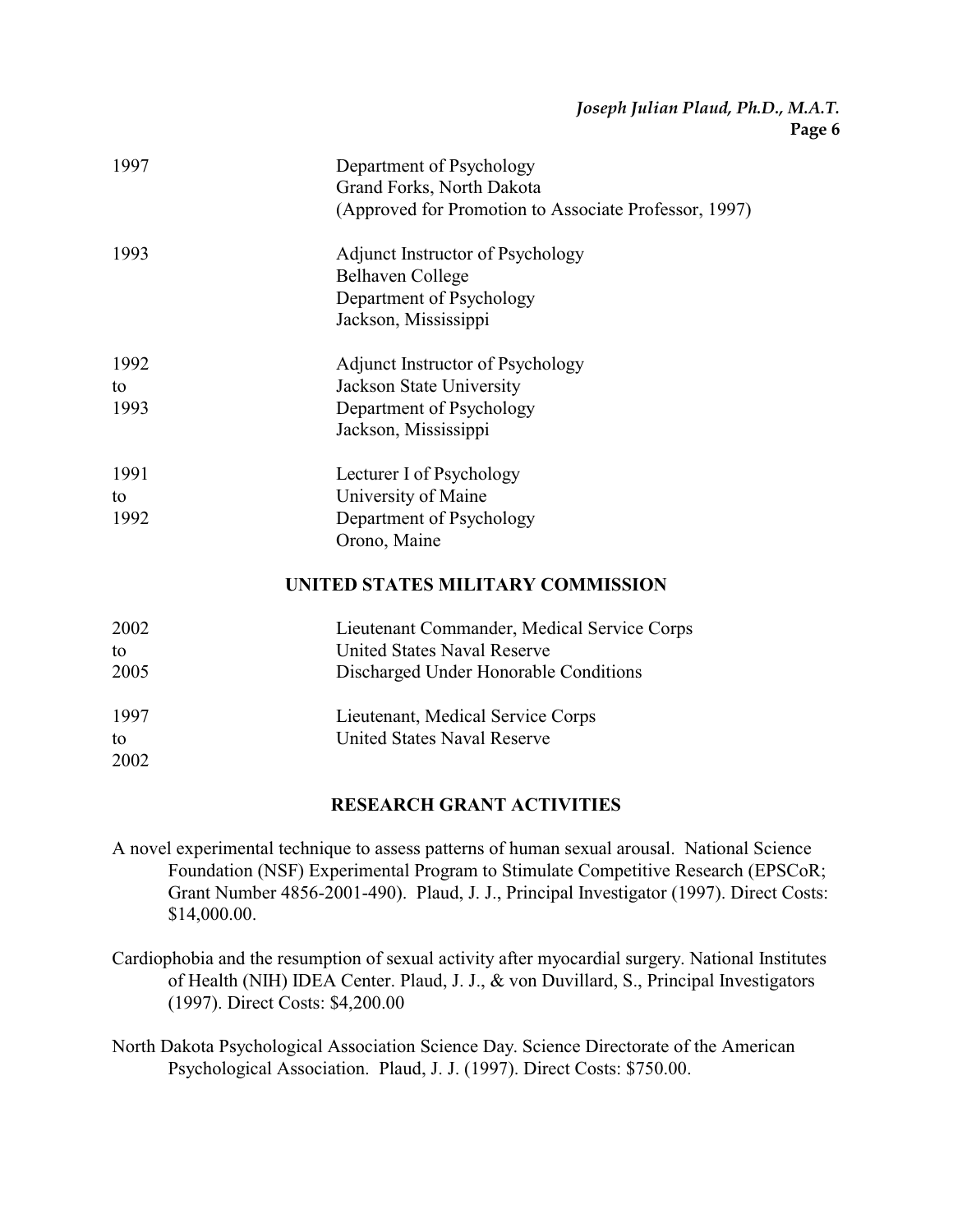- Strong Heart Study. National Heart, Lung, and Blood Institute collaborative agreement (Grant Numbers U01HL41642, U01HL41652, and U01HL41654). Lee, H., & Welty, T. K., Principal Investigators. Plaud, J. J., Psychosocial Consultant (1996-1997). Direct Costs: \$20,000,000.00.
- Measurement and detection of male and female sexual arousal utilizing a secondary task procedure. National Science Foundation (NSF) Experimental Program to Stimulate Competitive Research (EPSCoR; Grant Number 4856-2001-490). Plaud, J. J., Principal Investigator (1996). Direct Costs: \$12,000.00.
- North Dakota Psychological Association Science Day. Science Directorate of the American Psychological Association. Vogeltanz, N. D., & Plaud, J. J. (1996). Direct Costs: \$750.00.
- Effects of misinformation on the Concealed Knowledge Test. Office of Naval Research, Department of the Navy (Grant Number N00014-95-1-1235). Amato-Henderson, S., Principal Investigator. Plaud, J. J., & Honts, C. R., Co-Chairs of dissertation committee (1995). Direct Costs: \$14,964.00.
- Studies on the conditioning of human sexual arousal and behavior. National Science Foundation (NSF) Experimental Program to Stimulate Competitive Research (EPSCoR; Grant Number 4455-2001-461). Plaud, J. J., Principal Investigator (1995). Direct Costs: \$11,500.00.
- Habituation and conditioning of human sexual arousal. National Science Foundation (NSF) Experimental Program to Stimulate Competitive Research (EPSCoR; Grant Number 4474-2001-461). Plaud, J. J., Principal Investigator (1994). Direct Costs: \$2,050.00.
- The effects of Alzheimer's disease on operant conditionability using a signal detection matching law procedure: Distinguishing stimulus discriminability and reinforcement density. University of North Dakota Office of Research and Program Development Research and Travel Grant. Plaud, J. J., Principal Investigator (1993). Direct Costs: \$1,955.00.
- College of Arts and Sciences, Office of Research and Program Development, and Department of Psychology, University of North Dakota, new faculty start-up award: Equipment, materials and new funds. Plaud, J. J., Principal Investigator (1993). Direct Costs: \$24,500.00.
- Studies of the effects of Alzheimer's disease on operant conditionability. University of Maine Association of Graduate Students Research Grant. Plaud, J. J., Principal Investigator (1989). Direct Costs: \$500.00.

### **MAJOR EDITORIAL RESPONSIBILITIES**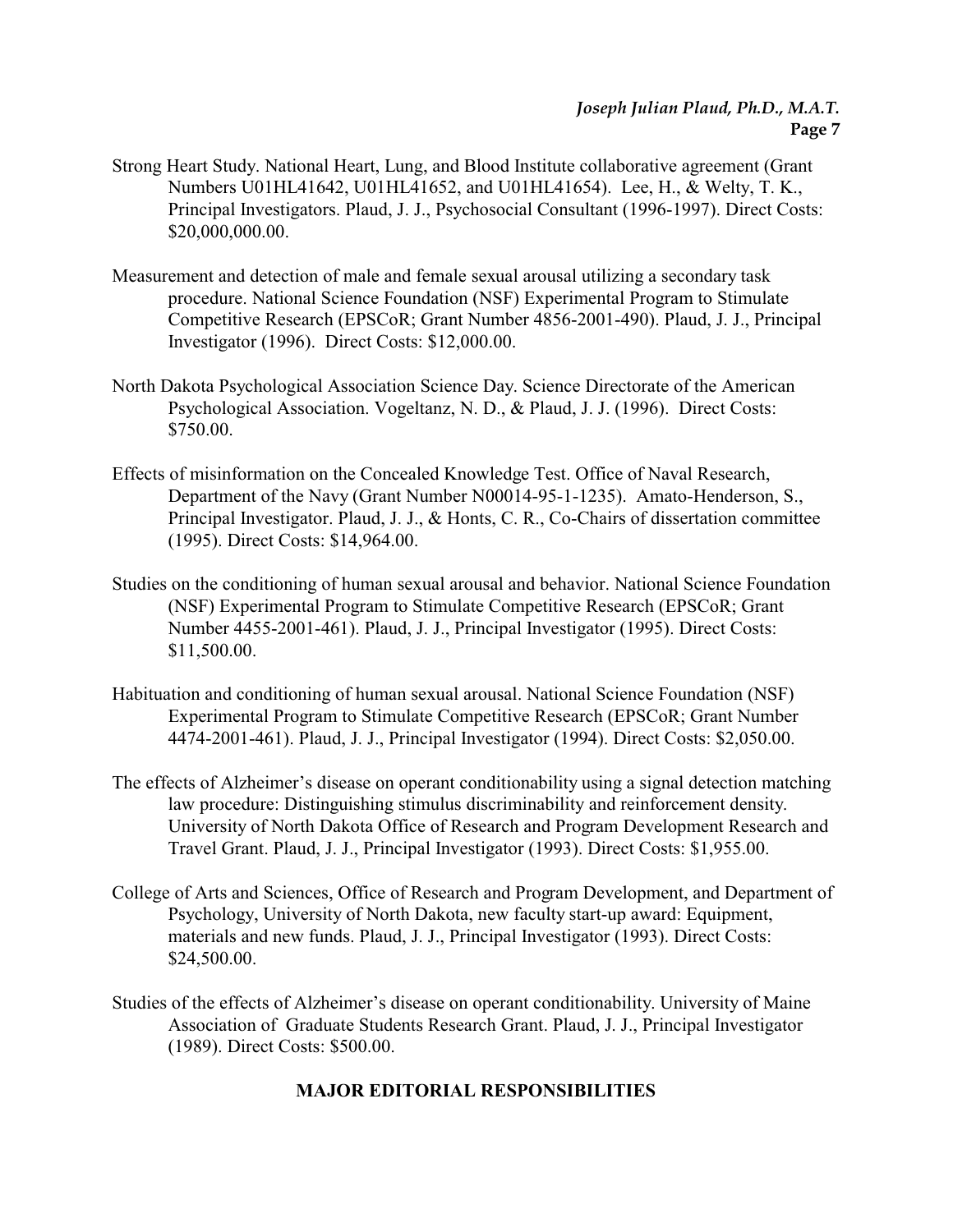| 2005<br>to<br>2014 | <b>Board of Editors:</b> International Journal of Offender Therapy and<br>Comparative Criminology |
|--------------------|---------------------------------------------------------------------------------------------------|
|                    |                                                                                                   |
| 2005<br>to         | <b>Editor-in-Chief:</b> Journal of Sexual Offender Civil Commitment:<br>Science and the Law       |
| 2010               |                                                                                                   |
| 1998               | <b>Contributing Editor:</b> Test yourself: Abnormal psychology.<br>Chicago: NTC Learning Works.   |
| 1995               | <b>Board of Editors:</b> The Psychological Record (1995 to 2013)                                  |
| to                 | The Behavior Therapist (1998 to 2000)                                                             |
| 2013               |                                                                                                   |

### **OTHER EDITORIAL-RELATED RESPONSIBILITIES**

**Editorial Associate:** *Behavioral and Brain Sciences* **Faculty Advisory Board:** *The Naturalist* **Managing Editor:** *PsychNews International* **Referee:** *The Behavior Analyst* **Referee:** *Behavior Therapy* **Referee:** *Health Psychology* **Referee:** *Journal of Behavior Therapy and Experimental Psychiatry* **Referee:** *Professional Psychology: Research and Practice* **Referee:** *Psychological Bulletin*

| 2014    | <b>Director of Web Services: Roman Catholic Cathedral of Saints</b>     |
|---------|-------------------------------------------------------------------------|
| to      | Peter and Paul, Providence, Rhode Island.                               |
| Present |                                                                         |
| 2005    | <b>List Owner:</b> Psychology and Law Electronic List (PsyLaw-L), the   |
| to      | American Psychology-Law Society discussion forum on the                 |
| 2013    | interface between psychology and the law.                               |
| 1995    | <b>Founding List Owner: Developmental Disabilities (Psych-DD)</b>       |
| to      | Electronic List, a world-wide exchange of information for               |
| 2002    | members of AAMR and others interested in developmental<br>disabilities. |
| 1995    | <b>Founding List Owner:</b> Clinical-Psychologists Electronic           |
| to      | List, a world-wide exchange of information for members of               |
| Present | APA Division 12, and a member of the InterPsych Consortium.             |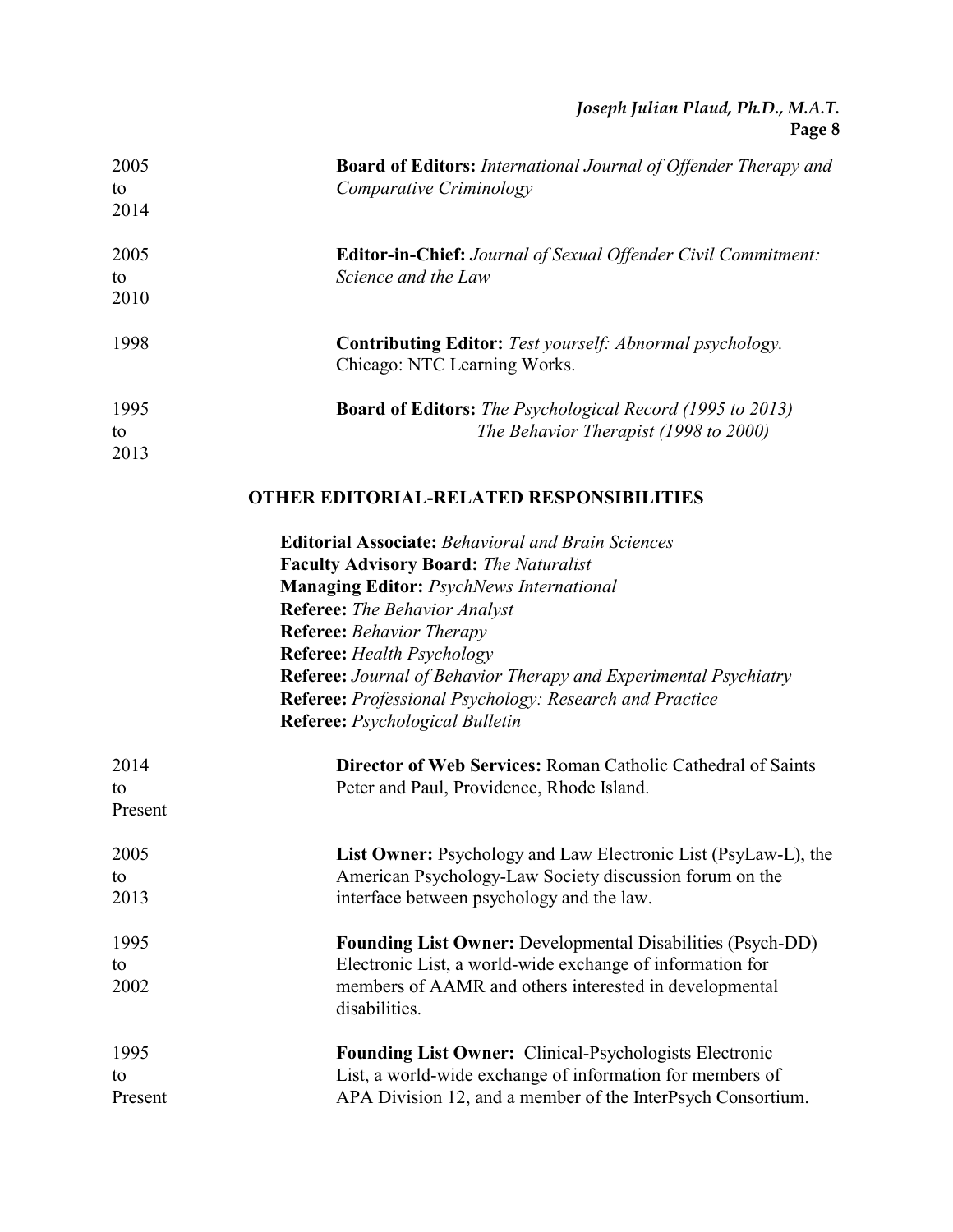| 1995 | <b>Managing Editor:</b> (1) Journal of Behavior Analysis and Therapy   |
|------|------------------------------------------------------------------------|
| to   | Electronic List (jBATnet), the official network of the Society for     |
| 1997 | Behavior Analysis and Therapy (SBAT); (2) Journal of Advances          |
|      | in Psychiatry and Abnormal Psychology Electronic List                  |
|      | (JAPAPnet), the editorial board list for the multinational             |
|      | interdisciplinary journal; (3) PsychNews International Electronic      |
|      | List (PNI), international list for dissemination of psychology-        |
|      | related information and data.                                          |
| 1994 | <b>Founding List Owner: Behavior Analysis Electronic List (Behav-</b>  |
| to   | An), a world-wide exchange of information for interdisciplinary        |
| 2005 | approaches to behavior analysis and therapy.                           |
| 1994 | <b>Founding List Owner:</b> American Psychological Association,        |
| to   | Division 12 (Clinical Psychology) Electronic List (Div12), the         |
| 2005 | official network of the Division of Clinical Psychology of APA.        |
| 1994 | <b>List Owner:</b> Clinical Psychology Electronic List,                |
| to   | a world-wide exchange of information for members of APA                |
| 1995 | Division 12, and a member of the InterPsych Consortium.                |
| 1994 | <b>Founding List Owner:</b> InterPsych Newsletter Electronic List, the |
| to   | official network for dissemination of the InterPsych Newsletter        |
| 1995 | and related databases.                                                 |
|      |                                                                        |

# **PUBLICATIONS**

Plaud, J. J. (2020). Sexual disorders. In P. Sturmey (Ed.), *Functional Analysis in Clinical Treatment, Second Edition* (pp. 399-420). London: Elsevier.

### **2019**

**2020**

Plaud, J. J. (2019). The use of penile plethysmography in Sexually Violent Predator (SVP) assessment and treatment decision-making. In W. T. O'Donohue & D. Bromberg (Eds.), *Sexually Violent Predators: A Clinical Science Handbook*, (pp. 243-254)*.* Thousand Oaks, CA: Sage.

## **2016**

Plaud, J. J. (2016). Behavior therapies. In H. L. Miller (Ed.), *The Sage Encyclopedia of Theory in Psychology* (pp. 138-142). Thousand Oaks, CA: Sage.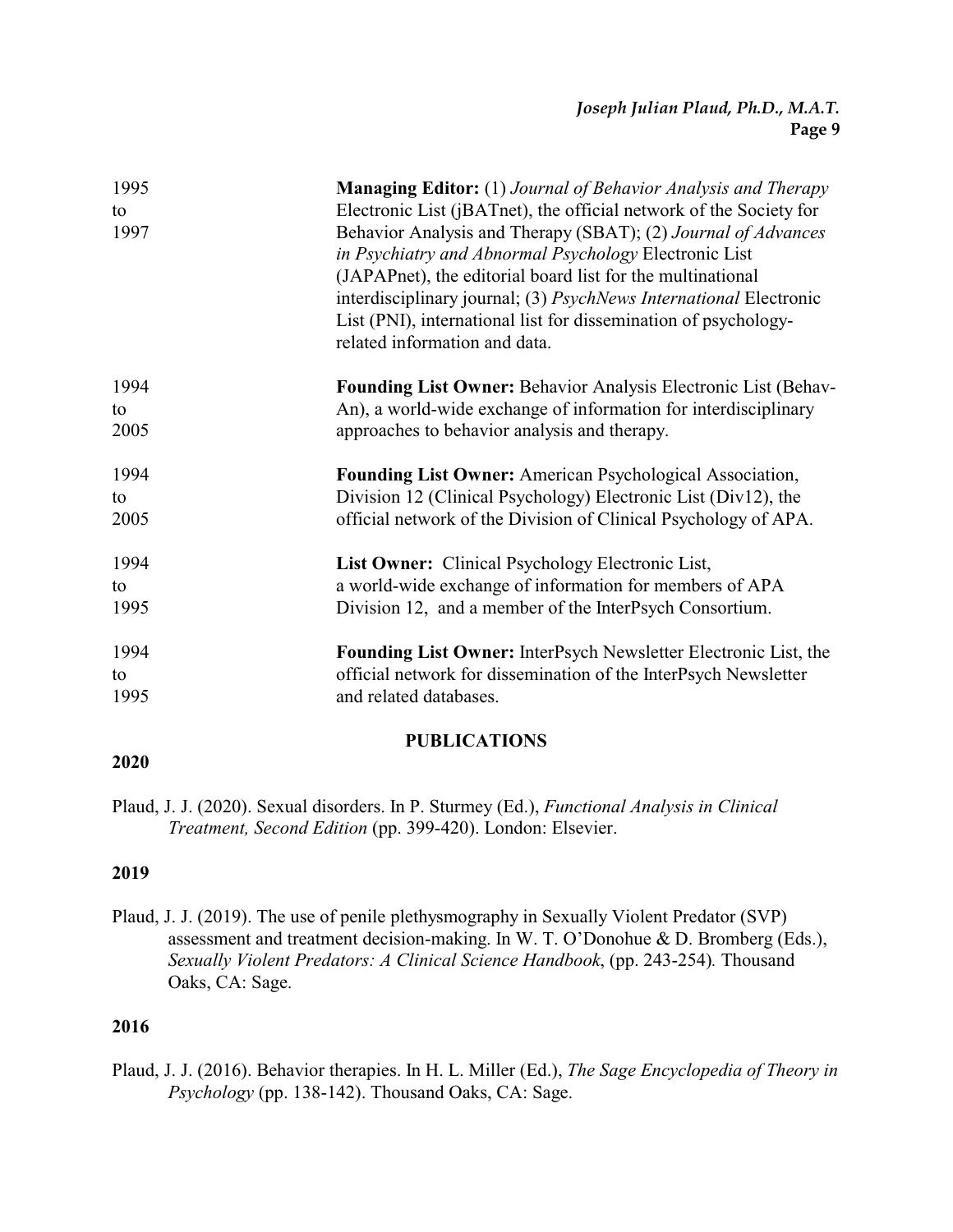- Blackstone, K. E., & Plaud, J. J. (2014). The polygraph. In W. T. O'Donohue & D. Bromberg (Eds.), *Toolkit for Working with Juvenile Sexual Offenders* (pp. 88-119)*.* London: Elsevier.
- Plaud, J. J., & Blackstone, K. E. (2014). Penile plethysmography. In W. T. O'Donohue & D. Bromberg (Eds.), *Toolkit for Working with Juvenile Sexual Offenders* (pp. 69-87)*.* London: Elsevier.

#### **2009**

Plaud, J. J. (2009). Are there "hebephiles" among us? A response to Blanchard et al. *Archives of Sexual Behavior, 38*, 326-327.

#### **2007**

Plaud, J. J. (2007). Sexual disorders. In P. Sturmey (Ed.), *Functional Analysis in Clinical Treatment* (pp. 357-377)*.* London: Elsevier.

#### **2005**

- Gray, S. R., & Plaud, J. J. (2005). A Comparison of the *Abel Assessment for Sexual Interest* and Penile Plethysmography in an Outpatient Sample of Sexual Offenders. *Journal of Sexual Offender Civil Commitment: Science and the Law, 1*, 1-10.
- Plaud, J. J. (2005). Covert sensitization conditioning. In M. Hersen & J. Rosqvist (Eds.) *Encyclopedia of behavior modification and cognitive behavior therapy, Volume I: Adult clinical applications* (pp. 235-241). London: Sage Publications.

#### **2003**

Plaud, J. J. (2003). Pavlov and the foundation of behavior therapy. *The Spanish Journal of Psychology, 6*, 147-154.

#### **2002**

Plaud, J. J. (2002). Assisted Covert Sensitization. In M. Hersen & W. Sledge (Eds.) *Encyclopedia of Psychotherapy, Volume 1* (pp. 125-130). London: Academic Press.

Plaud, J. J. (2002). It's not too late for behavior therapy. *The Behavior Therapist, 25*, 57-59.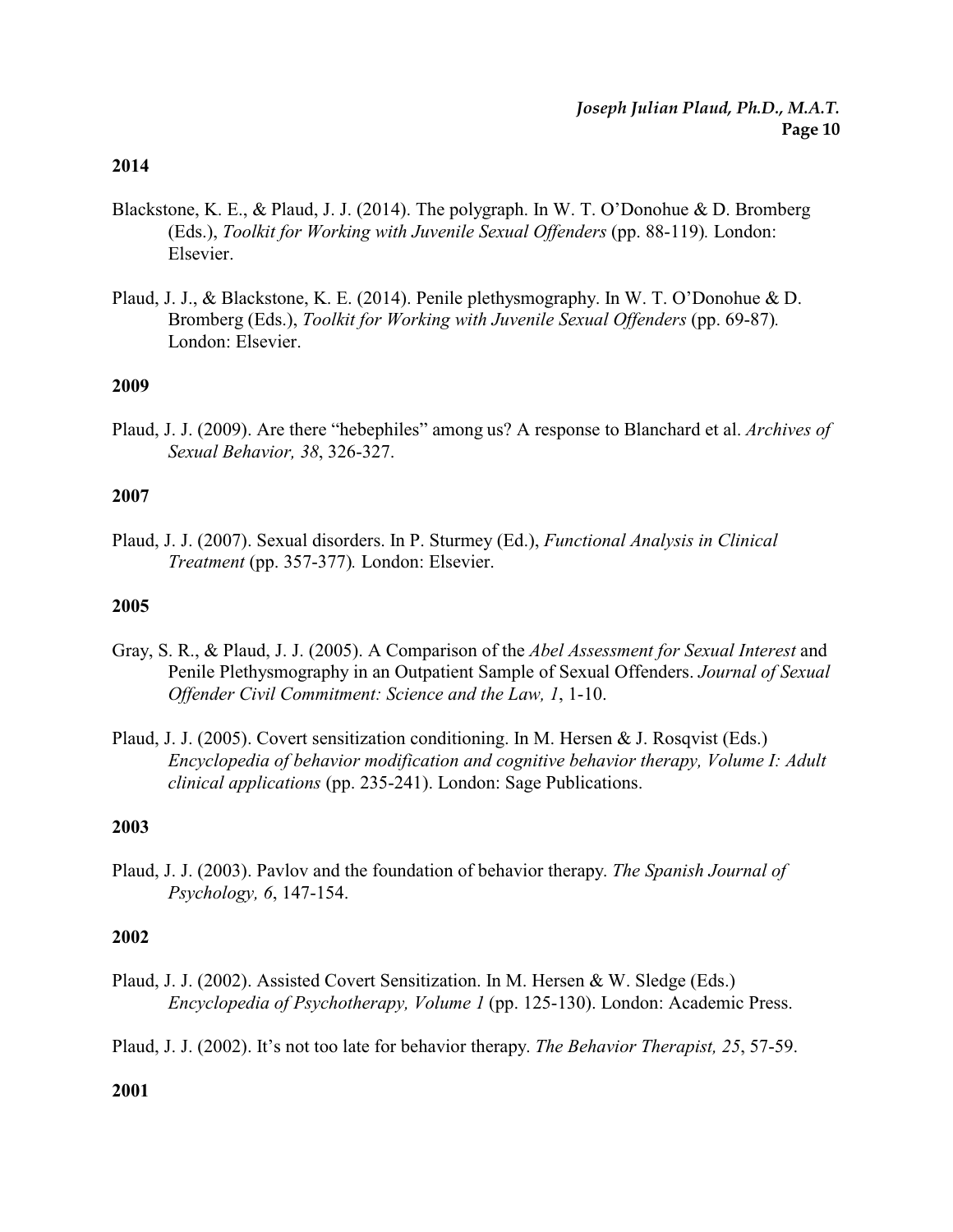- Plaud, J. J. (2001). Clinical science and human behavior. *Journal of Clinical Psychology, 57,* 1089-1102.
- Plaud, J. J. (2001). Plaud on Ilardi and Feldman. *Journal of Clinical Psychology, 57,*1109-1111.
- Plaud, J. J. (2001). Plaud's rebuttal to Ilardi and Feldman's response. *Journal of Clinical Psychology, 57,*1119-1120.

- Chelminski, I., Petros, T. V., Plaud, J. J., & Ferraro, F. R. (2000). Psychometric properties of the reduced Horne and Ostberg Questionnaire. *Personality and Individual Differences, 29*, 469-478.
- Plaud, J. J. (2000). Psychology as a behavioral science: Why theories of learning may still be unnecessary. *The Current Repertoire, 16*, 4-6.
- Plaud, J. J., Gillund, B., & Ferraro, F. R. (2000). A signal detection analysis of choice behavior and aging. *Journal of Clinical Geropsychology,6,* 73-81.
- Plaud, J. J., Muench Plaud, D., Kolstoe, P. D., & Orvedal, L. (2000). Behavioral treatment of sexually offending behavior. *Mental Health Aspects of Developmental Disabilities, 3*, 54-61*.*

- Chelminski, I., Ferraro, F. R., Plaud, J. J., & Petros, T. (1999). An analysis of the "morningness-eveningness" dimension and the impact of "depressive" symptoms on daily performance in "depressive" college students. *Journal of Affective Disorders*, *52*, 19-29.
- Plaud, J. J., Gaither, G. A., Hegstad, H. J., Rowan, L., & Devitt, M. K. (1999). External validity of psychophysiological sexual arousal research: To whom do our research results apply? *Journal of Sex Research, 36*, 171-179.
- Plaud, J. J., & Martini, J. R. (1999). The respondent conditioning of male sexual arousal. *Behavior Modification*, *23*, 254-268.
- Plaud, J. J., Muench Plaud, D., & von Duvillard, S. P. (1999). Human behavioral momentum in an aging sample of adults. *Journal of General Psychology, 126,* 165-175*.*
- von Duvillard, S. P., Smith, T., Staiger, S., Plaud, J. J., Pokan, R., Hofmann, P., & Brinkert, R.H. (1999). The effect of active vs passive recovery resulting from five consecutive Wingate tests on selected respiratory variables and biochemical markers [Abstract]. *Journal of*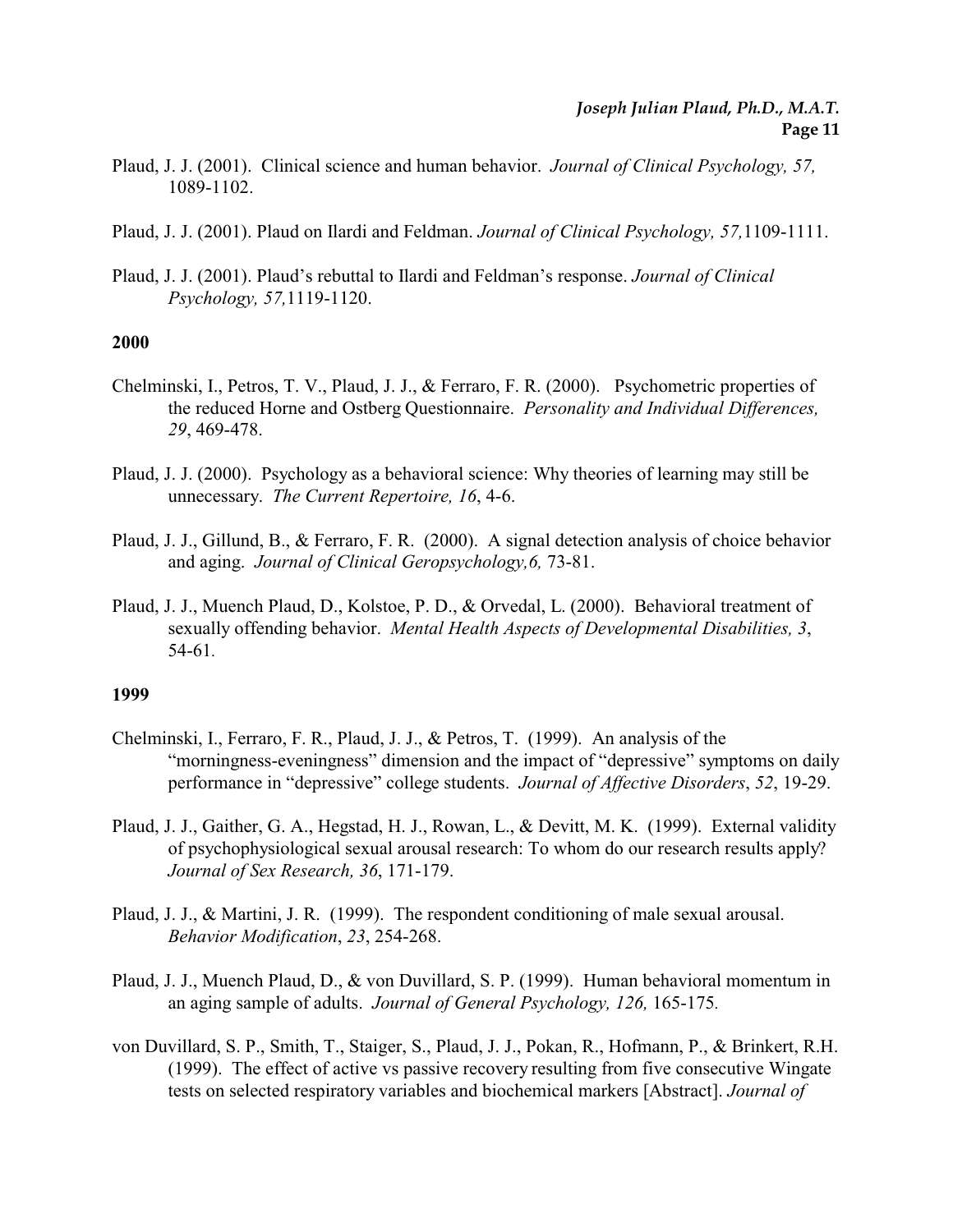*Sports Science, 17*, 593.

- Eifert, G. H., & Plaud, J. J. (1998). From behavior theory to behavior therapy: An overview. In J. J. Plaud & G. H. Eifert (Eds.), *From behavior theory to behavior therapy* (pp. 1-14). Boston: Allyn & Bacon.
- Ferraro, F. R., Orvedal, L. L., & Plaud, J. J. (1998). Institutional review board (IRB) issues related to special populations: Developmentally disabled individuals. *Journal of General Psychology, 125*, 156-164*.*
- Ferraro, F. R., Plaud, J. J., Jones, D., & McManus, G. (1998). The relationship of Maudsley Obsessive-Compulsive Inventory subscales with negative priming and inhibition. *Journal of General Psychology, 124*, 341-349*.*
- Gaither, G. A., & Plaud, J. J. (1998). The effects of secondary stimulus characteristics on male sexual arousal. *Journal of Sex Research, 34*, 231-236*.*
- Gaither, G. A., Rosenkranz, R. R., & Plaud, J. J. (1998). Sexual disorders. In J. J. Plaud & G. H. Eifert (Eds.), *From behavior theory to behavior therapy* (pp. 152-171)*.* Boston: Allyn & Bacon.
- Martini, J. R., Plaud, J. J., & von Duvillard, S. P. (1998). Human behavioral momentum in an aging sample of adults [Abstract]. *Convention Proceedings for the 32nd Annual AABT Convention*, 22*.*
- Plaud, J. J., & Bigwood, S. J. (1998). The relationship of male self-report of rape supportive attitudes, sexual fantasy, social desirability and physiological arousal to sexually coercive stimuli. *Journal of Clinical Psychology, 53*, 935-942.
- Plaud, J. J., Eifert, G. H., & Wolpe, J. (1998). The role of theory in behavior therapy: Conceptual and practical conclusions. In J. J. Plaud & G. H. Eifert (Eds.), *From behavior theory to behavior therapy* (pp. 320-331). Boston: Allyn & Bacon.
- Plaud, J. J., Gaither, G. A., & Caparulo, F. (1998). Sexually coercive stimuli and their relation to rape supportive behavior and physiological arousal. [Abstract]. *The battle without borders: Confronting sexual abuse in today's world. Proceedings of the 1998 Research and Treatment Conference of the Association for the Treatment of Sexual Abusers*, 186.
- Plaud, J. J., Gaither, G. A., & Caparulo, F. (1998). External validity and generalization of behavioral and psychophysiological sexual arousal research. [Abstract]. *The battle without borders: Confronting sexual abuse in today's world. Proceedings of the 1998 Research and Treatment Conference of the Association for the Treatment of Sexual*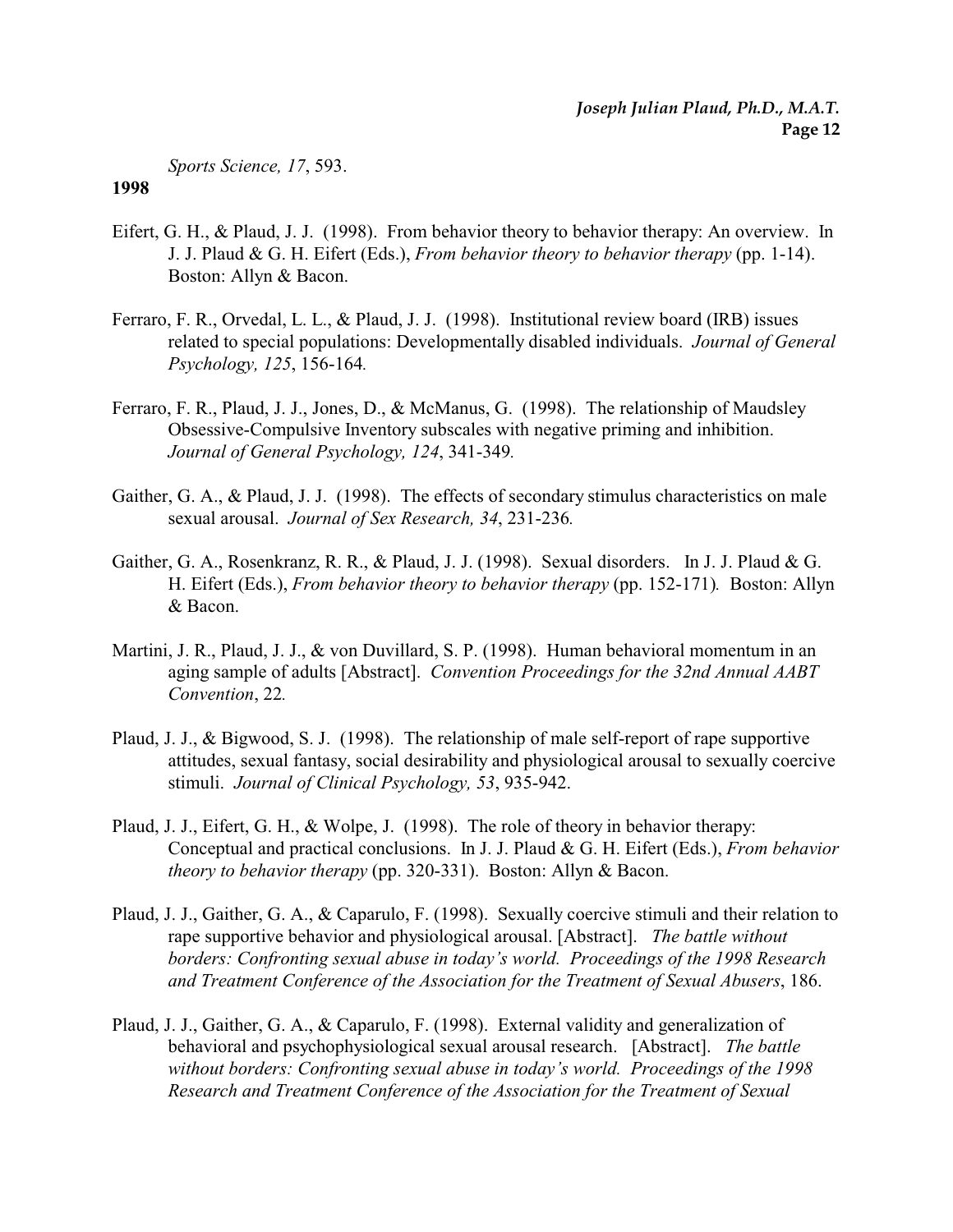*Abusers*, 119.

- Plaud, J. J., Gaither, G. A., Franklin, M., Weller, L. A., & Barth, J. (1998). The effects of sexually explicit words on the formation of stimulus equivalence classes. *The Psychological Record, 48*, 63-79.
- Plaud, J. J., Gaither, G. A., & Martini, J. R. (1998). Reaction time to a secondary task and male sexual arousal [Abstract]. *Convention Proceedings for the 32nd Annual AABT Convention*, 49*.*
- Plaud, J. J., Gaither, G. A., & von Duvillard, S. P. (1998). Rational Emotive Behavior Therapy and the formation of stimulus equivalence classes [Abstract]. *Convention Proceedings for the 32nd Annual AABT Convention*, 15*.*
- Plaud, J. J., Gaither, G. A., & Weller, L. A. (1998). Gender differences in the sexual rating of words. *Journal of Sex and Marital Therapy, 24*, 15-21.
- Plaud, J. J., Gaither, G. A., Weller, L. A., Bigwood, S. J., Barth, J., & von Duvillard, S. P. (1998). Rational-Emotive Behavior Therapy and the formation of stimulus equivalence classes. *Journal of Clinical Psychology, 54*, 597-610.
- Plaud, J. J., & Holm, J. E. (1998). Sexual dysfunctions. In J. J. Plaud & G. H. Eifert (Eds.), *From behavior theory to behavior therapy* (pp. 136-151)*.* Boston: Allyn & Bacon.
- Plaud, J. J., Moberg, M., & Ferraro, F. R. (1998). A review of Alzheimer's disease and dementia: Applied behavioral assessment and treatment approaches. *Journal of Clinical Geropsychology, 4*, 269-300.
- Plaud, J. J., Mosley, T. H., & Moberg, M. (1998). Alzheimer's disease and behavioral gerontology. In J. J. Plaud & G. H. Eifert (Eds.), *From behavior theory to behavior therapy* (pp. 223-245). Boston: Allyn & Bacon.
- Plaud, J. J., & Muench Plaud, D. (1998). Clinical behavior therapy and the experimental analysis of behavior. *Journal of Clinical Psychology, 54*, 905-922.
- Plaud, J. J., Schweigman, K., & Welty, T. K. (1998). Health-related and cultural gender differences in an aging Northern Plains Indian population. *Journal of Clinical Geropsychology, 4*, 111-118.
- Plaud, J. J., & Vavrovsky, K. G. (1998). Specific and social phobias. In J. Wodarski & B. Thyer (Eds.), *Handbook of empirical social work practice* (pp. 327-341). New York: John Wiley & Sons.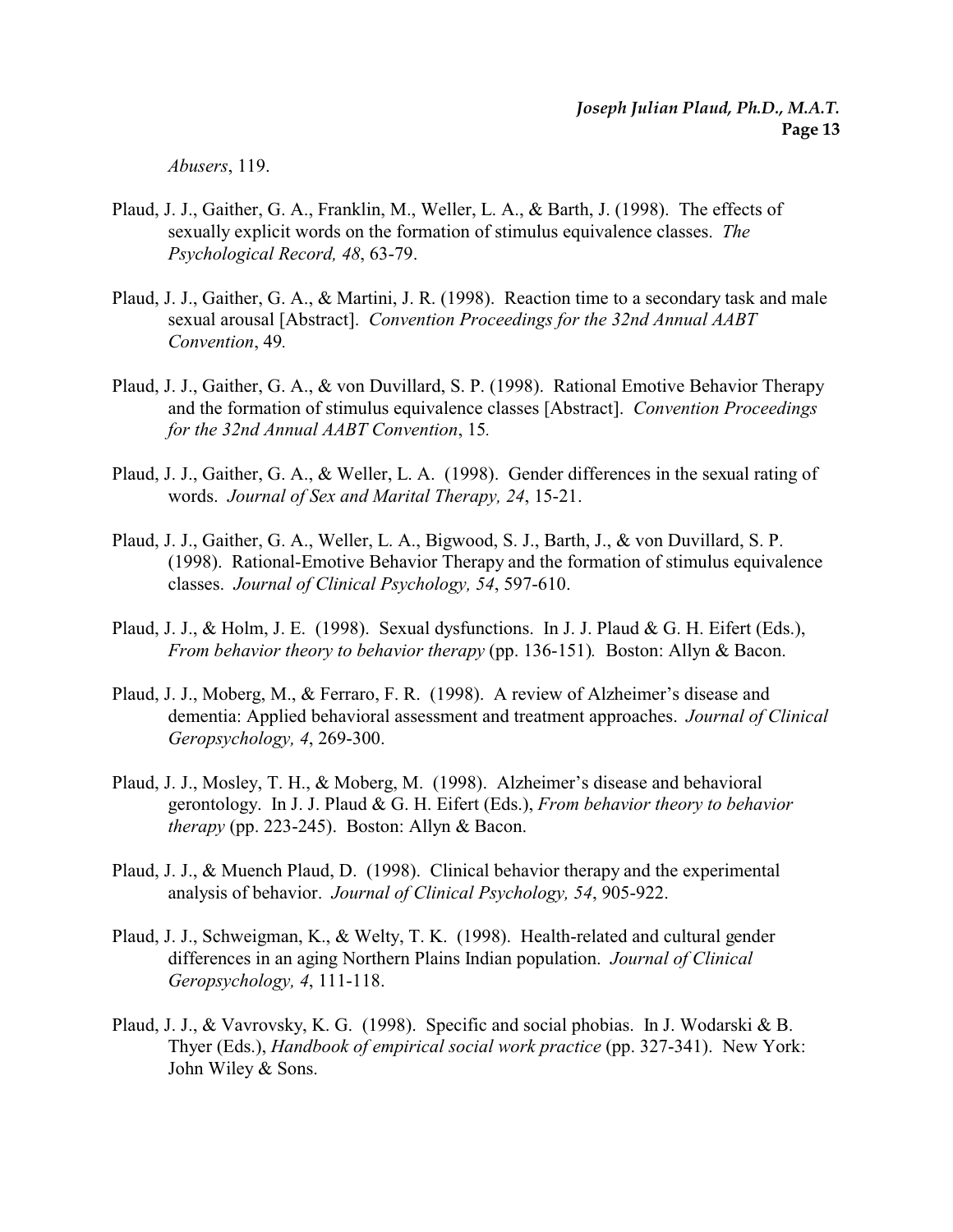- Chelminski, I., Ferraro, F. R., Petros, T., & Plaud, J. J. (1997). The *Horne and Ostberg Questionnaire:* A score distribution in a large sample of young adults. *Personality and Individual Differences, 23*, 647-652.
- Gaither, G. A., Franklin, M. D., & Plaud, J. J. (1997). Reaction time to a secondary task: Its relationship to physiological and subjective measures of male sexual arousal. [Abstract]. *Convention Proceedings for the 31st Annual AABT Convention*, 37*.*
- Plaud, J. J. (1997). Behavioural analysis of fear-related responding using a modified matchingto-sample procedure. *Scandinavian Journal of Behaviour Therapy, 26*, 157-170.
- Plaud, J. J., & Bigwood, S. J. (1997). A multivariate analysis of the sexual fantasy themes of college men. *Journal of Sex and Marital Therapy, 23*, 221-230.
- Plaud, J. J., Bigwood, S. J., Martini, J. R., & von Duvillard, S. P. (1997). A multivariate analysis of the sexual fantasy themes of college men: Implications for behavior therapy [Abstract]. *Convention Proceedings for the 31st Annual AABT Convention*, 39*.*
- Plaud, J. J., Britton, L. N., & Ferraro, F. R. (1997). The effect of weight requirements on eating behavior and mood [Abstract]. *Convention Proceedings for the 31st Annual AABT Convention*, 4*.*
- Plaud, J. J., & Gaither, G. A. (1997). A clinical investigation of the possible effects of long-term habituation of sexual arousal in assisted covert sensitization. *Journal of Behavior Therapy and Experimental Psychiatry, 28*, 281-290*.*
- Plaud, J. J., Gaither, G. A., Amato-Henderson, S., & Devitt, M. K. (1997). The long-term habituation of sexual arousal in human males: A crossover design. *The Psychological Record, 47*, 385-398.
- Plaud, J. J., Gaither, G. A., Hegstad, H. H., Rowan, L., & Devitt, M. K. (1997). External validity of behavioral and psychophysiological sexual arousal research [Abstract]. *Convention Proceedings for the 31st Annual AABT Convention*, 38.
- Plaud, J. J., Gaither, G. A., & Lawrence, J. B. (1997). Operant schedule transformations and human behavioral momentum. *Journal of Behavior Therapy and Experimental Psychiatry, 28*, 169-179*.*
- Plaud, J. J., Schweigman, K., & Welty, T. K. (1997). Health and depression among American Indians: Psychosocial data from the Strong Heart Study Phase II. *International Journal of Rehabilitation and Health, 3*, 51-59.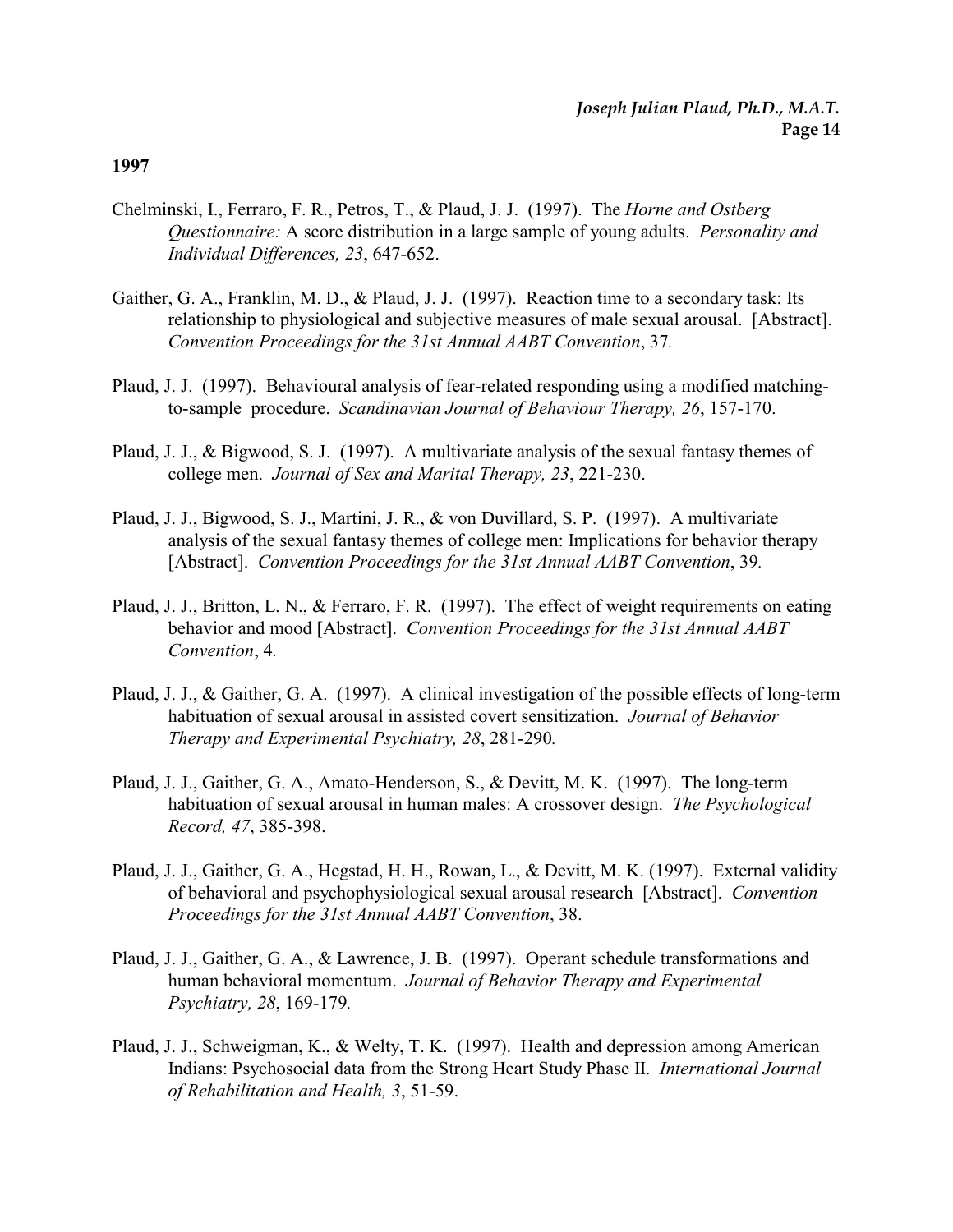- Plaud, J. J., & Vogeltanz, N. D. (1997). Back to the future: The continued relevance of behavior theory to modern behavior therapy. *Behavior Therapy, 28*, 75-86.
- Plaud, J. J., & Vogeltanz, N. D. (1997). Behavior therapy and the philosophy of science: Commentary on behavior therapy at century close. *Behavior Therapy, 28*, 228-232.
- Plaud, J. J., von Duvillard, S. P., Bigwood, S. J., & Martini, J. R. (1997). Sexually coercive stimuli and its relation to rape supportive attitudes, sexual fantasy, social desirability, and physiological arousal [Abstract]. *Convention Proceedings for the 31st Annual AABT Convention*, 40*.*
- Westerfield, C. W., & Plaud, J. J. (1997). A behavior therapist's guide to the Internet and the World Wide Web. *The Behavior Therapist, 20*, 6-8.
- Wilsnack, S. C., Plaud, J. J., Wilsnack, R. W., & Klassen, A. (1997). Sexuality, gender, and alcohol use. In R. W. Wilsnack & S. C. Wilsnack (Eds.), *Gender and alcohol* (pp. 250- 288). Brunswick, NJ: Rutgers Center of Alcohol Studies.
- Wolpe, J., & Plaud, J. J. (1997). Pavlov's contributions to behavior therapy: The obvious and the not so obvious. *American Psychologist, 52*, 966-972.

- Amato-Henderson, S., Honts, C. R., & Plaud, J. J. (1996). Effects of misinformation on the Concealed Knowledge Test [Abstract]. *Psychophysiology, 33*, S18.
- Bigwood, S. J., Plaud, J. J., & Rosenkranz, R. R. (1996). The effects of sexually coercive audio stimuli on male sexual arousal [Abstract]. *Convention Proceedings for the 30th Annual AABT Convention*, 235*.*
- Gaither, G. A., & Plaud, J. J. (1996). The relationships between experience with, fantasies of, and sexual arousal to specific sexual behaviors [Abstract]. *Convention Proceedings for the 30th Annual AABT Convention*, 415*.*
- Gaither, G. A., Plaud, J. J., & Franklin, M. D. (1996). The effects of behavior and sound on penile plethysmographic assessment results: An argument for standardizing stimuli [Abstract]. *Convention Proceedings for the 30th Annual AABT Convention*, 415*.*
- Gaither, G. A., Rosenkranz, R. R., Amato-Henderson, S., Plaud, J. J., & Bigwood, S. J. (1996). The effects of condom presence in sexually explicit narratives on male sexual arousal. *Journal of Sex and Marital Therapy, 22*, 103-109*.*

Mosley, T. H., Payne, T. J., Plaud, J. J., Johnson, C. A., Wittrock, D. A., Seville, J. L.,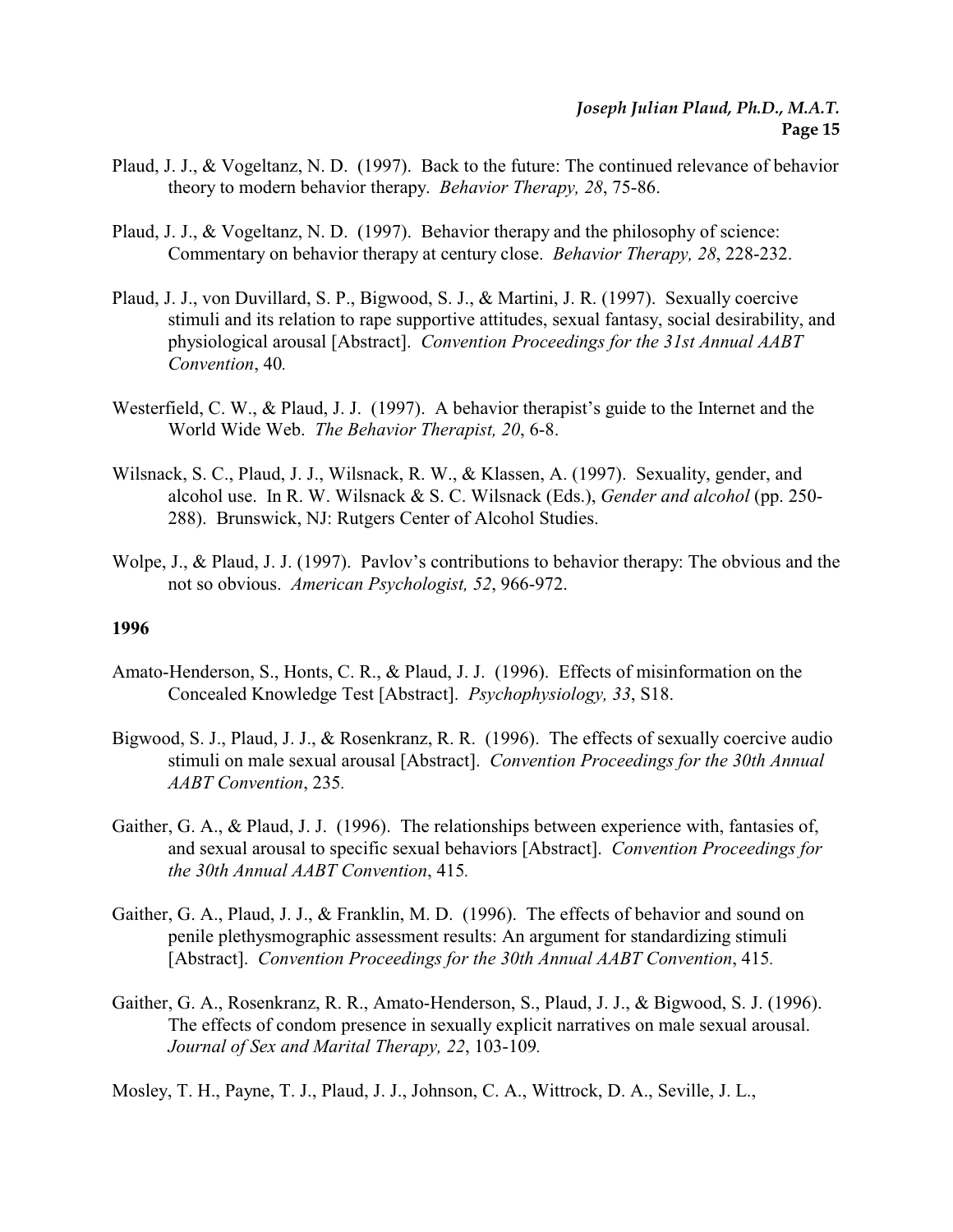Penzien, D. B., & Rodriguez, G. (1996). Psychometric properties of the Weekly Stress Inventory (WSI): Extension to a patient sample with coronary heart disease. *Journal of Behavioral Medicine, 19*, 273-287*.*

- Plaud, J. J. (1996). In search of the relevant behavioral variables. *Behavioral and Brain Sciences, 19*, 593-594*.*
- Plaud, J. J. (1996). Resources relevant to the creation of a psychology department home page. *Behavior Research Methods, Instruments, and Computers, 28,* 183-185.
- Plaud, J. J. (1996). Internet resources in applied behavior analysis. *Journal of Applied Behavior Analysis, 29*, 585-587*.*
- Plaud, J. J. (1996). World Wide Web homepage construction: Making yours an international department of psychology. *The Behavior Therapist, 19*, 146-148.
- Plaud, J. J. (1996). Peer-reviewed journal publication on the World Wide Web: The *Journal of Behavior Analysis and Therapy (jBAT*). *Journal of Behavior Analysis and Therapy*, *1*, ivi.
- Plaud, J. J. (1996). [Review of *Case studies in abnormal psychology*]. *Journal of Behavior Therapy and Experimental Psychiatry, 27*, 72*.*
- Plaud, J. J., Dubbert, P. M., Holm, J. E, Wittrock, D., Smith, P., Edison, J., McAnulty, R., Caddell, J., Summerville, M., & Jones, A., Jr. (1996). A survey of variables related to erectile dysfunction in men with chronic medical illness. *Journal of Behavior Therapy and Experimental Psychiatry, 27*, 11-19*.*
- Plaud, J. J., & Gaither, G. A. (1996). Behavioral momentum: Implications and development from reinforcement theories. *Behavior Modification, 20*, 183-201.
- Plaud, J. J., & Gaither, G. A. (1996). Human behavioral momentum: Implications for behavior analysis and therapy. *Journal of Behavior Therapy and Experimental Psychiatry, 27*, 139-148*.*
- Plaud, J. J., Gillund, B., & Ferraro, F. R. (1996). A signal detection analysis of choice behavior and aging: Implications for behavior therapy [Abstract]. *Convention Proceedings for the 30th Annual AABT Convention*, 485*.*
- Plaud, J. J., Lawrence, J., & Gaither, G. A. (1996). Eysenckian personality factors and human behavioral momentum [Abstract]. *Convention Proceedings for the 30th Annual AABT Convention*, 373*.*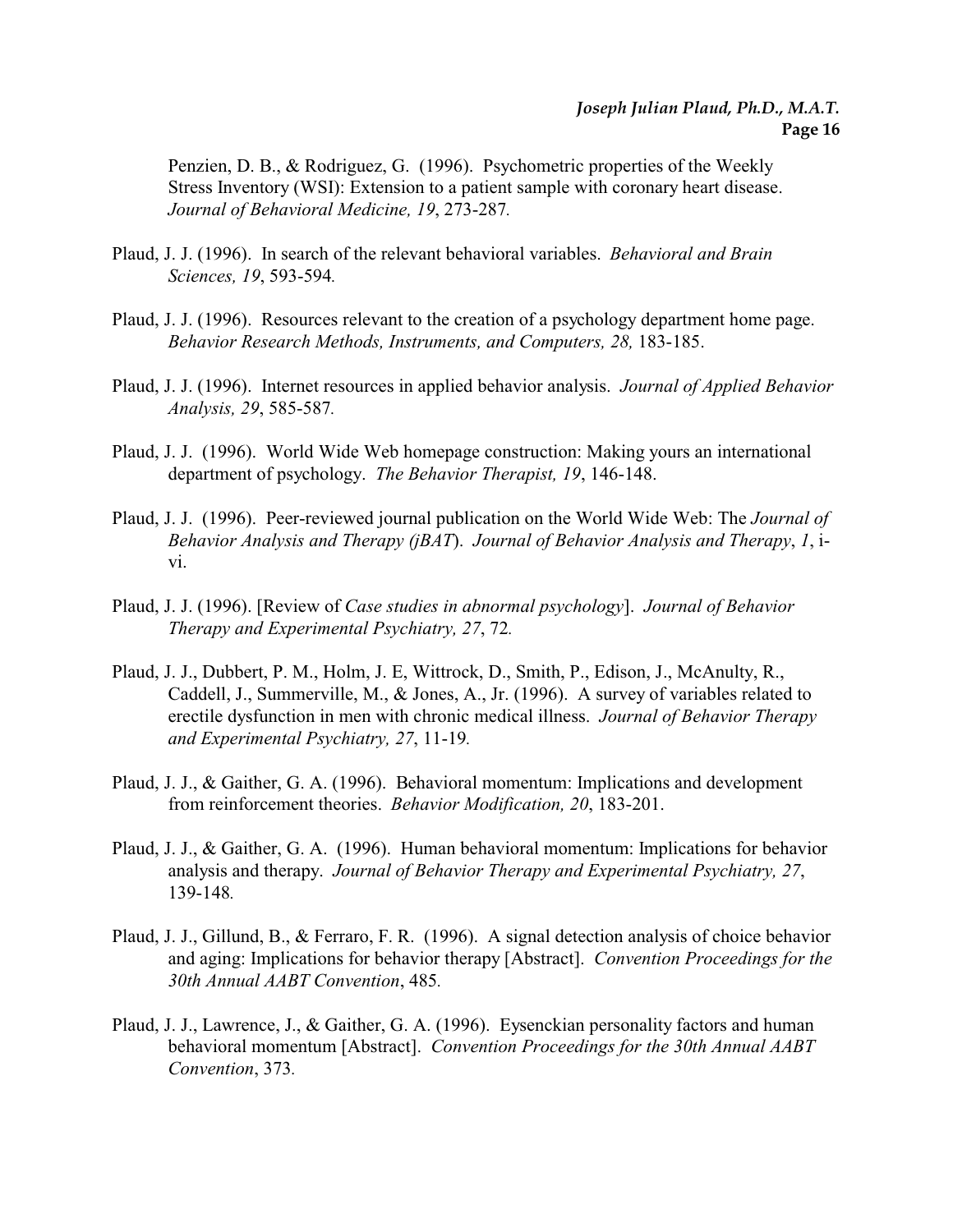- Plaud, J. J. & Martini, J. R. (1996). An empirical analysis of the respondent conditioning of male sexual arousal: Implications for behavior analysis and therapy [Abstract]. *Convention Proceedings for the 30th Annual AABT Convention*, 416*.*
- Plaud, J. J., & Newberry, D. E. (1996). Rule-governed behavior and pedophilia. *Sexual Abuse: A Journal of Research and Treatment, 8*, 143-159.
- Plaud, J. J., Schweigman, K., & Welty, T. K. (1996). Health-related and cultural gender differences in an aging Northern Plains Indian population [Abstract]. *Convention Proceedings for the 30th Annual AABT Convention*, 301*.*
- Plaud, J. J., Schweigman, K., & Welty, T. K. (1996). Health and mood among a Northern Plains American Indian tribe: Psychosocial data from the Strong Heart Study Phase II [Abstract]. *Convention Proceedings for the 30th Annual AABT Convention*, 302*.*
- Plaud, J. J., Vogeltanz, N. D., & Martini. J. R. (1996). Cutting edge behavior analysis: The very best of behavior therapy [Abstract]. *Convention Proceedings for the 30th Annual AABT Convention*, 78*.*

- Alford, G., Plaud, J. J., & McNair, T. L. (1995). Conditioning perspectives on sexual behavior and orientation. In L. Diamant & R. McAnulty (Eds.), *The psychology of sexual orientation, behavior and identity: A handbook* (pp. 121-135). Westport, CT: Greenwood Publishing.
- Gaither, G. A., Rosenkranz, R. R., Amato-Henderson, S., Plaud, J. J., & Bigwood, S. (1995). Condom presence or absence in sexually explicit narratives: Effects on male sexual arousal [Abstract]. *Convention Proceedings for the 29th Annual AABT Convention* (p. 331).
- Plaud, J. J. (1995). The formation of stimulus equivalences: Fear-relevant versus fearirrelevant stimulus classes. *The Psychological Record, 45*, 207-222.
- Plaud, J. J. (1995). The generalized expectancy bias: An explanatory enigma. *Behavioral and Brain Sciences, 18,* 311-312.
- Plaud, J. J. (1995). The behavior of self-control. *Behavioral and Brain Sciences, 18*, 139-140.
- Plaud, J. J. (1995). Analysis of complex human behavior. *The Behavior Analyst, 18*, 167-169.
- Plaud, J. J. (1995). [Review of *Clinician's guide to neuropsychological assessment*]. *The Psychological Record, 45,* 157*.*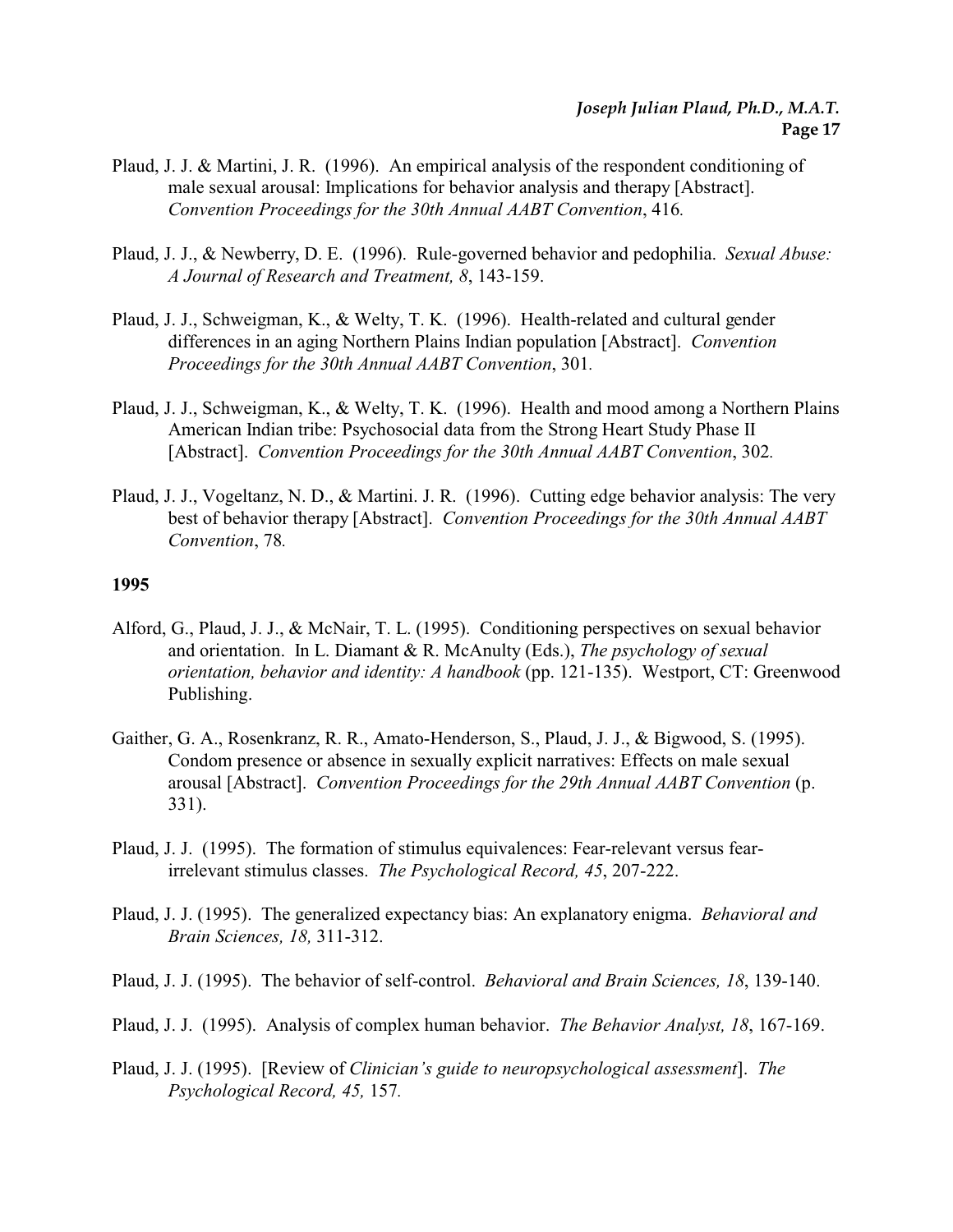- Plaud, J. J., & Gaither, G. A. (1995). Human behavioral momentum and behavior therapy [Abstract]. *Convention Proceedings for the 29th Annual AABT Convention* (p. 137).
- Rosenkranz, R. R., Gaither, G. A., & Plaud, J. J. (1995). A critical analysis of paradigmatic behaviorism versus radical behaviorism. *The Naturalist, 2*, 22-28.

- Ferraro, F. R., & Plaud, J. J. (1994). [Review of *Alzheimer's disease: Advances in clinical and basic research*]. *Neuropsychiatry, Neuropsychology, and Behavioral Neurology, 7*, 320- 321.
- O'Donohue, W., & Plaud, J. J. (1994). The conditioning of human sexual arousal. *Archives of Sexual Behavior, 23,* 321-344.
- Plaud, J. J. (1994). Where have all the paradigmatic behaviorists gone? *The Behavior Therapist, 17*, 20-21.
- Plaud, J. J. (1994). Welcome to Div12: The official net of the Division 12 of the APA. *The Clinical Psychologist, 47*, 23-24.
- Plaud, J. J. (1994). [Review of *Understanding challenging behavior: A step-by-step behavior analysis guide*]. *Journal of Behavior Therapy and Experimental Psychiatry, 25,* 261.
- Plaud, J. J. (1994). The shaping of a behaviorist, revisited. [Review of *B. F. Skinner: A life*]. *Journal of Behavior Therapy and Experimental Psychiatry, 25,* 174-175.
- Plaud, J. J. (1994). Behavior analysis and the challenge of a scientific psychology. [Review of *Behavior modification in the human services, third edition*]. *Journal of Behavior Therapy and Experimental Psychiatry, 24*, 270-271.
- Plaud, J. J., & Ferraro, F. R. (1994). [Review of *Clinician's guide to neuropsychological assessment*]. *Journal of Behavior Therapy and Experimental Psychiatry, 25,* 338-339.
- Plaud, J. J., & Vogeltanz, N. (1994). Psychology and the naturalistic ethics of social policy. *American Psychologist*, *49*, 967-968.
- Plaud, J. J., & Vogeltanz, N. (1994). The operant chamber ain't what it used to be: Recent advances in behavior analysis and their relevance to behavior therapy [Abstract]. *Convention Proceedings for the 28th Annual AABT Convention* (p. 9).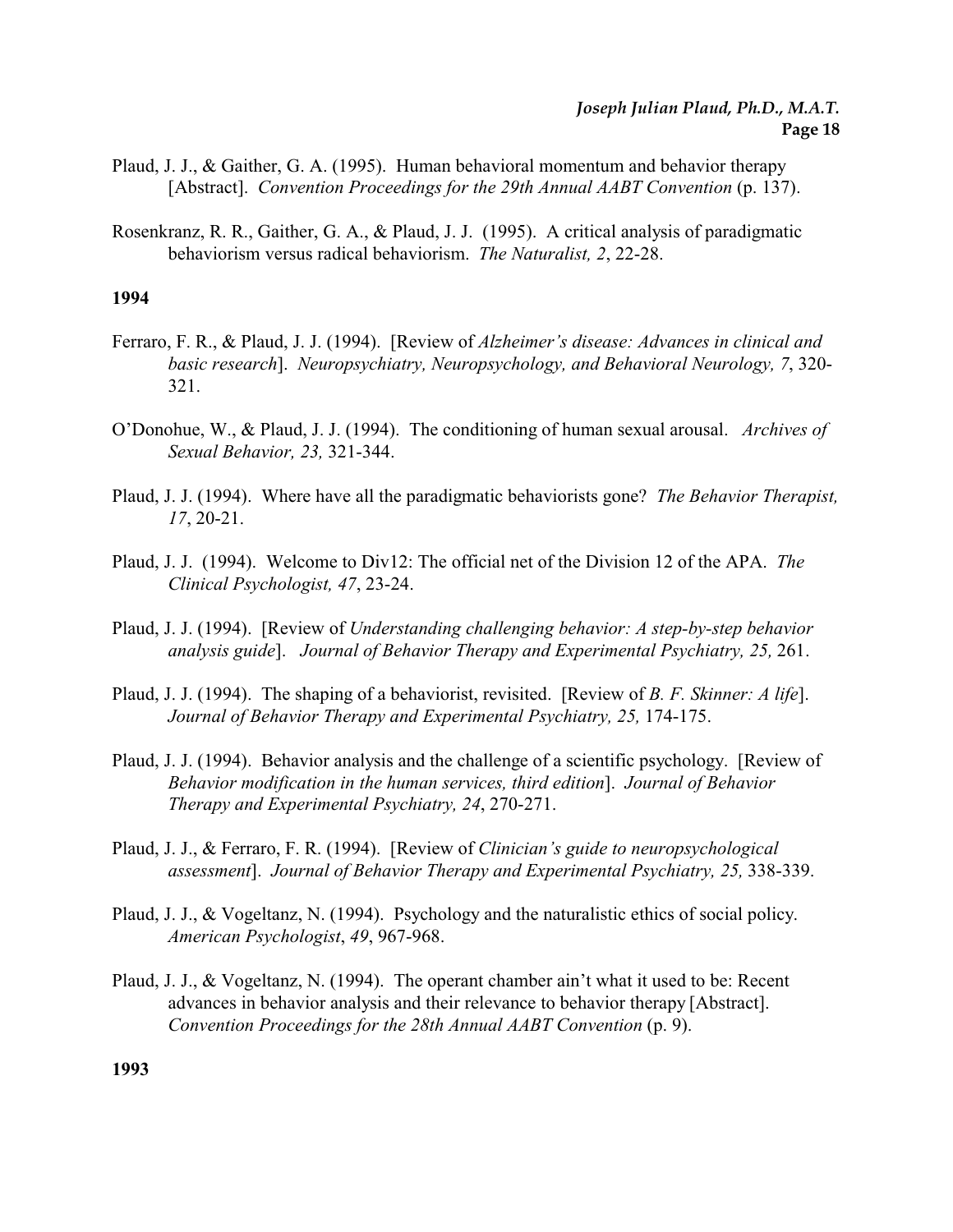- Eifert, G. H., & Plaud, J. J. (1993). From behavior theory to behavior therapy: The contributions of behavioral theories and research to the advancement of behavior therapy. *Journal of Behavior Therapy and Experimental Psychiatry, 24*, 101-105.
- Mosley, T. H., McCracken, L. M., Gross, R. T., Penzien, D. B., & Plaud, J. J. (1993). Age, pain, and impairment: Results from two clinical samples [Abstract]. *Proceedings of the 7th World Congress on Pain* (p. 99).
- Mosley, T. H., Payne, T. J., Plaud, J. J., Johnson, C. A., Wittrock, D. A., Seville, J. L., Penzien, D. B., Brantley, P. J., & Jones, G. N. (1993). Psychometric properties of the weekly stress inventory in a cardiac population [Abstract]. *Annals of Behavioral Medicine, 15, 1993 Supplement* (p. 119).
- Plaud, J. J. (1993). Paradigmatic behaviorism, pragmatic philosophy and unified science. *The Behavior Therapist, 16*, 101-103.
- Plaud, J. J. (1993). Behaviorism, applied behavior analysis and the humanist ideal. [Review of *The reluctant alliance: Behaviorism and humanism*]. *Journal of Behavior Therapy and Experimental Psychiatry,* 88-89.
- Plaud, J. J., & Dubbert, P. M. (1993). Exercise: A healthy choice. *The Weight Control Digest, 3*, 274-276*.*
- Plaud, J. J., & Montgomery, R. W. (1993). On the influence of Walter S. Hunter in the shaping of modern behaviorism. *The Psychological Record, 43*, 361-374.
- Plaud, J. J., & Vogeltanz, N. D. (1993). Behavior therapy and the experimental analysis of behavior: Contributions of the science of human behavior and radical behavioral philosophy. *Journal of Behavior Therapy and Experimental Psychiatry, 24*, 119-127*.*
- Plaud, J. J., Vogeltanz, N., & Ackley, F. R. (1993). An analysis of the nature and justification of treatment decisions in inpatient settings. *Professional Psychology: Research and Practice, 24*, 418-425.
- Vogeltanz, N. D., & Plaud, J. J. (1993). On the goodness of Skinner's system of naturalistic ethics in solving basic value conflicts [Abstract]. *Proceedings: Association for Behavior Analysis: International: 19th Annual Convention* (p. 444).
- Vogeltanz, N. D., Plaud, J. J., & Ackley, F. R. (1993). The advancement of behavior therapy in inpatient settings. *The Behavior Therapist, 16*, 123-126.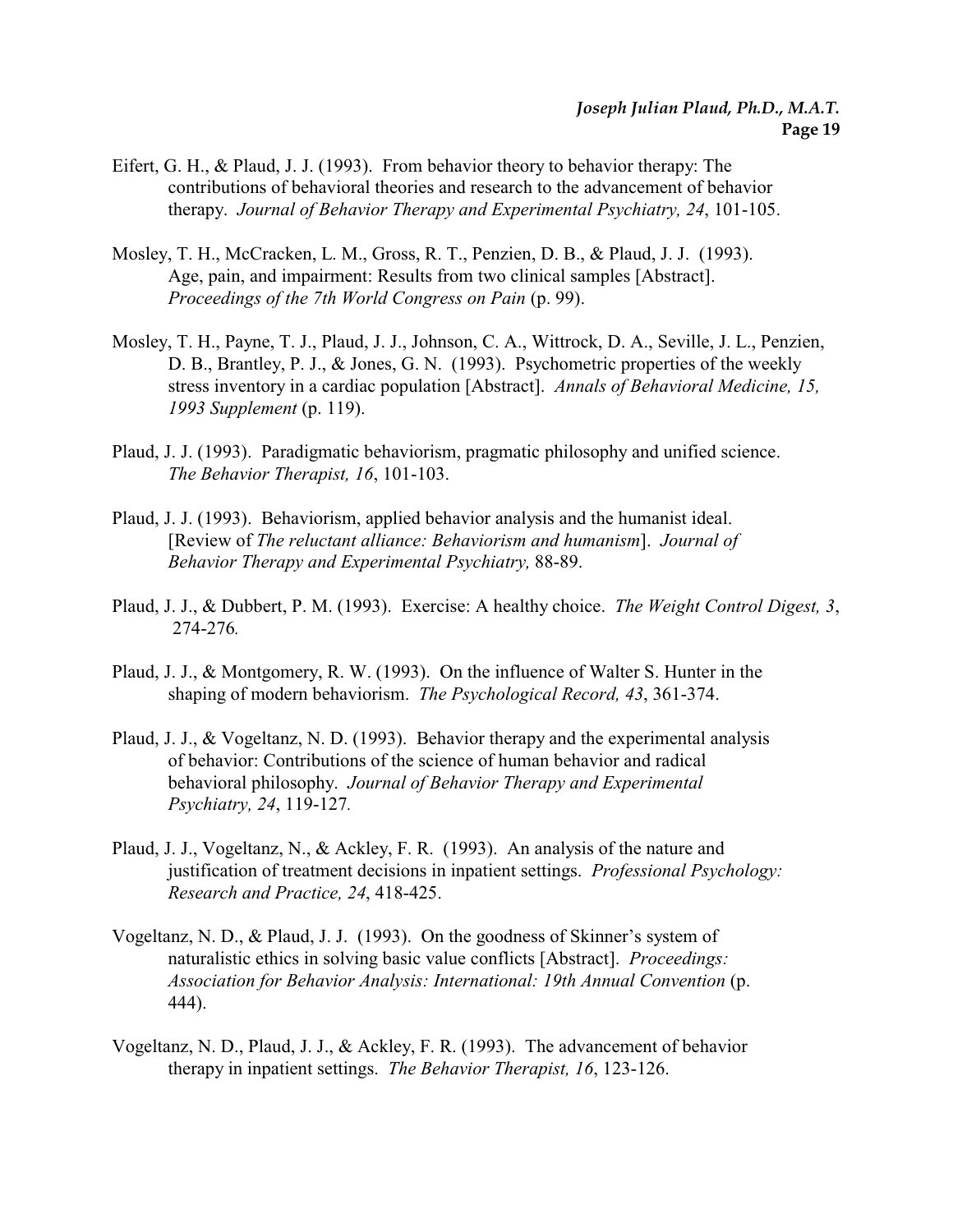- O'Donohue, W. T., Plaud, J. J., & Hecker, J. E. (1992). The possible function of positive reinforcement in home-bound agoraphobia: A case study. *Journal of Behavior Therapy and Experimental Psychiatry, 23*, 303-312.
- Plaud, J. J. (1992). The prediction and control of behavior revisited: A review of the matching law. *Journal of Behavior Therapy and Experimental Psychiatry*, 23, 25-31.
- Plaud, J. J. (1992). Should we take the "radical" out of the "behaviorism"?: Some comments about behavior therapy and philosophy. *The Behavior Therapist*, *15,* 121-122, 128.
- Plaud, J. J. (1992). The influence of Walter S. Hunter to the operant behaviorism of B.F. Skinner [Abstract]. *Proceedings: Association for Behavior Analysis: International: 18th Annual Convention* (p. 180).
- Plaud, J. J. (1992). The formation of stimulus equivalences using a modified matchingto-sample procedure: Fear-relevant vs. fear-irrelevant stimulus categories [Abstract]. *Proceedings: Association for Behavior Analysis: International: 18th Annual Convention* (p. 30).
- Plaud, J. J. (1992). Oil on the troubled waves: John Broadus Watson and the ways of behaviorism: A review of *Mechanical Man: John Broadus Watson and the Beginnings of Behaviorism* by Kerry W. Buckley. *Current Psychology: Research and Reviews, 10,* 305-310.
- Vogeltanz, N. D., & Plaud, J. J. (1992). On the goodness of Skinner's system of naturalistic ethics in solving basic value conflicts. *The Psychological Record, 42,* 457-468.

- O'Donohue, W. T., & Plaud, J. J. (1991). The long-term habituation of sexual arousal in the human male. *Journal of Behavior Therapy and Experimental Psychiatry, 22*, 87-96.
- Plaud, J. J., & Kulberg, G. (1991). The formation of verbal stimulus equivalence in analog simple phobics: Fear-relevant versus neutral stimulus classes [Abstract]. *Proceedings: Association for Behavior Analysis: International: 17th Annual Convention* (p. 245).
- Plaud, J. J., & O'Donohue, W. T. (1991). Mathematical statements in the experimental analysis of behavior. *The Psychological Record, 41*, 385-400.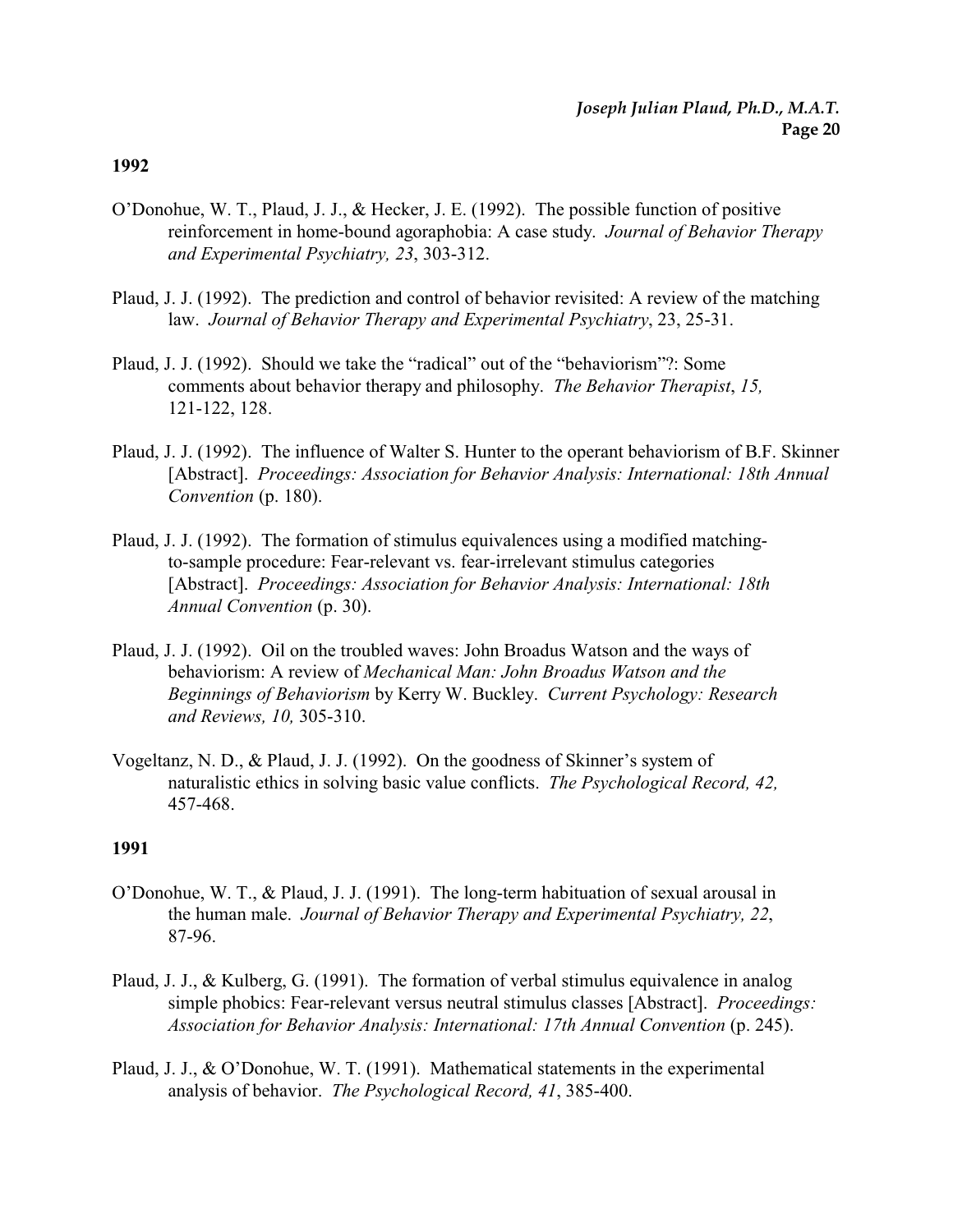- Plaud, J. J., & Vogeltanz, N. (1991). Behavior therapy: Lost ties to animal research? *The Behavior Therapist, 14*, 89-93, 115.
- Plaud, J. J., & Vogeltanz, N. (1991). Behavior therapy: Lost ties to animal research? [Abstract]. *Proceedings: Association for Behavior Analysis: International: 17th Annual Convention* (p. 73).

- O'Donohue, W. T., Fisher, J. E., Plaud, J. J., & Curtis, S. D. (1990). Treatment decisions: Their nature and their justification. *Psychotherapy: Theory and Practice, 27*, 421-427.
- Plaud, J. J., Baker, R. W., & Groccia, J. E. (1990). Freshman decidedness regarding academic major and anticipated and actual adjustment to an engineering college. *National Academic Advising Association Journal, 10*, 20-26.

### **1989**

- O'Donohue, W. T., Fisher, J. E., Plaud, J. J., & Link, W. (1989). What is a good treatment decision?: The client's perspective. *Professional Psychology: Research and Practice, 20*, 404-407.
- O'Donohue, W. T., Plaud, J. J., Mowatt, A., & Fearon, J. (1989). The current status of curricula of doctoral training programs in clinical psychology. *Professional Psychology: Research and Practice, 20*, 196-197.

#### **BOOKS**

Plaud, J. J., & Eifert, G. H. (Eds.) (1998). *From behavior theory to behavior therapy*. Boston: Allyn and Bacon.

#### **2019**

#### **PROFESSIONAL PRESENTATIONS**

- Plaud, J. J. (2019, December). *What the data tell us about the recidivism rate of men previously adjudicated as sexually dangerous persons and released from civil commitment*. Presentation at the meeting of the Connecticut Association for the Treatment of Sex Offenders, Middletown, CT.
- Plaud, J. J. (2019, October). *The science of sexual offender risk prediction: Promises and pitfalls.* Presentation at the meeting of the New England Conference on Forensic Psychology, Boston, MA.

Plaud, J. J. (2019, September). *Thirty two years in the trenches: Personal and professional*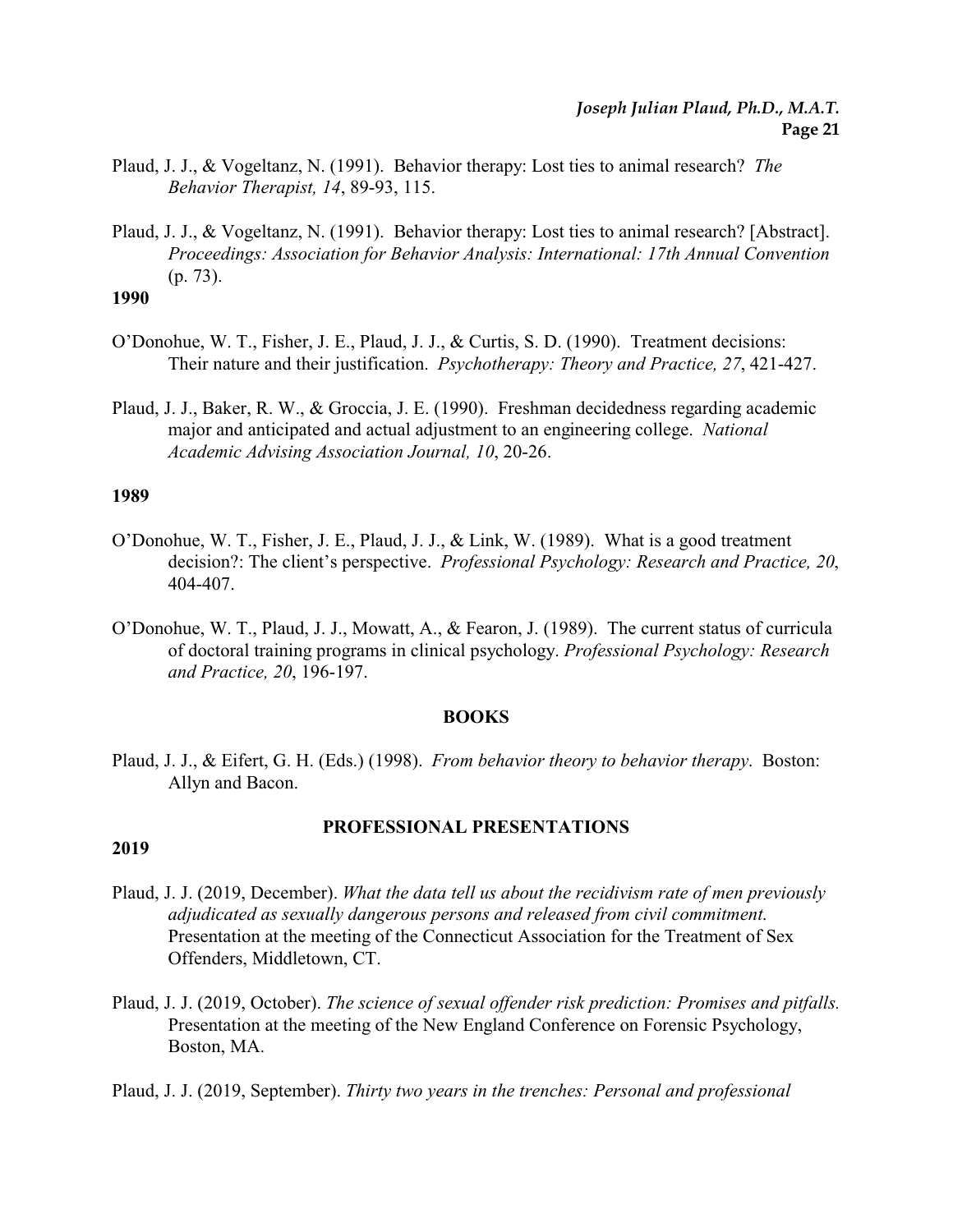*recollections of a clinical and forensic psychologist evaluating and treating sexual offenders (and the courtroom battles that followed)*. Presentation at the meeting of the Sex Offender Policy Reform Initiative, Cambridge, MA.

- Plaud, J. J. (2019, July). *Sexual offense recidivism and Sexually Violent Predator civil commitment laws.* Presentation at the meeting of the Congress of the International Academy of Law and Mental Health, Rome, Italy.
- Plaud, J. J. (2019, March). *Sexually Dangerous no longer? Massachusetts sexual recidivism data on sex offenders released from civil commitment*. Presentation at the meeting of the American College of Forensic Psychology, San Diego, CA.
- Plaud, J. J. (2019, March). *Forensic skills workshop: The role of the psychologist in civil and criminal litigation.* Symposium conducted at the meeting of the American College of Forensic Psychology, San Diego, CA.

### **2018**

Plaud, J. J. (2018, October). *Sexual offender risk assessment and recidivism: Protocols and pitfalls*. Presentation at the meeting of the Commonwealth of Massachusetts Judicial Conference, Worcester, MA.

### **2017**

Plaud, J. J. (2017, April). *When forensic psychologists are on trial in the court of public opinion*. Presentation at the meeting of the American College of Forensic Psychology, San Diego, CA.

### **2016**

Plaud, J. J. (2016, February). *Behavior analysis, "volitional control," and indefinite sexual offender civil commitment*. Invited address at the meeting of the California Association of Behavior Analysis, Santa Clara, CA.

### **2015**

Plaud, J. J. (2015, November). *Penile plethysmography (PPG), risk assessment, and volitional control of sexual arousal.* Presentation at the meeting of the Third Annual Boston Symposium on Psychology and the Law, Boston, MA.

### **2014**

Plaud, J. J. (2014, December). *Use of penile plethysmography (PPG) in SDP/SVP evaluations*.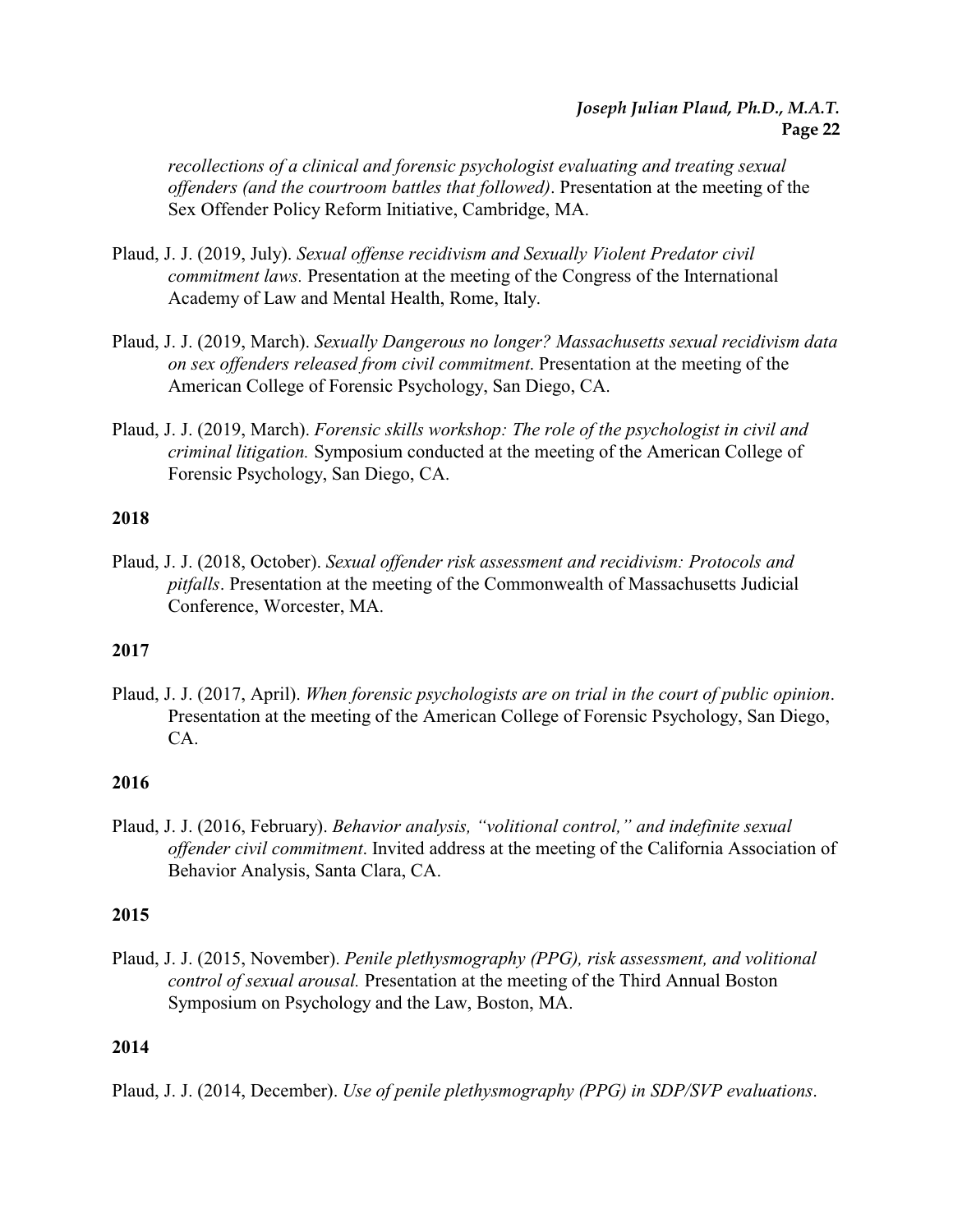Presentation at the meeting of the Second Annual Boston Symposium on Psychology and the Law, Boston, MA.

Plaud, J. J. (2014, March). *Perverting perversity: Statistical sadism and sexual offender civil commitment evaluations*. Presentation at the meeting of the American College of Forensic Psychology, San Diego, CA.

### **2013**

Plaud, J. J. (2013, July). *Will they do it again? Assessing sexual offender recidivism risk*. Presentation at the meeting of the Congress of the International Academy of Law and Mental Health, Amsterdam, The Netherlands.

### **2011**

- Plaud, J. J. (2011, October). *Psychological assessment of sexual offenders: Where we've been and where we're going*. Presentation at the meeting of the New York State Psychological Association's Forensic Division Conference, New York, NY.
- Plaud, J. J. (2011, April). *Do recidivism data and prediction strategies support sexual offender civil commitments?* Presentation at the meeting of the American College of Forensic Psychology, San Diego, CA.

### **2010**

Plaud, J. J. (2010, April) *The psychometric properties of penile plethysmography (PPG): Implications for forensic practice*. Presentation at the meeting of the American College of Forensic Psychology, San Francisco, CA.

### **2008**

Plaud, J. J. (2008, October). *Assessments of mental disorders and risk in SVP commitment cases*. Presentation at the meeting of SOCDA, Atlanta, Georgia.

- Plaud, J. J. (2005, July). *Psychometric properties of the penile plethysmograph and Abel Assessment for Sexual Interest*. In L. B. Rosell (chair), *Civil commitment of sexual violent predators in the United States.* Symposium conducted at the 9th European Congress of Psychology, Granada, Spain.
- Plaud, J. J. (2005, April). *The founding of the Franklin D. Roosevelt American Heritage Center and Museum*. Invited presentation to the Briarwood Community, Worcester,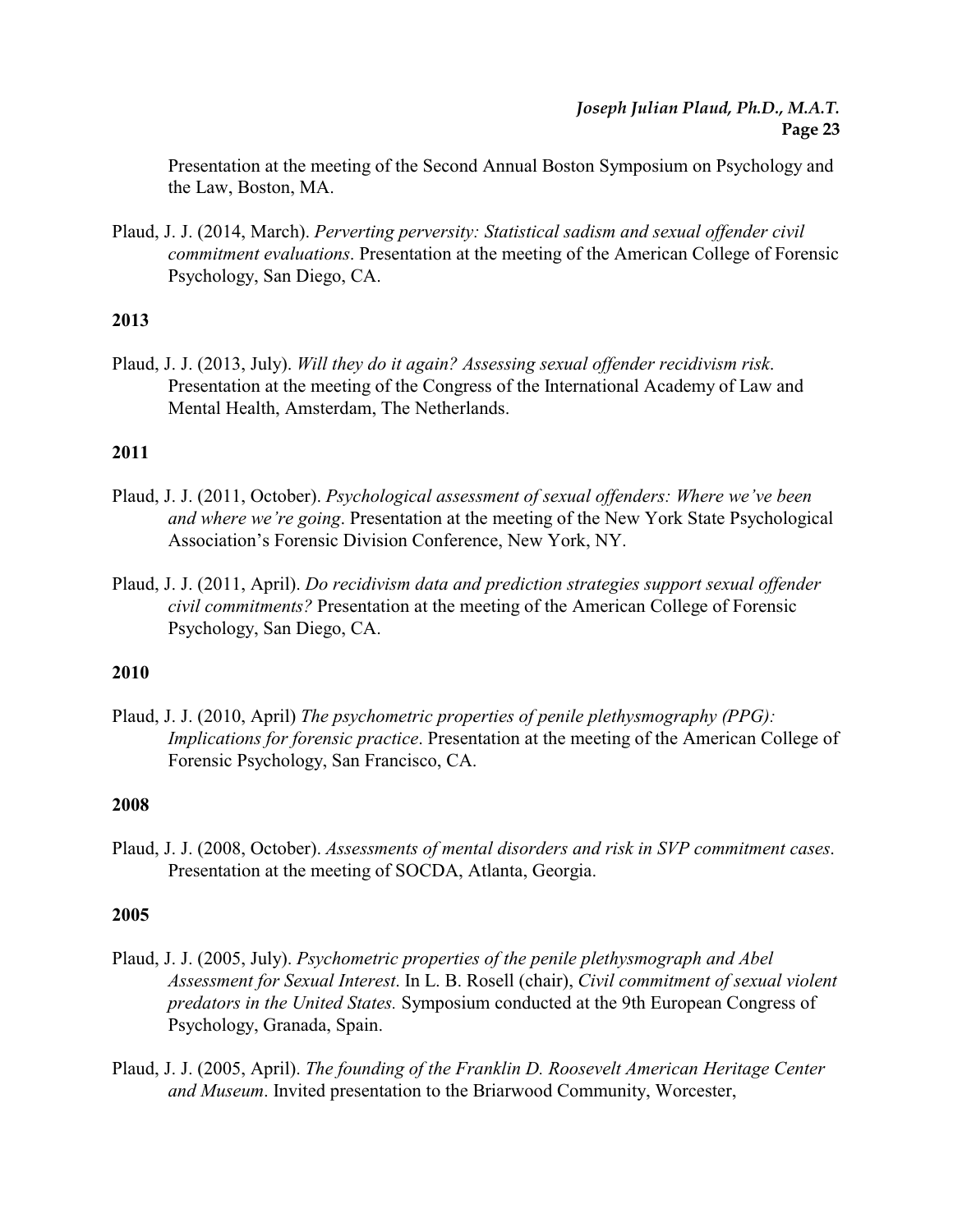### Massachusetts.

Plaud, J. J. (2005, April). *Franklin Delano Roosevelt and the New Deal*. Invited presentation to the History Department, Worcester Academy, Worcester, Massachusetts.

### **2004**

- Plaud, J. J. (2004, May). *Assessment, treatment, and commitment of sexual abusers.* Grand Rounds presentation to the Department of Psychiatry, Tewksbury Hospital, Tewksbury, Massachusetts.
- Plaud, J. J. (2004, February). *Behavior therapy and intervention for sexual offending.* Invited presentation at the May Institute Continuing Education Program, Norwood, Massachusetts.

### **2003**

Plaud, J. J. (2003, April). *Ivan P. Pavlov and the foundation of behavior therapy*. Invited presentation at the Century of Pavlovian Theory Celebration at the Universidad Complutense de Madrid, Madrid, Spain.

- Plaud, J. J. (2002, November). *Behavioral and psychophysiological assessment of sexual abusers: Scientific and forensic formulations*. Presentation at the meeting of the New England Society for Behavior Analysis and Therapy, Waltham, Massachusetts.
- Gray, S. R., & Plaud, J. J. (2002, October). *A comparison of the Abel Assessment for Sexual Interest and Penile Plethysmography*. Presentation at the meeting of the Association for the Treatment of Sexual Abusers, Montreal, Quebec, Canada.
- Plaud, J. J. (2002, October). *Why isn't Applied Behavior Analysis more widely accepted and used?* Presentation at the meeting of the Berkshire Association for Behavior Analysis, University of Massachusetts, Amherst, Massachusetts.
- Plaud, J. J. (2002, May). *The Cambridge Center discussion: Taking small steps towards a better world - What have we learned?* Presentation at the meeting of the Association for Behavior Analysis, Toronto, Ontario, Canada.
- Plaud, J. J. (2002, May). *Online preparation in the learning sciences: The New School.* Presentation at the meeting of the Association for Behavior Analysis, Toronto, Ontario, Canada.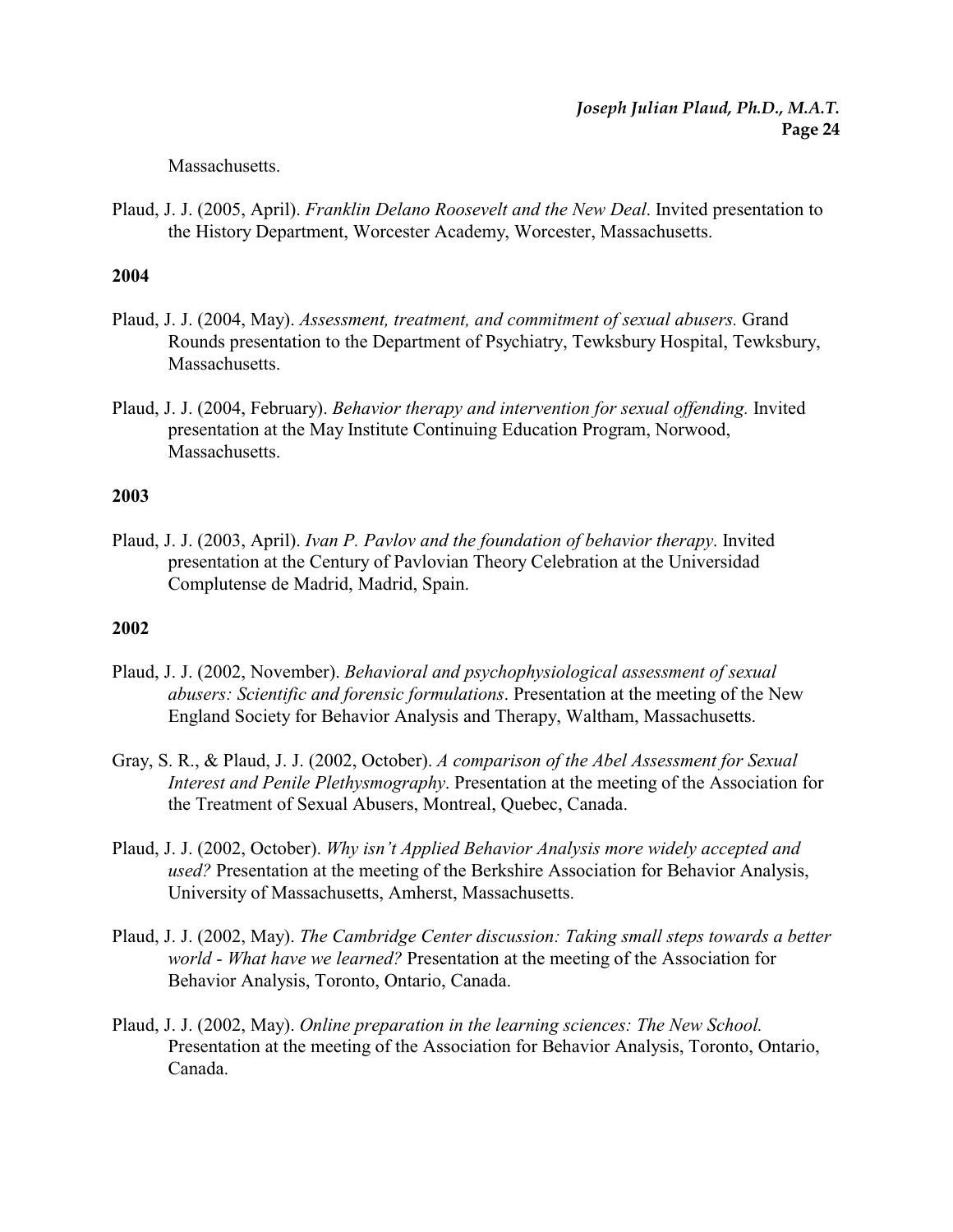- Plaud, J. J. (2002, May). *Sexually Dangerous Person statistics.* Presentation at the meeting of the Massachusetts Committee for Public Counsel Services, Worcester, Massachusetts.
- Plaud, J. J. (2002, April). *Empirically validated assessment of sexual dangerousness.* Presentation at the meeting of the Massachusetts Adolescent Sexual Offender Coalition and the Massachusetts Association for the Treatment of Sexual Abusers, Marlborough, **Massachusetts**

- Plaud, J. J., & Constantine, B. J. (2001, November). *Promoting international behavior analysis: The Cambridge Center for Behavioral Studies' Behavioral Virtual Community and the World Wide Web*. Presentation at the meeting of the international conference of the Association for Behavior Analysis, Venice, Italy.
- Plaud, J. J. (2001, November). Chairperson*. Working with children and families.* Symposium at the meeting of the international conference of the Association for Behavior Analysis, Venice, Italy.
- Plaud, J. J. (2001, June). *On putting "behavior" back into behavior therapy*. Presentation at the meeting of the New England Society for Behavior Analysis and Therapy, Waltham, Massachusetts.
- Bernicky, G. R., & Plaud, J. J. (2001, May). *ABA International Affiliate chapters supporting and growing together*. Presentation at the meeting of the Association for Behavior Analysis, New Orleans, Louisiana.
- Plaud, J. J. (2001, May). *The respondent conditioning and habituation of sexual arousal*. Presentation at the meeting of the Association for Behavior Analysis, New Orleans, Louisiana.
- Plaud, J. J., & Plaud, D. M. (2001, May). *Stimulus control in children with developmental disabilities*. Presentation to the Center for the Study of Human Development, Brown University, Providence, Rhode Island.
- Plaud, J. J. (2001, January). *How to assess and treat sexual offenders*. Grand Rounds presentation to the Department of Psychiatry, Department of Veterans Affairs Medical Center, Northampton, Massachusetts.

### **2000**

Plaud, J. J. (2000, November). Panelist. In D. Feldman (Moderator), *Radical behaviorism and cognitive neuroscience: A friendly debate of rival theoretical frameworks for the science*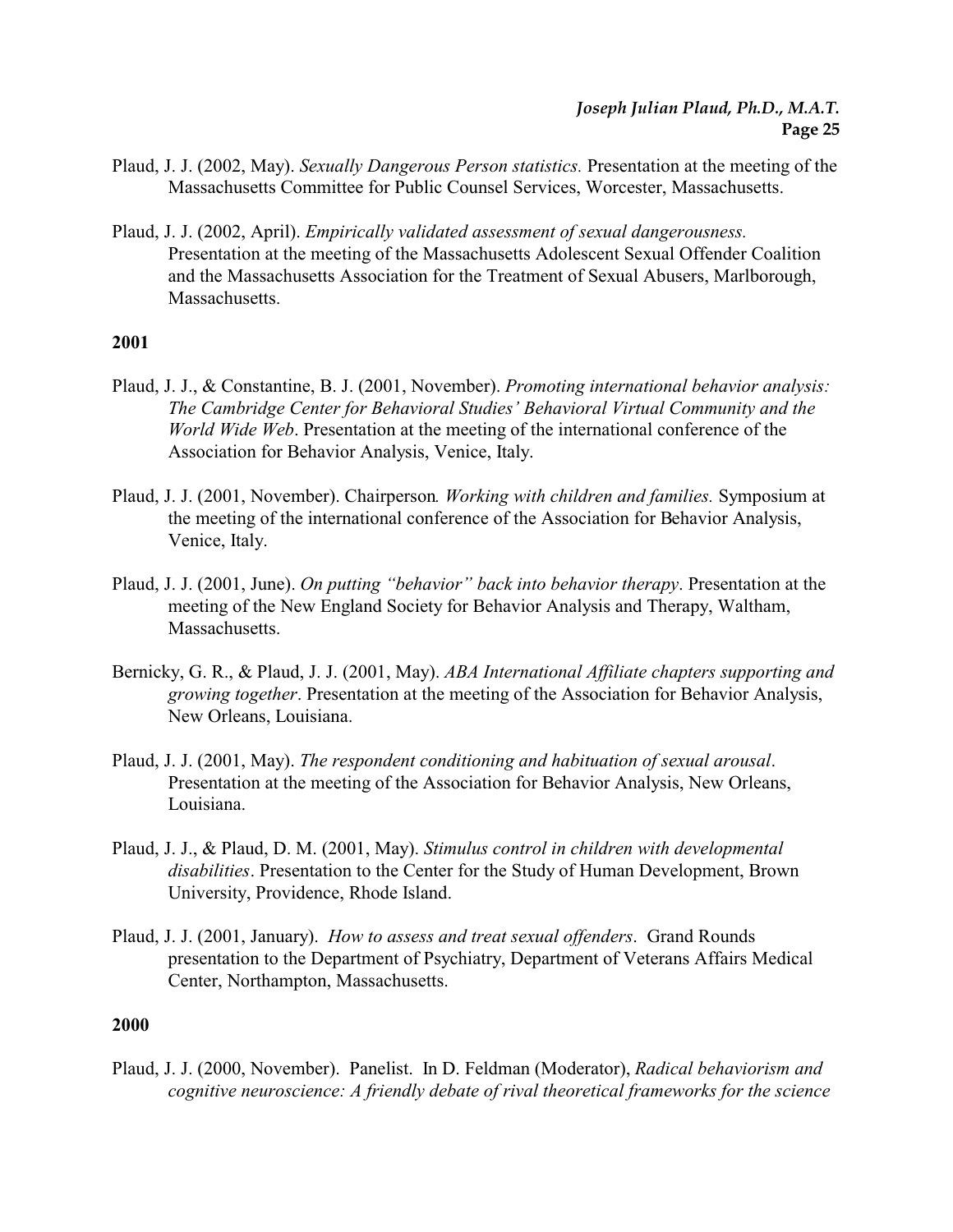*and practice of clinical psychology.* Panel Discussion conducted at the meeting of the Association for Advancement of Behavior Therapy, New Orleans, Louisiana.

- Plaud, J. J., Constantine, B. J., & Haggas, A. M. (2000, October). *Behavior.Org: Advancing behavior analysis around the world.* Presentation at the meeting of the Berkshire Association for Behavior Analysis and Therapy, University of Massachusetts, Amherst, **Massachusetts**
- Plaud, J. J. (2000, October). *Teaching language to children with developmental disabilities*. Presentation at the meeting of the Berkshire Association for Behavior Analysis and Therapy, University of Massachusetts, Amherst, Massachusetts.
- Plaud, J. J., Gillund, B. & Plaud, D. M. (2000, May). *Human aging and choice behavior: A signal detection analysis.* Presentation at the meeting of the Association for Behavior Analysis, Washington, D.C.
- Plaud, J. J., & Plaud, D. M. (2000, May). *Stimulus equivalence factors in behavior therapy.* Presentation at the meeting of the Association for Behavior Analysis, Washington, D.C.
- Plaud, J. J. (2000, May). The evolution of the behavior analysis discussion group: Behav-An from listserv to the Behavioral Virtual Community. In B. J. Constantine (chair), *Mission accomplishing: The Cambridge Center for Behavioral Studies in cyberspace.*  Symposium conducted at the meeting of the Association for Behavior Analysis, Washington, D.C.

- Plaud, D. M., & Plaud, J. J. (1999, November). *Generalized language use and stimulus control in children with developmental disabilities*. Presentation at the Autism99 CyberConference on the World Wide Web, Shirley Foundation and National Autistic Society, London, England.
- Plaud, D. M., & Plaud, J. J. (1999, November). *Incidental teaching, generalization, and language use in children with developmental disabilities.* Presentation at the meeting of the Association for Advancement of Behavior Therapy, Toronto, Canada.
- Plaud, D. M., & Plaud, J. J. (1999, November). *Stimulus control and language deficits in children with developmental disabilities.* Presentation at the meeting of the Association for Advancement of Behavior Therapy, Toronto, Canada.
- Plaud, D. M., & Plaud, J. J. (1999, November). *Stimulus overselectivity in children with developmental disabilities.* Presentation at the meeting of the Association for Advancement of Behavior Therapy, Toronto, Canada.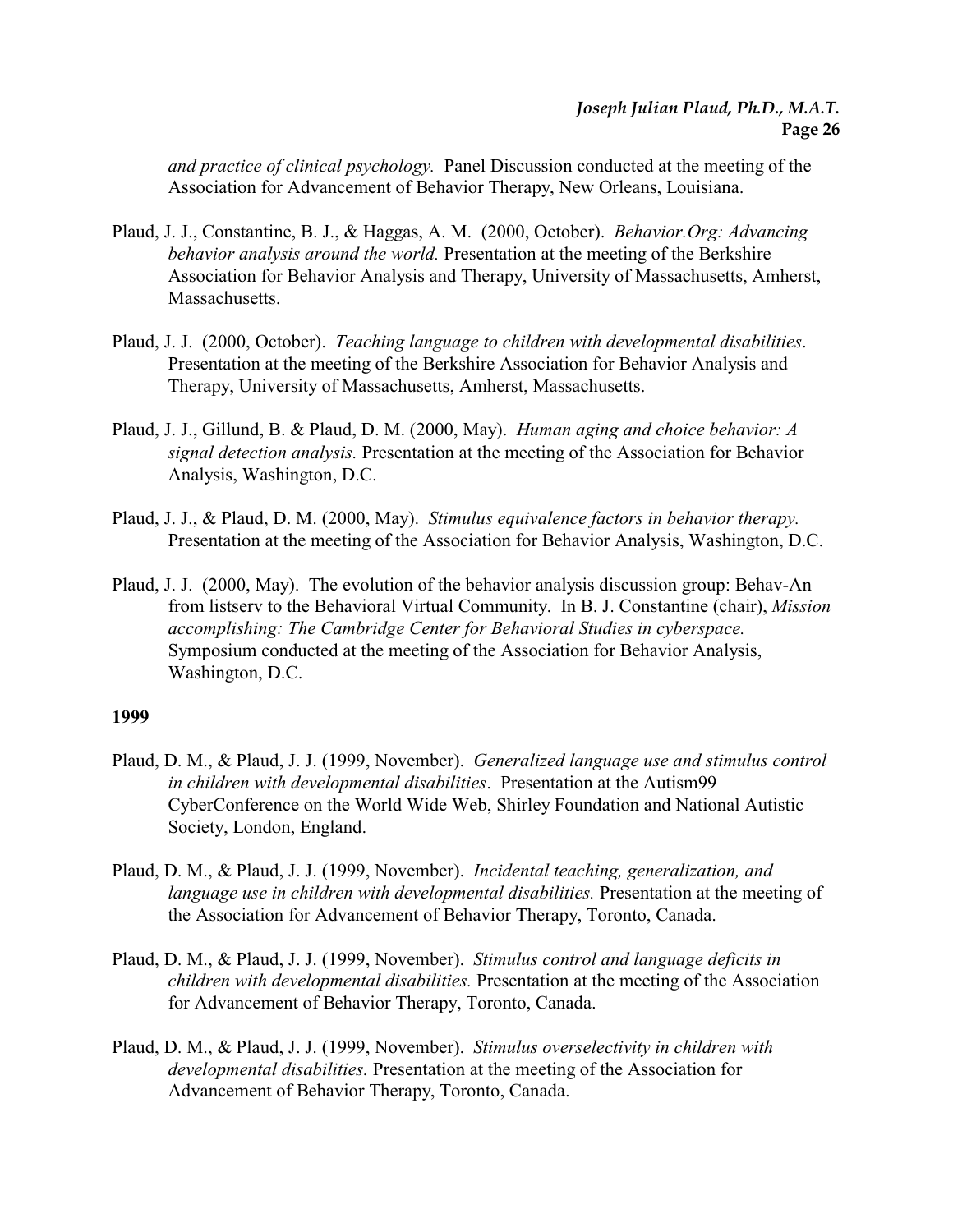- Plaud, J. J., Gaither, G. A., Plaud, D. M., & Martini, J. R. (1999, November). *How valid is our database? Basic behavioral research and its implications for behavior therapy of sexual disorders.* Presentation at the meeting of the Association for Advancement of Behavior Therapy, Toronto, Canada.
- Plaud, J. J., Gaither, G. A., Plaud, D. M., & Martini, J. R. (1999, November). *Clinical differences in how males and females rate sexually relevant and sexually ambiguous words.* Presentation at the meeting of the Association for Advancement of Behavior Therapy, Toronto, Canada.
- Plaud, J. J. (1999, October). *Behavioral treatment of sexual offenders with developmental disabilities*. Presentation at the meeting of the Berkshire Association for Behavior Analysis and Therapy, University of Massachusetts, Amherst, Massachusetts.
- Kolstoe, P. D., Plaud, J. J., & Baxter. R. W. (1999, August). *Deinstitutionalization effects on medication use for persons with mental retardation*. Presentation at the meeting of the American Psychological Association, Boston, Massachusetts.
- Plaud, J. J., & Muench Plaud, D. (1999, February). *Assessment and treatment of self-injurious behavior in children with developmental disabilities*. Presentation to the North Dakota Developmental Center, Grand Forks, North Dakota.
- Plaud, J. J. (1999, February). *Lifespan developmental psychology: A signal detection analysis of choice responding in an aging sample*. Presentation to the Center for the Study of Human Development, Brown University, Providence, Rhode Island.

- Plaud, J. J. (1998, June). *Psychological and psychophysiological testing and techniques in the comprehensive sex offender evaluation.* Presentation at the International Learning Disability Forensic Conference, Royal Hospital, Calow, Chesterfield, England.
- Plaud, J. J. (1998, June). *Behavioral programs for the mentally impaired sex offender.* Presentation at the International Learning Disability Forensic Conference, Royal Hospital, Calow, Chesterfield, England.
- Smith, T.,Poolman, M., Brinkert, R., Plaud, J. J., & von Duvillard, S. P. (1998, June). *Measurement and relationship of selected physiological tests in collegiate ice hockey players*. Presentation at the meeting of the American College of Sports Medicine, Orlando, FL.
- von Duvillard, S. P., Pokan, R., Hofmann, P., Plaud, J. J., Smith, T.,& Brinkert, R. (1998, June). *The effects of equal load and different pedal rates on respiratory gas exchange measures*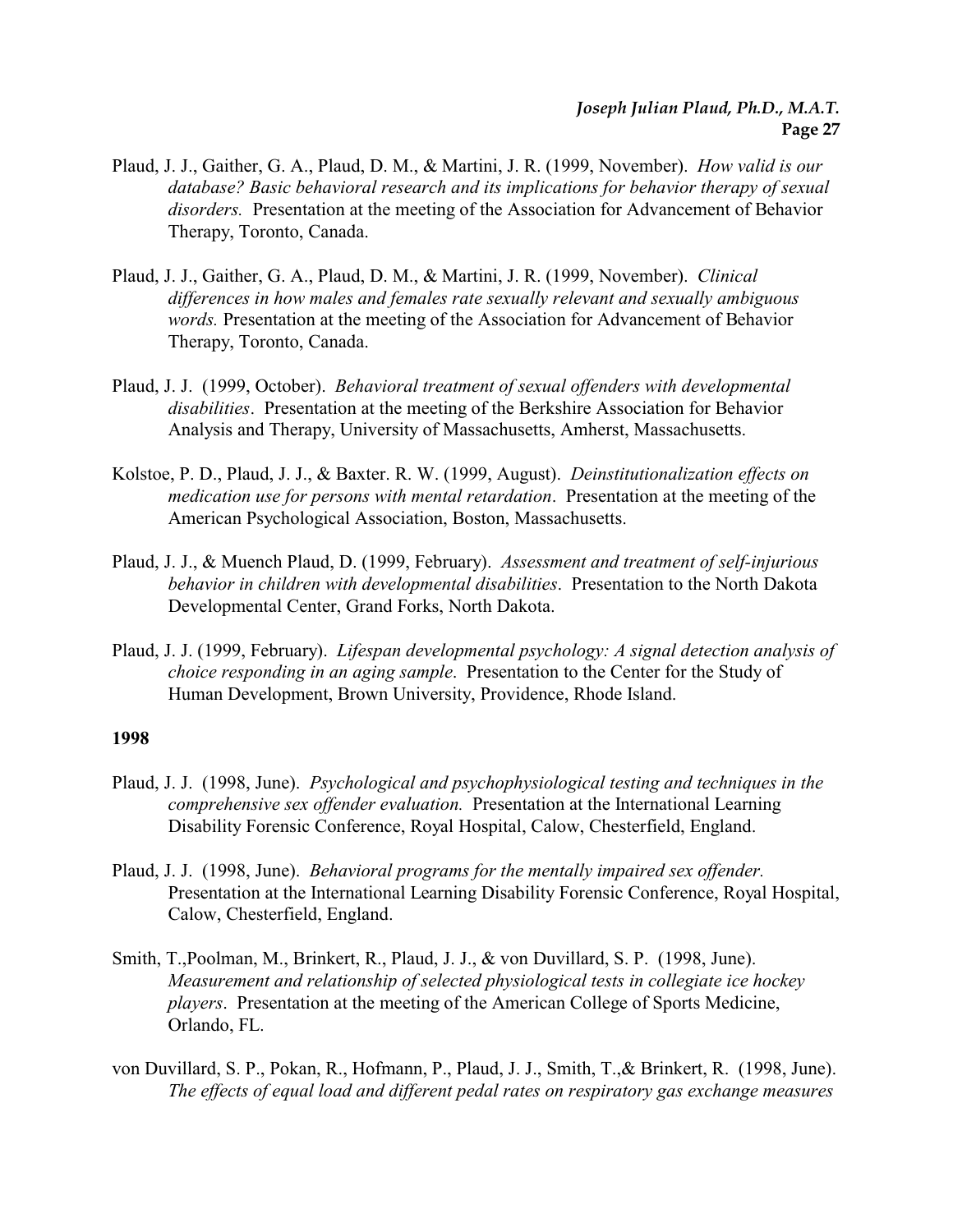*and lactate concentration in healthy young males*. Presentation at the meeting of the American College of Sports Medicine, Orlando, FL.

- Chelminski, I., Petros, T. V., Ferraro, F. R., & Plaud, J. J. (1998, May). *A reduced Horne and Ostberg questionnaire*. Presentation at the meeting of the Midwestern Psychological Association, Chicago, IL.
- Plaud, J. J. (1998, May). Panel Discussant. In S. Letso (Chair), *Being there: Current issues in distance education.* Symposium conducted at the meeting of the Association for Behavior Analysis, Orlando, FL.
- **1997**
- Plaud, J. J., Orvedal, L., & Kopp, J. T. (1997, November). *An overview of risk assessment* and *Movement in and out of structured treatment settings*. Symposia conducted at the Sexuality, relationships, and acts of perpetration among people who have developmental disabilities conference, Fargo, ND.
- Gaither, G. A., Franklin, M. D., Hegstad, H. J., & Plaud, J. J. (1997, August). *The Sexual Sensation Seeking Scale: Relationships to other sexuality measures*. Paper presented at the meeting of the American Psychological Association, Chicago, IL.
- Chelminski, I., Ferraro, F. R., Petros, T., & Plaud, J. J. (1997, May). *An analysis of the "morningness-eveningness" dimension in "depressive" college students*. Paper presented at the meeting of the Midwestern Psychological Association, Chicago, IL.
- Kolstoe, P. D., & Plaud, J. J. (1997, May). *Deinstitutionalization: Where are they now in North Dakota?* Paper presented at the meeting of the American Association on Mental Retardation, New York, NY.
- Kolstoe, P. D., & Plaud, J. J. (1997, May). The Internet and developmental disabilities. In R. Realon (Chair), *An introduction to computers and having fun*. Symposium conducted at the meeting of the American Association on Mental Retardation, New York, NY.
- Plaud, J. J. (1997, May). Discussant. In S. K. Collins & J. P. Forsyth (Chairs), *Moving clinical behavior analysis from the laboratory to the real world and back*. Symposium conducted at the meeting of the Association for Behavior Analysis, Chicago, IL.
- Plaud, J. J., Orvedal, L. L., Kolstoe, P. D., Gaither, G. A., & Davis, P. A. (1997, April). *Development of a Specialized Treatment of Offenders Program (STOP)*. Paper presented at the meeting of the Nebraska Developmental Disabilities System Sharing Our Best Conference, Beatrice, NE.

Plaud, J. J. (1997, April). *Subject bias in psychophysiological research*. Invited colloquium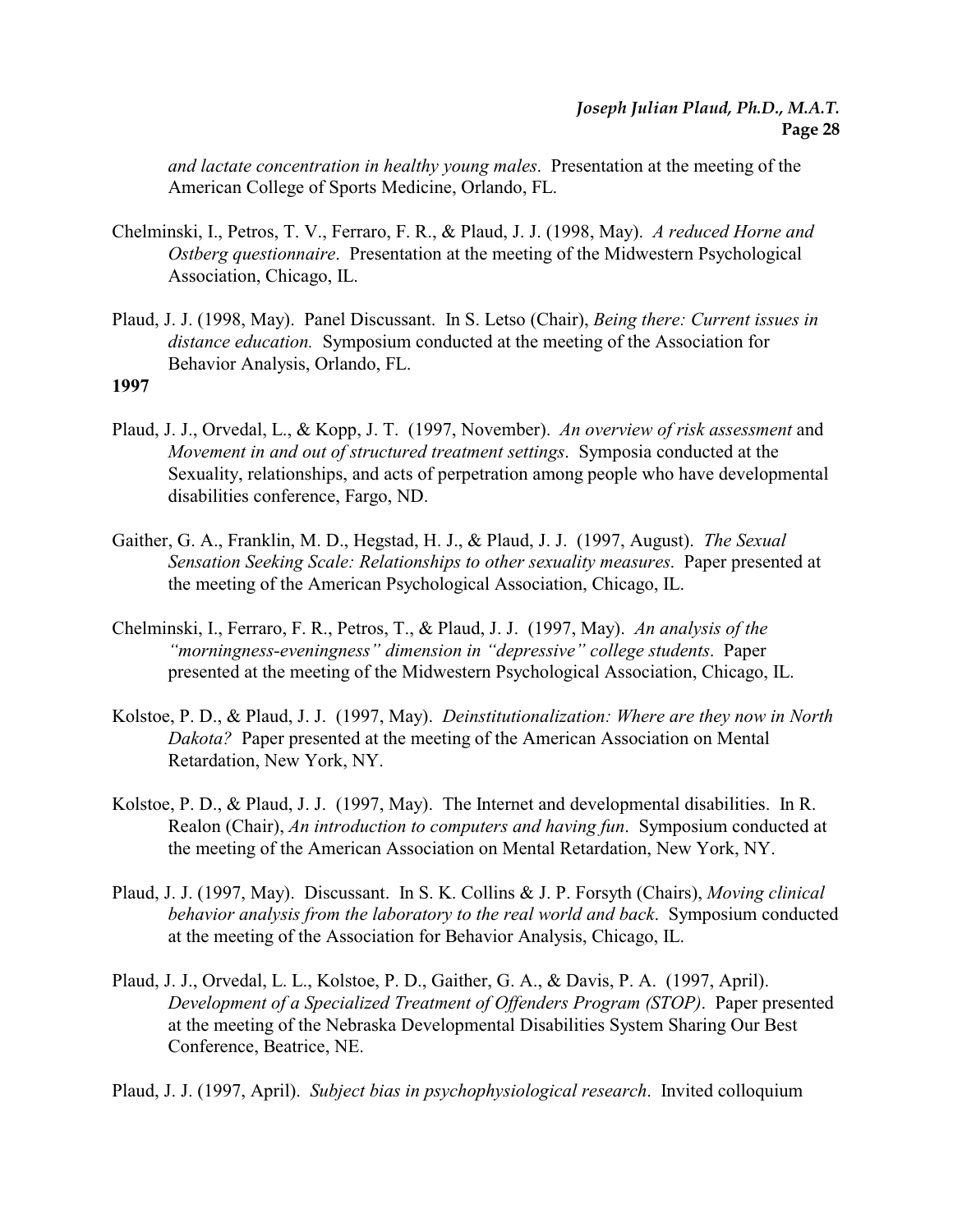presentation to the Department of Counseling, University of North Dakota, Grand Forks, ND.

- Plaud, J. J. (1997, March). *Sexually-explicit words and the formation of stimulus equivalence classes*. Invited colloquium to the Department of Psychology, University of North Dakota, Grand Forks, ND.
- Plaud, J. J. (1997, January). *The conditioning of human sexual arousal and its relation to sexual dysfunctions and sexual disorders***.** Grand Rounds presentation to the University of North Dakota School of Medicine, Department of Neuroscience, Fargo, ND.

- Gaither, G. A., & Plaud, J. J. (1996, October). *Attitudes toward the treatment of sexual offenders: A survey of defense attorneys and mental health professionals*. Paper presented at the meeting of the North Dakota Psychological Association, Grand Forks, ND.
- Plaud, J. J., & Orvedal, L. (1996, October). *The Specialized Treatment of Offenders Program (STOP) at the North Dakota Developmental Center*. Paper presented at the meeting of the American Association on Mental Retardation, Region VIII, Fargo, ND.
- Plaud, J. J. (1996, September). *How to make sense of "cognitive processing": A behavioral view*.Invited colloquium presentation to the Department of Psychology, North Dakota State University, Fargo, ND.
- Plaud, J. J., & Ferraro, F. R. (1996, September). *Health and depression in American Indians: Implications for rural mental health practices*. Paper presented at the meeting of the National Institute of Mental Health First National Conference on Rural Mental Health Research, Grand Forks, ND.
- Franklin, M. D., Gaither, G. A., & Plaud, J. J. (1996, July). *The effects of repeated exposure of sexual stimuli on male sexual arousal*. Paper presented at the meeting of the North Dakota EPSCoR Conference, Grand Forks, ND.
- Plaud, J. J., Amato-Henderson, S., Devitt, M. K., & Gaither. G. A. (1996, May). *The long-term habituation and spontaneous recovery of sexual arousal in human males: A cross-over design*. Paper presented at the meeting of the Association for Behavior Analysis, San Francisco, CA.
- Plaud, J. J. (1996, May). Behind the scenes: Editorship of the *Journal of Behavior Analysis and Therapy*.In J. J. Plaud (Chair), *The Journal of Behavior Analysis and Therapy (jBAT): Discussion of the first Internet/World Wide Web peer-reviewed journal of basic and*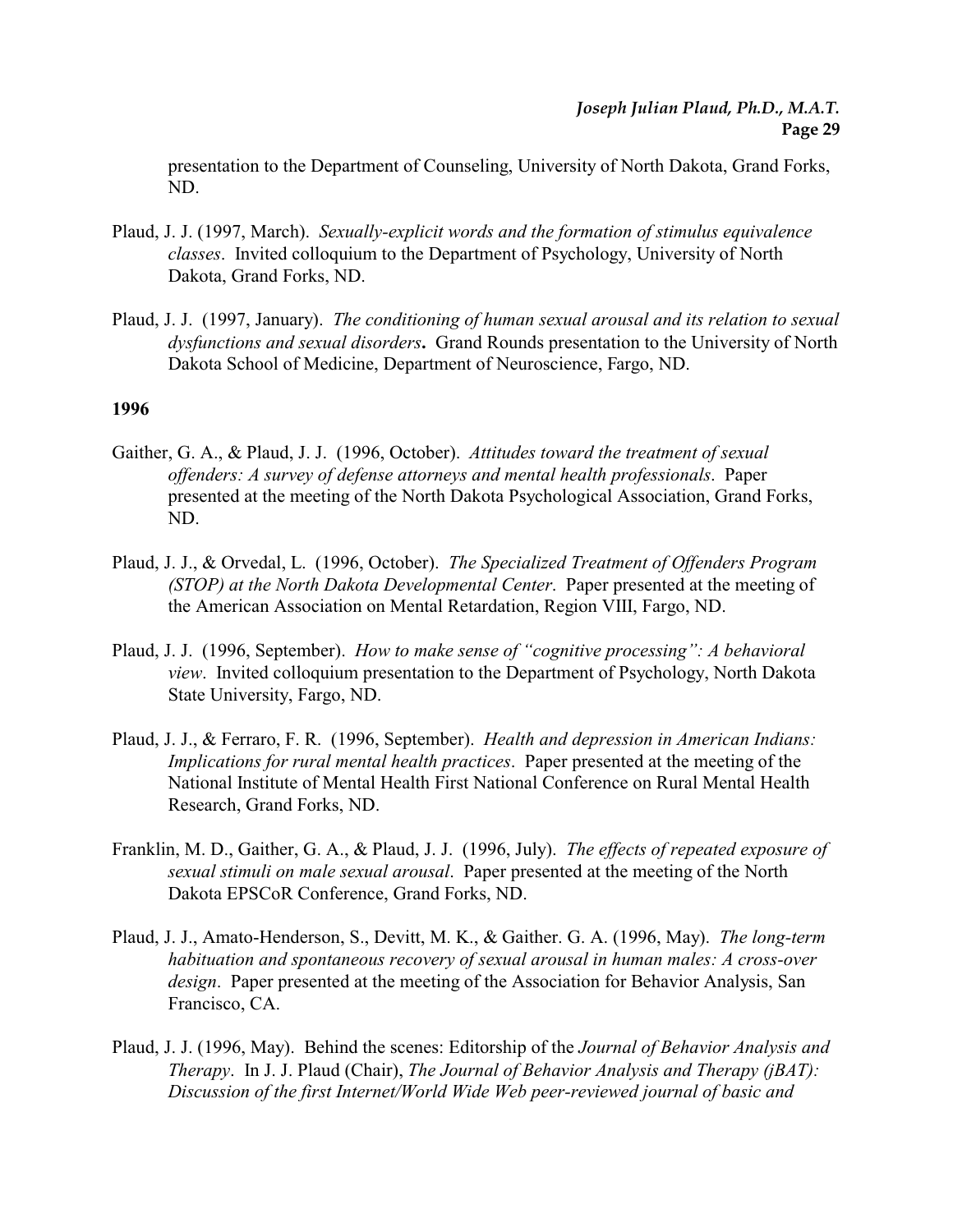*applied behavior analysis.* Panel Discussion conducted at the meeting of the Association for Behavior Analysis, San Francisco, CA.

- Plaud, J. J. (1996, May). Disseminating behavior analysis in cyberspace. In S. R. Flora (Chair), *Tactics for creating accurate representations of behavior analysis.* Symposium conducted at the meeting of the Association for Behavior Analysis, San Francisco, CA.
- Bigwood, S. J., & Plaud, J. J. (1996, April). *Male sexual arousal and fantasy behavior towards sexually coercive audio stimuli.* Paper presented at the North Dakota Psychological Association, Science Day, Fargo, ND.
- Gaither, G. A., Rosenkranz, R. R., Plaud, J. J., & Bigwood, S. J. (1996, April). *Male sexual arousal in the presence of stimuli depicting condom use.* Paper presented at the North Dakota Psychological Association, Science Day, Fargo, ND.
- Gaither, G. A., Weller, L. A., & Plaud, J. J. (1996, April). *Gender differences in personality and the sexual rating of words.* Paper presented at the North Dakota Psychological Association, Science Day, Fargo, ND.
- Gaither, G. A., Weller, L. A., & Plaud, J. J. (1996, April). *The measurement of female sexual arousal with the vaginal photoplethysmograph.* Presentation to the North Dakota Psychological Association, Science Day, Fargo, ND.
- Plaud, J. J., & Gaither, G. A. (1996, April). *Human behavioral momentum: Implications for behavior analysis and therapy*. Paper presented at the North Dakota Psychological Association, Science Day, Fargo, ND.
- Rosenkranz, R. R., Gaither, G. A., Plaud, J. J., Franklin, M. D., & Bigwood, S. J. (1996, April). *Eroticizing condoms in an attempt to increase positive behaviors toward condoms in males*. Paper presented at the North Dakota Psychological Association, Science Day, Fargo, ND.
- Plaud, J. J., & Gaither, G. A. (1996, April). *The habituation and dishabituation of male sexual arousal*. Paper presented at the meeting of the Midwest Association for Behavior Analysis and Therapy, Mankato, MN.
- Rosenkranz, R. R., Plaud, J. J., Franklin, M., Bigwood, S. J., Gaither, G. A., & Levinson, P. (1996, April). *The effect of viewing safer-sex videos on sexual arousal and attitudes toward condoms*. Paper presented at the meeting of the Midwest Association for Behavior Analysis and Therapy, Mankato, MN.
- Gaither, G. A., Weller, L. A., & Plaud, J. J. (1996, April). *Differences in sexual rating of words by gender and other factors*. Paper presented at the meeting of the Red River Valley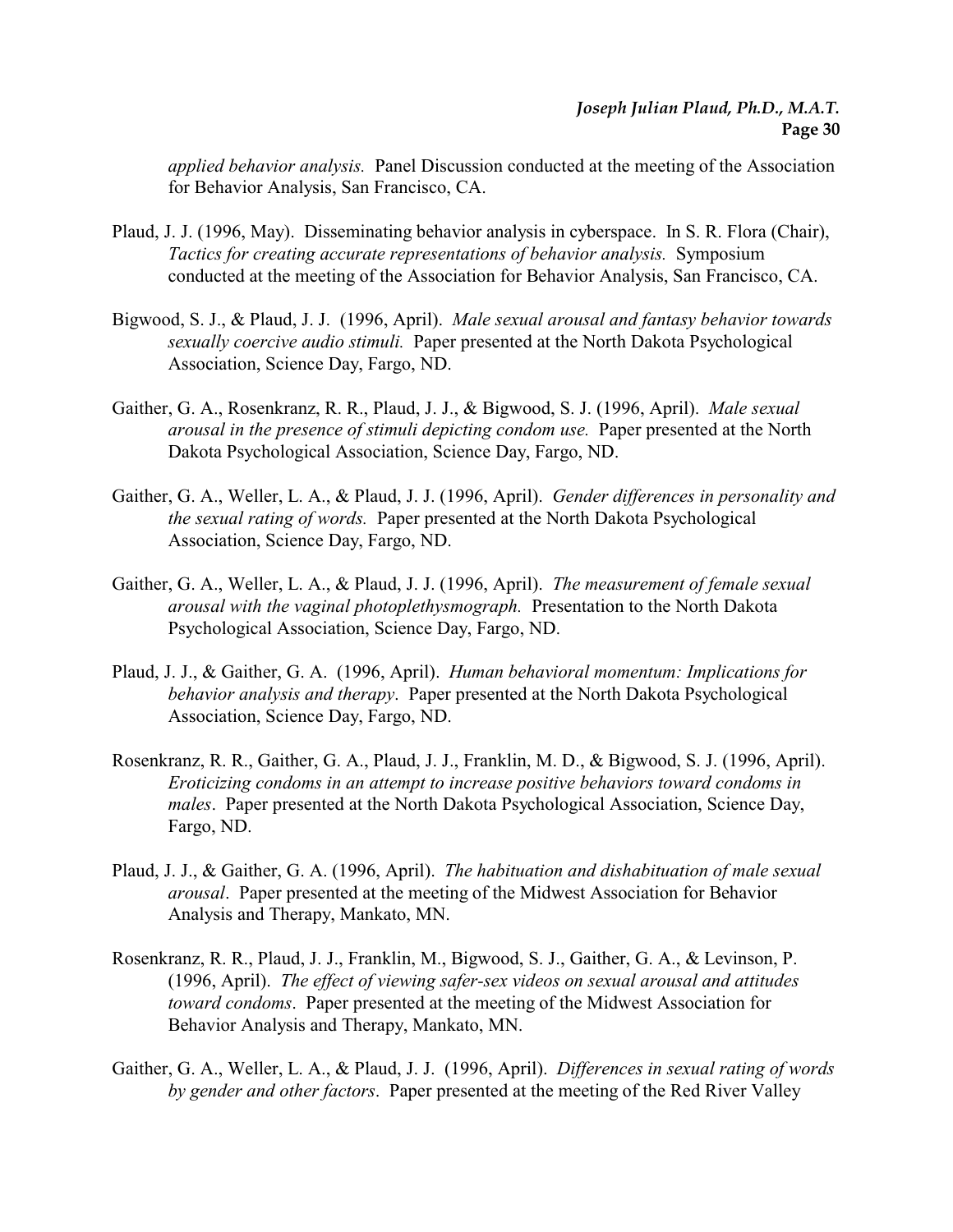Psychology Conference, Fargo, ND.

- Barth, J. E., Gaither, G. A., Franklin, M. D., Weller, L. A., & Plaud, J. J. (1995, November). *Gender differences in religiosity, sexual guilt, and sexuality*.Paper presented at the meeting of the Ronald E. McNair Postbaccalaureate Achievement Program, Delivan, WI.
- Plaud, J. J. (1995, November). *Psychology in cyberspace: Research and professional opportunities on the World Wide Web*. Invited colloquium presentation to the Department of Psychology, University of North Dakota, Grand Forks, ND.
- Plaud, J. J. (1995, November). Basics of World Wide Web homepage construction: Making yours an international department of psychology. In J. Krantz (Chair), *The department home page: An avenue to promote your department and its work.* Symposium conducted at the meeting of the Society for Computers in Psychology, Los Angeles, CA.
- Plaud, J. J. (1995, November). Creating a peer-reviewed journal on the World Wide Web: *Journal of Behavior Analysis and Therapy (jBAT)*. In C. Wolfe (Chair), *Psychology and the World Wide Web*. Symposium conducted at the meeting of the Society for Computers in Psychology, Los Angeles, CA.
- Bigwood, S. J., & Plaud, J. J. (1995, November). *The effects of sexually coercive audio stimuli on male sexual arousal: Preliminary data.* Paper presented at the meeting of the North Dakota Psychological Association, Fargo, ND.
- Gaither, G. A., Weller, L. A., Plaud, J. J., Franklin, M. D., Bigwood, S. J., & Barth, J. (1995, November). *Volunteer bias in a psychophysiological study of human sexual arousal.* Paper presented at the meeting of the North Dakota Psychological Association, Fargo, ND.
- Plaud, J. J. (1995, June). *Understanding challenging behaviors: The role of positive reinforcement*. Invited presentation to the meeting of the Advocacy Resource Center, Grand Forks, ND.
- Plaud, J. J. (1995, May). Departmental subject pool policies: A hindrance to analogue research? In E. Landrum (Chair), *Undergraduates as experimental subjects: Trends, issues, and concerns.* Symposium conducted at the meeting of the Midwestern Psychological Association, Chicago, IL.
- Plaud, J. J. (1995, April). *The reliability and validity of the penile plethysmograph*. Invited presentation to the meeting of the Midwest Association for Behavior Analysis and Therapy, Mankato, MN.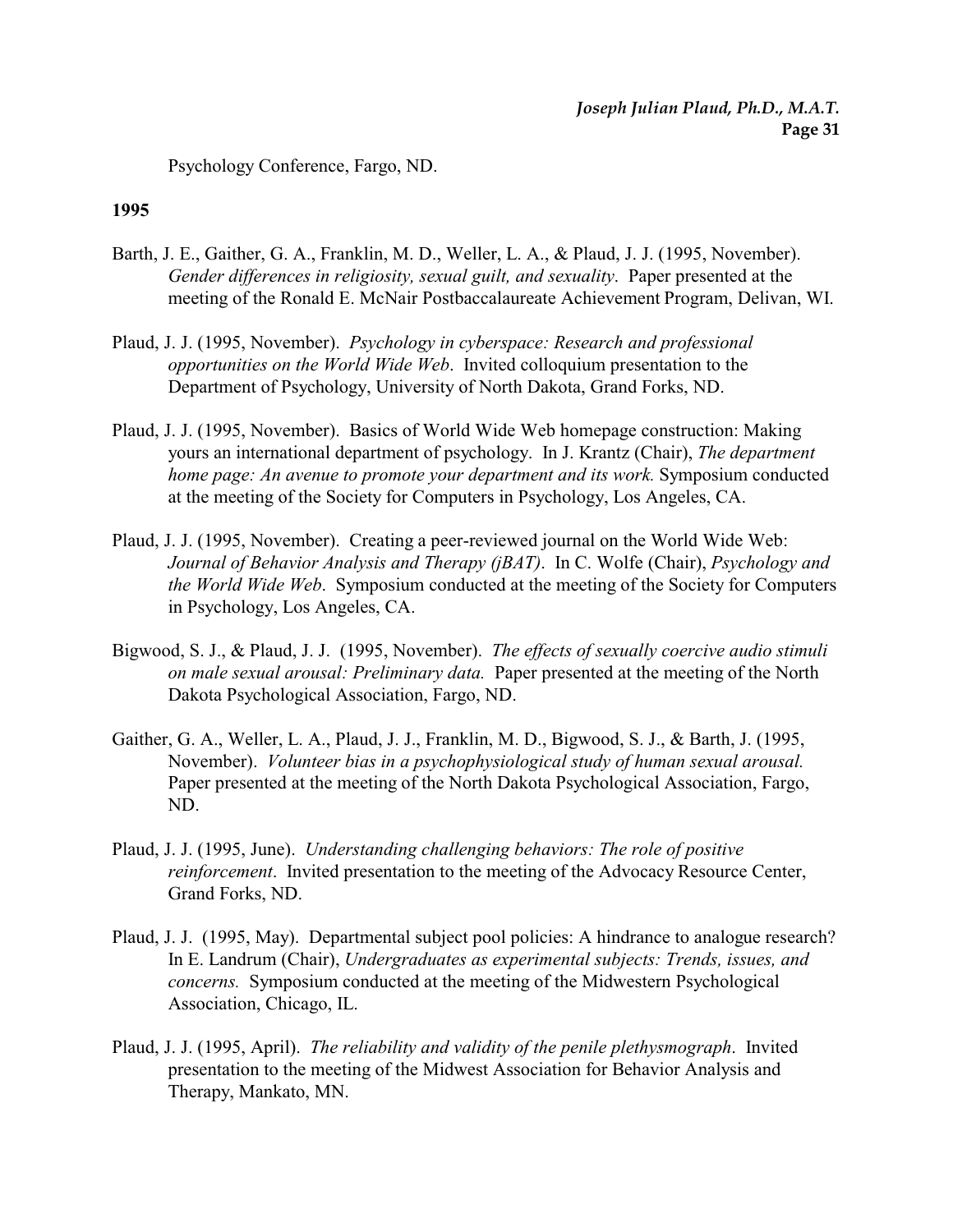- Plaud, J. J. (1994, October). *Resistance to change parameters in the analysis of human behavioral momentum: Preliminary data*. Paper presented at the meeting of the North Dakota Psychological Association, Grand Forks, ND.
- Plaud, J. J. (1994, October). *Environmental and psychological factors affecting utilization of health care services by families and individuals*. Invited guest lecture to the Medicine and Human Behavior class, University of North Dakota School of Medicine, Grand Forks, ND.
- Plaud, J. J. (1994, October). *The role of human sexuality and orientation in peace studies*. Invited panel discussion to the Fall Peace Congress of the North Dakota Peace Coalition, Grand Forks, ND.
- Plaud, J. J. (1994, September). *Basic and multivariate analyses of human sexual arousal and dysfunction*. Invited colloquium presentation to the Center for Psychological Studies, Nova Southeastern University, Fort Lauderdale, FL.
- Plaud, J. J. (1994, May). *Forensic assessments using penile plethysmography*. Presentation to multi disciplinary state and federal human services and legal agencies operating in North Dakota, Bismarck, ND.
- Plaud, J. J. (1994, April). *Psychometric properties of the penile plethysmograph: Assessment and treatment*. Presentation to the North Dakota Psychological Association, Science Day, Fargo, ND.
- Plaud, J. J. (1994, February). *An evaluation of the penile plethysmograph.* Presentation to the North Dakota Multidisciplinary Committee on Child Sexual Abuse, University of North Dakota, Grand Forks, ND.

### **1993**

- Mosley, T. H., Plaud, J. J., McCracken, L. M., Grothues, C. A., & Penzien, D. B. (1993, November). *Coping and headache: A comparison of headache-coping and stress-coping strategies*. Paper presented at the meeting of the Association for Advancement of Behavior Therapy, Atlanta, GA.
- Plaud, J. J., Dubbert, P. M., & Holm. J. E. (1993, November). *A multivariate analysis of male sexual dysfunction*. Paper presented at the meeting of the Association for Advancement of Behavior Therapy, Atlanta, GA.

Mosley, T. H., McCracken, L. M., Gross, R. T., Penzien, D. B., & Plaud, J. J. (1993,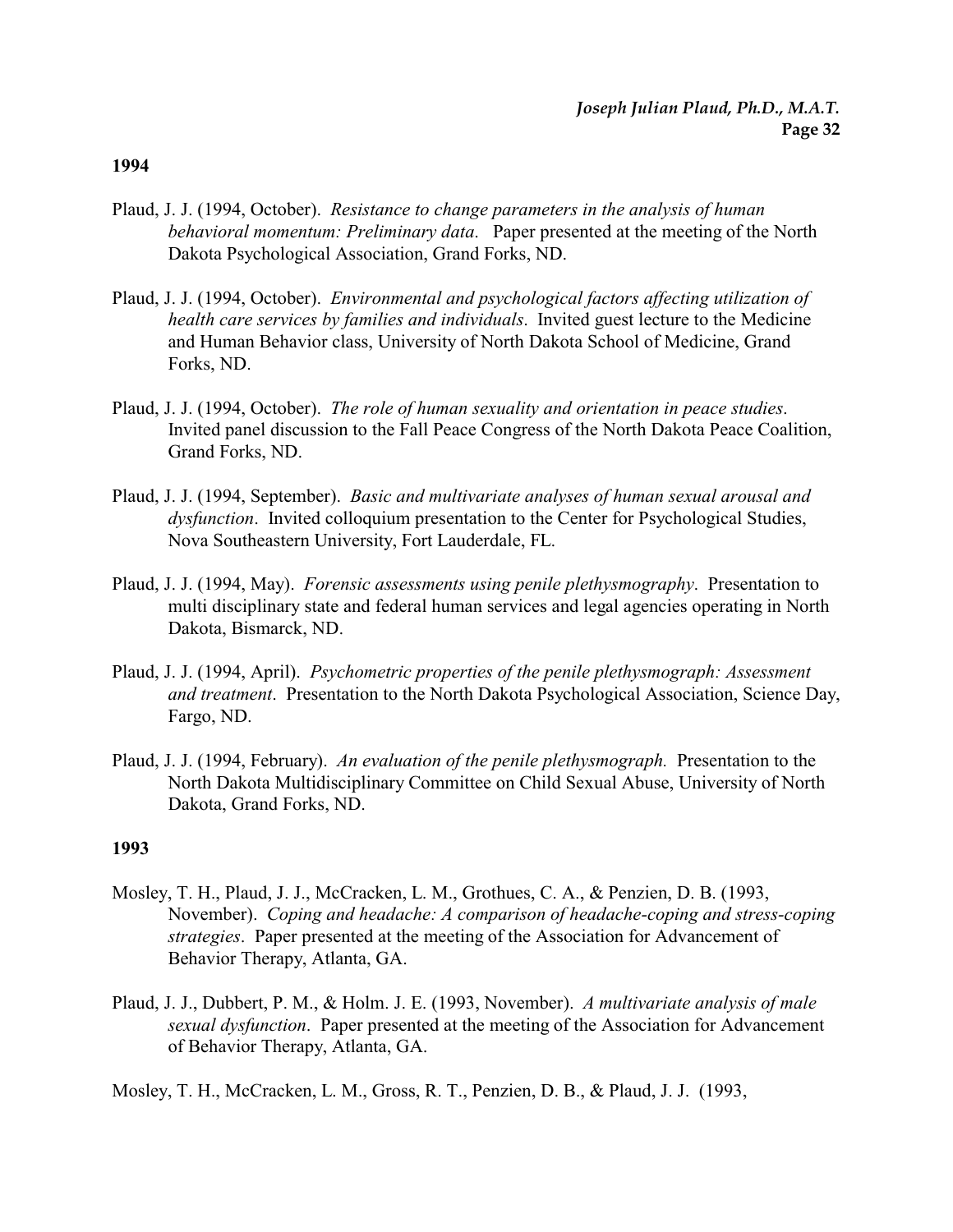October). *The relationship of age and pain.* Paper presented at the meeting of the American Pain Society, Orlando, FL.

- Plaud, J. J. (1993, September). *The habituation of sexual arousal*. Invited colloquium presentation to the Department of Psychology, North Dakota State University, Fargo, ND.
- Plaud, J. J. (1993, May). Introductory remarks on behavior analysis and behavioral medicine. In J. J. Plaud (Chair), *Interventions in behavioral medicine*. Symposium conducted at the meeting of the Association for Behavior Analysis, Chicago, IL.
- Plaud, J. J. (1993, May). Discussant. In G. H. Eifert (Chair), *A paradigmatic behavioral bridge from infrahuman to human behavior: Theory, clinical applications, and philosophical underpinnings.* Symposium conducted at the meeting of the Association for Behavior Analysis, Chicago, IL.
- McCracken, L. M., Gross, R. T., Mosley, T. H., & Plaud, J. J. (1993, March). *Relations between age and pain: Implications for the evaluation of chronic pain in the elderly*. Paper presented at the meeting of the Society of Behavioral Medicine, San Francisco, CA.

- Plaud, J. J. (1992, November). *Can behavior therapists predict and control behavior?* Paper presented at the meeting of the Association for Advancement of Behavior Therapy, Boston, MA.
- Plaud, J. J. (1992, November). *How behavior therapists and cognitive-behavior therapists can shape, maintain and generalize clients' behavior: A meta-analysis and derivation of behavioral momentum and its implications for clinical behavior therapy*. Paper presented at the meeting of the Association for Advancement of Behavior Therapy, Boston, MA.
- Plaud, J. J., & Vogeltanz, N. (1992, November). Behavior therapy and the experimental analysis of behavior: Contributions of the science of human behavior and radical behavioral philosophy. In G. H. Eifert & J. J. Plaud (Chairs), *The contributions of the behaviorisms to the development and advancement of behavior therapy*. Symposium conducted at the meeting of the Association for Advancement of Behavior Therapy, Boston, MA.
- Plaud, J. J. (1992, November). *The formation of stimulus equivalence classes and clinically relevant behavior*. Research Rounds presentation to the Department of Psychiatry and Human Behavior, University of Mississippi School of Medicine, Jackson, MS.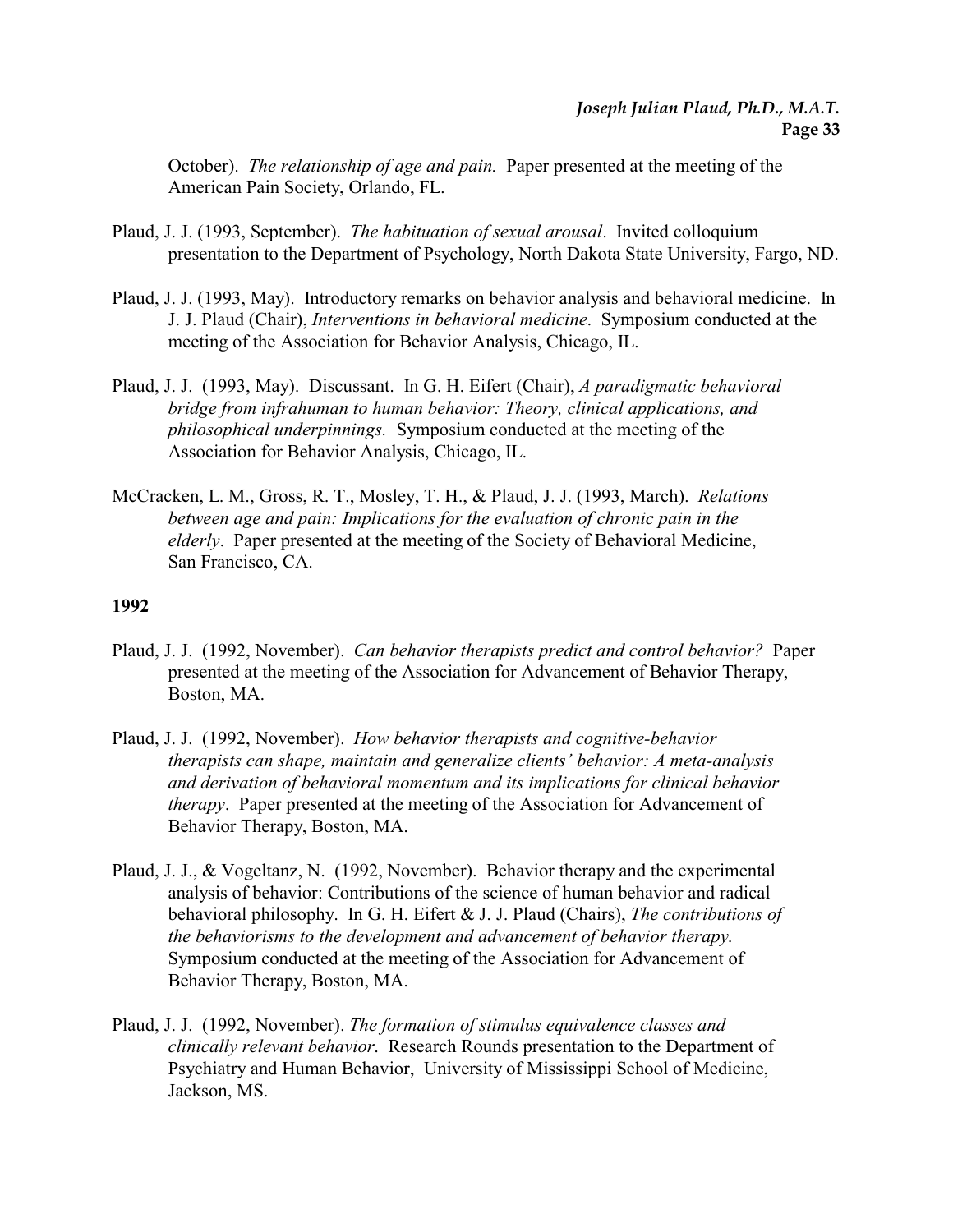- Plaud, J. J. (1992, October). *Sexual dysfunction*. Seminar presentation to the Residents in Clinical Psychology, University of Mississippi School of Medicine and Department of Veterans Affairs Medical Center, Jackson, MS.
- Plaud, J. J. (1992, October). *The long-term habituation of sexual arousal*. Grand Rounds presentation to the Department of Psychiatry and Human Behavior, University of Mississippi School of Medicine, Jackson, MS.
- Plaud, J. J. (1992, August). *Sexual response and dysfunction: Assessment and treatment*. Invited guest lecture to the Department of Psychiatry and Human Behavior, University of Mississippi School of Medicine, Jackson, MS.
- Plaud, J. J. (1992, May). *The formation of stimulus equivalences using a modified matching-to-sample procedure: Fear relevant vs. neutral stimulus categories*. Paper presented at the meeting of the Association for Behavior Analysis, San Francisco, CA.

- Plaud, J. J., & Vogeltanz, N. D. (1991, November). *The nature and justification of treatment decisions in inpatient settings*. Paper presented at the meeting of the Association for Advancement of Behavior Therapy, New York, NY.
- Plaud, J. J. (1991, November). *The assessment and treatment of sexual abuse of children and adolescents: Research and application*. Half-day workshop presented to the Children's Residential and Diagnostic Services of Community Health and Counseling Services, Bangor, ME.
- Plaud, J. J. (1991, October). *The aftereffects of sexual abuse on child and adolescent development*. Half-day workshop presented to the Children's Residential and Diagnostic Services of Community Health and Counseling Services, Bangor, ME.
- Plaud, J. J., & Kulberg, G. (1991, May). *The formation of verbal stimulus equivalences in analog simple phobics: Fear relevant versus neutral stimuli classes*. Paper presented at the meeting of the Association for Behavior Analysis, Atlanta, GA.
- Plaud, J. J., & Vogeltanz, N. (1991, May). *Behavior therapy: Lost ties to animal research?* Address to the meeting of the Association for Behavior Analysis, Atlanta, GA.

### **1990**

Fisher, J. E., Carstensen, L. L., & Plaud, J. J. (1990, November). *Normative social behavior among nursing home residents*. Paper presented at the meeting of the Gerontological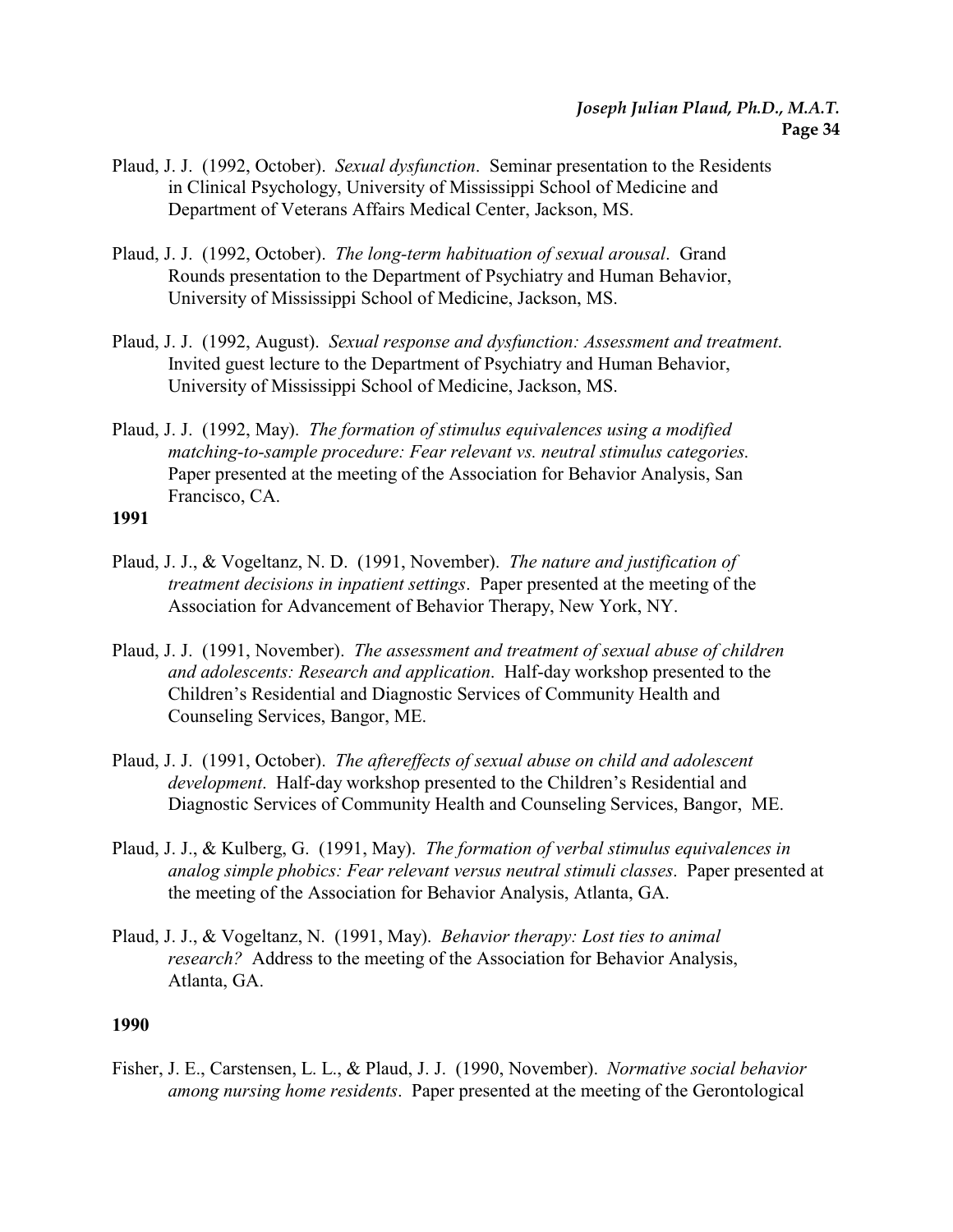Society of America, San Francisco, CA.

- Plaud, J. J., & O'Donohue, W. (1990, November). The role of positive reinforcement in the maintenance of agoraphobia: Clinical application of modern reinforcement theories. In W. O'Donohue (Chair), *Clinical applications of contemporary reinforcement analyses.* Symposium conducted at the meeting of the Association for Advancement of Behavior Therapy, San Francisco, CA.
- Plaud J. J., & O'Donohue, W. (1990, August). *The long term habituation of male sexual arousal*. Paper presented at the meeting of the American Psychological Association, Boston, MA.
- Plaud, J. J., O'Donohue, W. T., & Hecker, J. E. (1990, May). *The assessment and treatment of a homebound agoraphobic: The role of positive reinforcement*. Address to the meeting of the Association for Behavior Analysis, Nashville, TN.
- Plaud, J. J. (1990, January). *The joy of quantitative description in the experimental analysis of behavior: Point predictions and humans at the choice point*. Paper presented at a meeting of the Behaviorism, Experimental Analysis of Behavior, and Behavior Therapy Special Interest Group of the Department of Psychology, University of Maine, Orono, ME.

### **1989**

- Fisher, J. E., & Plaud, J. J. (1989, November). *The influence of social competence, control, and anxiety on the social behavior of nursing home residents*. Paper presented at the meeting of the Association for Advancement of Behavior Therapy, Washington, D.C.
- Plaud, J. J. & O'Donohue, W. T. (1989, May). *Sex and the single subject design: Behavioral approaches to the study of human sexuality*. Address to the meeting of the Association for Behavior Analysis, Milwaukee, WI.
- Plaud, J. J., O'Donohue, W. T., Fisher, J. E., & Curtis, S. D. (1989, April). *Treatment decisions: Their nature and their justification*. Paper presented at the Scientific Sessions of the Spring Meetings of the Maine Psychological Association, Orono, ME.
- Plaud, J. J. (1989, January). *Stress: Models and management*. Full-day workshop presented to the employees of Champion International Corporation, Bucksport, ME.

### **ACADEMIC COMMITTEE ACTIVITIES**

### **Brown University**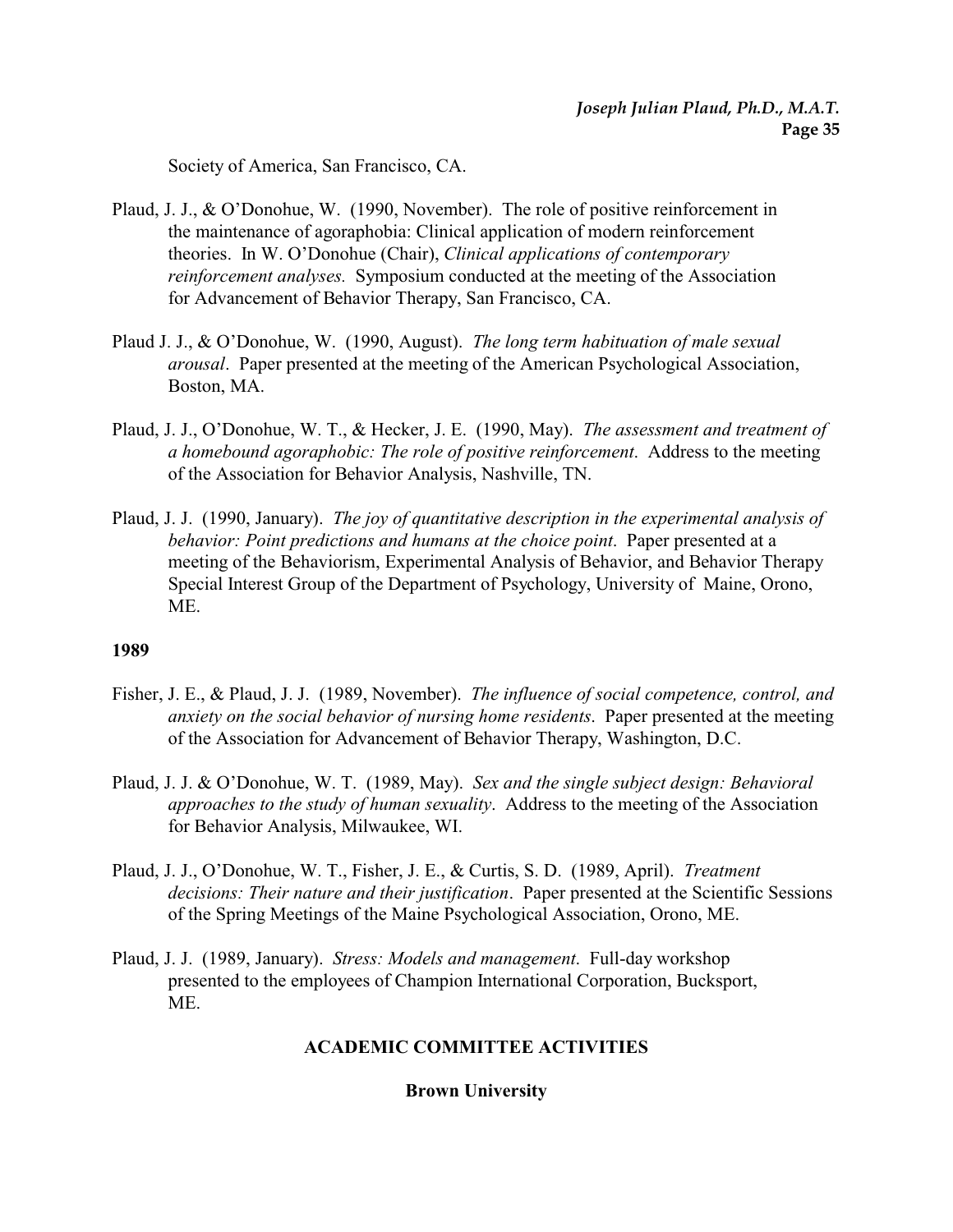| 1998-Present                                               | Core Group, Center for the Study of Human Development                                                                                                                               |  |
|------------------------------------------------------------|-------------------------------------------------------------------------------------------------------------------------------------------------------------------------------------|--|
| <b>University of North Dakota Department of Psychology</b> |                                                                                                                                                                                     |  |
| 1996-1997                                                  | Colloquium Committee, Library Acquisitions Liaison                                                                                                                                  |  |
| 1995-1996                                                  | Admissions Committee, Evaluation Committee, Library<br>Acquisitions Liaison, By-Laws Revisions Committee, Subject-Pool<br>Committee, Joint Counseling Psychology Training Committee |  |
| 1994-1995                                                  | Admissions Committee, Subject-Pool Committee                                                                                                                                        |  |
| 1993-1994                                                  | Curriculum Committee, Colloquium Committee                                                                                                                                          |  |
|                                                            | University of North Dakota and Community Appointments and Committee Memberships:                                                                                                    |  |
| 1996                                                       | Member (Chairperson, 1996)                                                                                                                                                          |  |
| to                                                         | <b>Research Services Board</b>                                                                                                                                                      |  |
| 1997                                                       | North Dakota Department of Human Services                                                                                                                                           |  |
|                                                            | Developmental Center                                                                                                                                                                |  |
|                                                            | Grafton, North Dakota                                                                                                                                                               |  |
| 1995                                                       | Member (Chairperson, 1995-1996)                                                                                                                                                     |  |
| to                                                         | Behavior Intervention Review Committee (BIRC)                                                                                                                                       |  |
| 1997                                                       | Advocacy Resource Center (ARC)                                                                                                                                                      |  |
|                                                            | State of North Dakota, Grand Forks Area                                                                                                                                             |  |
|                                                            | Grand Forks, North Dakota                                                                                                                                                           |  |
| 1994                                                       | <b>Full Member</b>                                                                                                                                                                  |  |
| to                                                         | <b>Graduate Faculty</b>                                                                                                                                                             |  |
| 1997                                                       | University of North Dakota                                                                                                                                                          |  |
|                                                            | Grand Forks, North Dakota                                                                                                                                                           |  |
| 1994                                                       | Chairperson                                                                                                                                                                         |  |
| to                                                         | Scientific Affairs Committee                                                                                                                                                        |  |
| 1997                                                       | North Dakota Psychological Association                                                                                                                                              |  |
|                                                            | Bismarck, North Dakota                                                                                                                                                              |  |
| 1994                                                       | <b>Faculty Advisor</b>                                                                                                                                                              |  |
| to                                                         | Pi Kappa Alpha Fraternity                                                                                                                                                           |  |
| 1997                                                       | University of North Dakota                                                                                                                                                          |  |
|                                                            | Grand Forks, North Dakota                                                                                                                                                           |  |
| 1993                                                       | Phi Beta Kappa Society (Alpha of North Dakota)                                                                                                                                      |  |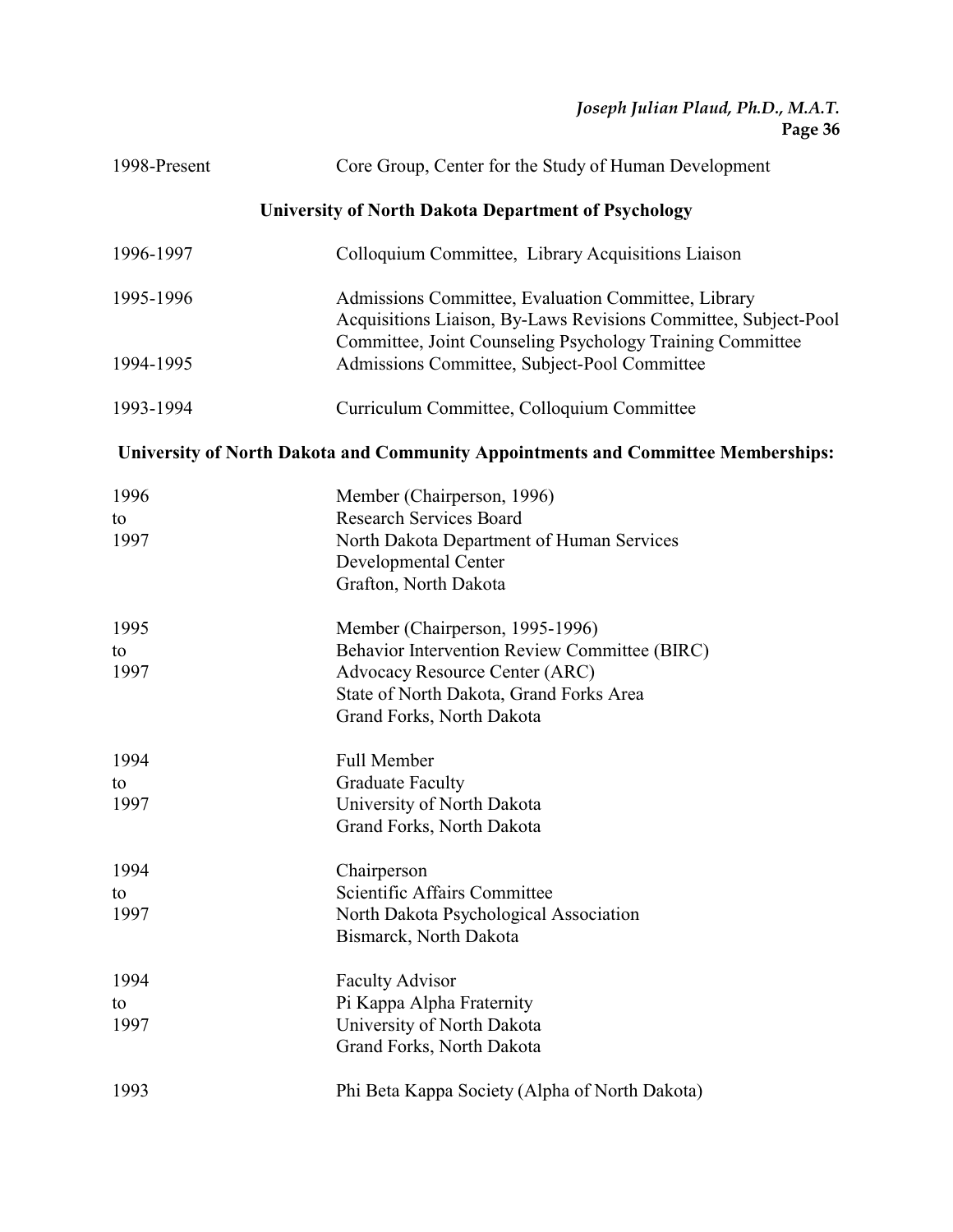| to      | University of North Dakota                                        |
|---------|-------------------------------------------------------------------|
| 1997    | Grand Forks, North Dakota                                         |
| 1993    | Alice T. Clark/University of North Dakota                         |
| to      | <b>Foundation Scholars Mentoring Program</b>                      |
| 1994    | University of North Dakota                                        |
|         | Grand Forks, North Dakota                                         |
|         | <b>Other Professional Appointments and Committee Memberships:</b> |
| 2001    | <b>Program Committee</b>                                          |
| to      | Berkshire Association for Behavior Analysis and Therapy           |
| Present | Amherst, Massachusetts                                            |
| 2001    | Program Committee                                                 |
|         | Association for Advancement of Behavior Therapy                   |
|         | Washington, D.C.                                                  |
| 2000    | <b>Board of Directors</b>                                         |
| to      | New England Society for Behavior Analysis and Therapy             |
| Present | Boston, Massachusetts                                             |
| 2000    | <b>Historical Commission</b>                                      |
| to      | Town of Northbridge                                               |
| Present | Northbridge, Massachusetts                                        |
| 2000    | Program Committee, Division of Clinical Psychology                |
|         | American Psychological Association                                |
|         | Washington, D.C.                                                  |
| 1998    | Program Committee                                                 |
|         | Association for Advancement of Behavior Therapy                   |
|         | Washington, D.C.                                                  |
| 1998    | Officer of Integration of Basic and Applied Research              |
| to      | Behavior Analysis Special Interest Group (Pending)                |
| Present | Association for Advancement of Behavior Therapy                   |
|         | New York, New York                                                |
| 1996    | <b>Board of Directors</b>                                         |
| to      | InterPsych Consortium                                             |
| 1998    | New York, New York                                                |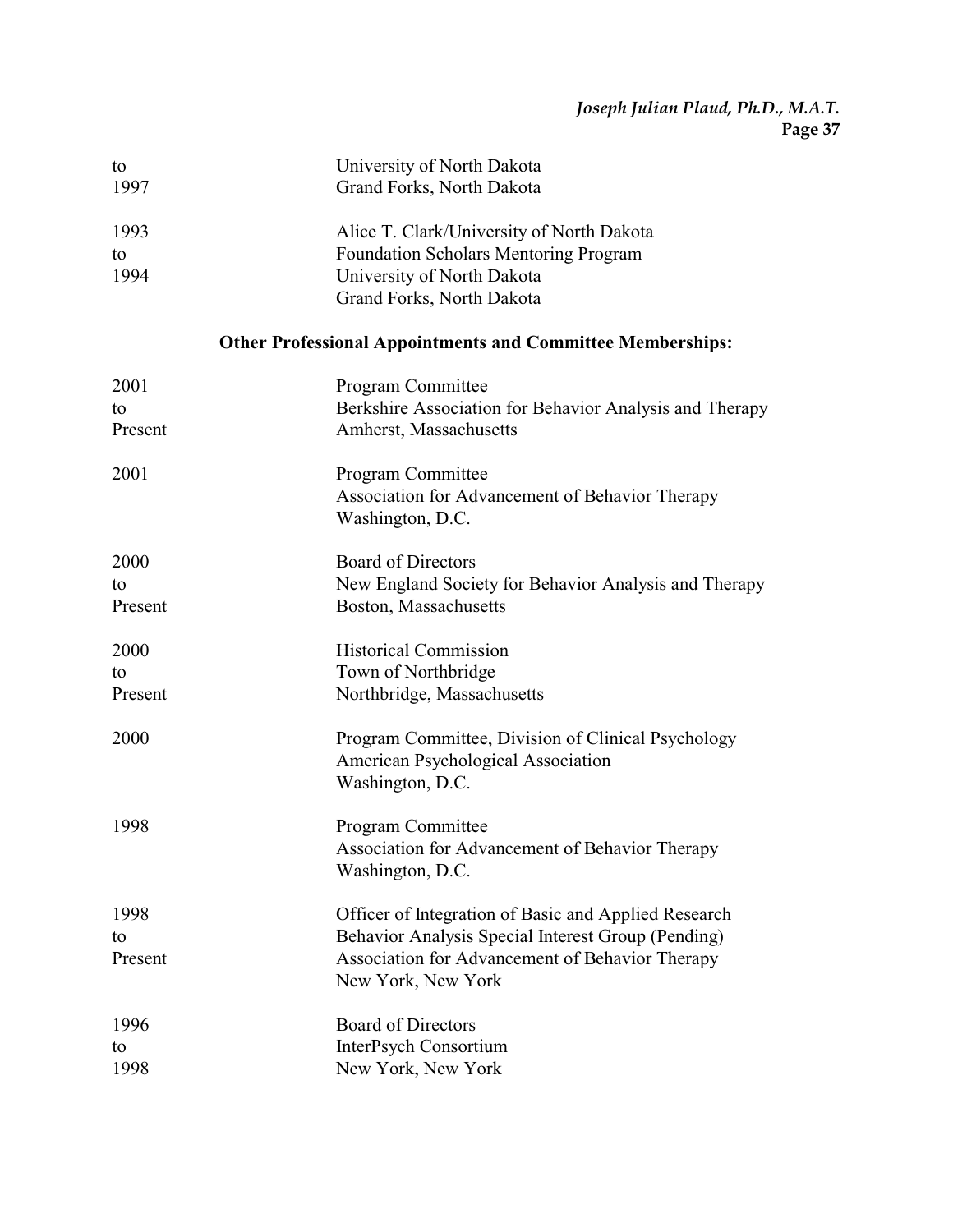| 1996<br>to         | <b>Board of Directors</b><br>Mental Health Net                                                                                                                                           |
|--------------------|------------------------------------------------------------------------------------------------------------------------------------------------------------------------------------------|
| 1998<br>1993       | Dublin, Ohio<br><b>Psychology Subcommittee</b><br><b>American Pain Society</b><br>Skokie, Illinois                                                                                       |
| 1992<br>to<br>1993 | <b>Chief Clinical Psychology Resident</b><br>University of Mississippi School of Medicine<br>and Department of Veterans Affairs Medical Center<br>Jackson, Mississippi                   |
| 1989<br>to<br>1990 | Clinical Psychology Student Representative<br>University of Maine<br>Department of Psychology<br>Orono, Maine                                                                            |
| 1990<br>to<br>1991 | Psychosocial Rehabilitation Unit Committee<br>Augusta Mental Health Institute<br>Augusta, Maine                                                                                          |
|                    | <b>INSTRUCTION</b>                                                                                                                                                                       |
| 2000               | <b>Instructor of Record:</b> graduate Systematic Inquiry in<br>Behavior Analysis, Northeastern University, Boston,<br>Massachusetts.                                                     |
| 2000               | <b>Instructor of Record:</b> graduate Advanced Principles of Ethics in<br>Behavior Analysis, Northeastern University, Boston,<br>Massachusetts.                                          |
| 1999               | <b>Instructor of Record:</b> graduate Advanced Principles of Learning<br>and Behavior Analysis, Northeastern University, Boston,<br>Massachusetts.                                       |
| 1999               | <b>Instructor of Record:</b> undergraduate General Psychology I (PS)<br>110), undergraduate Child Growth and Development (PS 210),<br>Worcester State College, Worcester, Massachusetts. |
| 1994               | <b>Instructor of Record:</b> undergraduate Abnormal Psychology<br>course (PSY 370), undergraduate Psychology of Personality<br>course (PSY 360), and undergraduate Behavior Modification |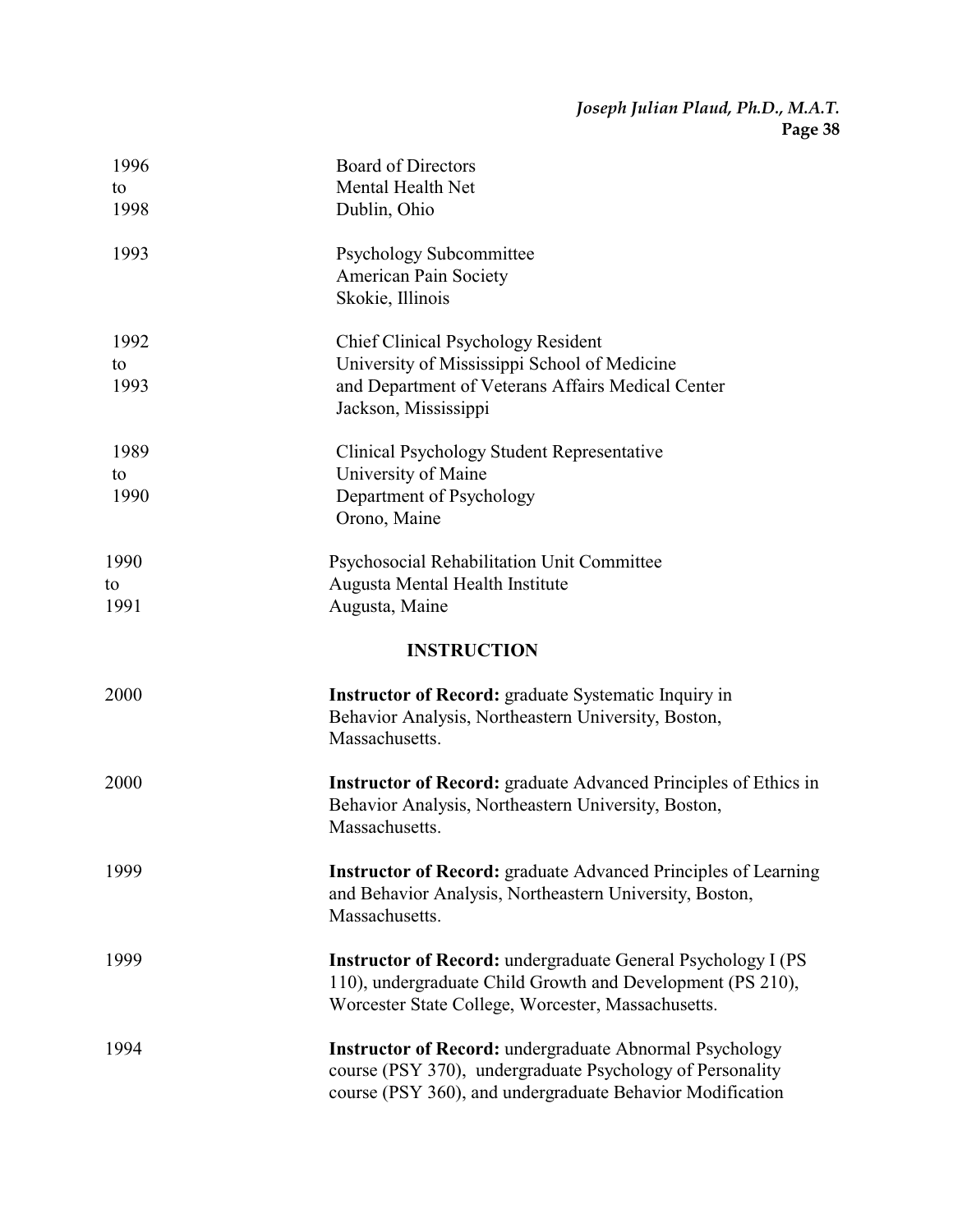|                    | course (PSY 331), Division of Continuing Education, University of<br>North Dakota, Grand Forks, North Dakota.                                                                                                                                                                                                                                                                                                                                                                                                                                                                                                                                                                                        |
|--------------------|------------------------------------------------------------------------------------------------------------------------------------------------------------------------------------------------------------------------------------------------------------------------------------------------------------------------------------------------------------------------------------------------------------------------------------------------------------------------------------------------------------------------------------------------------------------------------------------------------------------------------------------------------------------------------------------------------|
| 1994               | Facilitator: graduate Medicine and Human Behavior course<br>(HB 602; medical students), University of North Dakota<br>School of Medicine, Department of Neuroscience, Grand Forks,<br>North Dakota.                                                                                                                                                                                                                                                                                                                                                                                                                                                                                                  |
| 1994               | <b>Instructor of Record:</b> undergraduate Psychology of Personality<br>course (PSY 360), University of North Dakota Continuing<br>Education, Grand Forks Air Force Base, Grand Forks,<br>North Dakota.                                                                                                                                                                                                                                                                                                                                                                                                                                                                                              |
| 1993<br>to<br>1997 | <b>Clinical Faculty:</b> supervision of and consultation to<br>graduate students in the Clinical Psychology Ph.D. Training<br>Program (Full APA Accreditation), University of North<br>Dakota, Grand Forks, North Dakota.                                                                                                                                                                                                                                                                                                                                                                                                                                                                            |
| 1993<br>to<br>1997 | <b>Instructor of Record (Assistant Professor of Psychology)</b> for the<br>following undergraduate and graduate courses, University of<br>North Dakota, Grand Forks, North Dakota:                                                                                                                                                                                                                                                                                                                                                                                                                                                                                                                   |
|                    | Introduction to Psychology (PSY 101), Behavior Modification and<br>Therapy (PSY 331), Introduction to Personality (PSY 360),<br>Abnormal Psychology (PSY 370), History and Systems of<br>Psychology (PSY 405), Psychology of Learning and Behavior<br>Analysis (PSY 433), Introduction to Clinical Psychology (PSY<br>470), Individual Projects in Psychology (PSY 491), Undergraduate<br>Readings in Psychology (PSY 493), Human Sexuality (PSY 494),<br>Undergraduate Honors (PSY 499), Individual Intelligence Testing<br>(PSY 523), Advanced Theories of Learning (PSY 533), Clinical<br>Assessment I (PSY 570), Clinical Assessment II (PSY 571),<br>Graduate Readings in Psychology (PSY 593). |
| 1993               | <b>Instructor of Record:</b> undergraduate Physiological Psychology<br>course (PSY 361), Belhaven College, Jackson, Mississippi.                                                                                                                                                                                                                                                                                                                                                                                                                                                                                                                                                                     |
| 1992<br>to<br>1993 | <b>Instructor of Record:</b> undergraduate Introductory Psychology<br>courses (PSY 201 and PSY 112), Jackson State University,<br>Jackson, Mississippi.                                                                                                                                                                                                                                                                                                                                                                                                                                                                                                                                              |
| 1991               | <b>Instructor of Record:</b> undergraduate Child and Developmental to<br>Psychology course (PSY 201-A), University of Maine, Orono, 1992                                                                                                                                                                                                                                                                                                                                                                                                                                                                                                                                                             |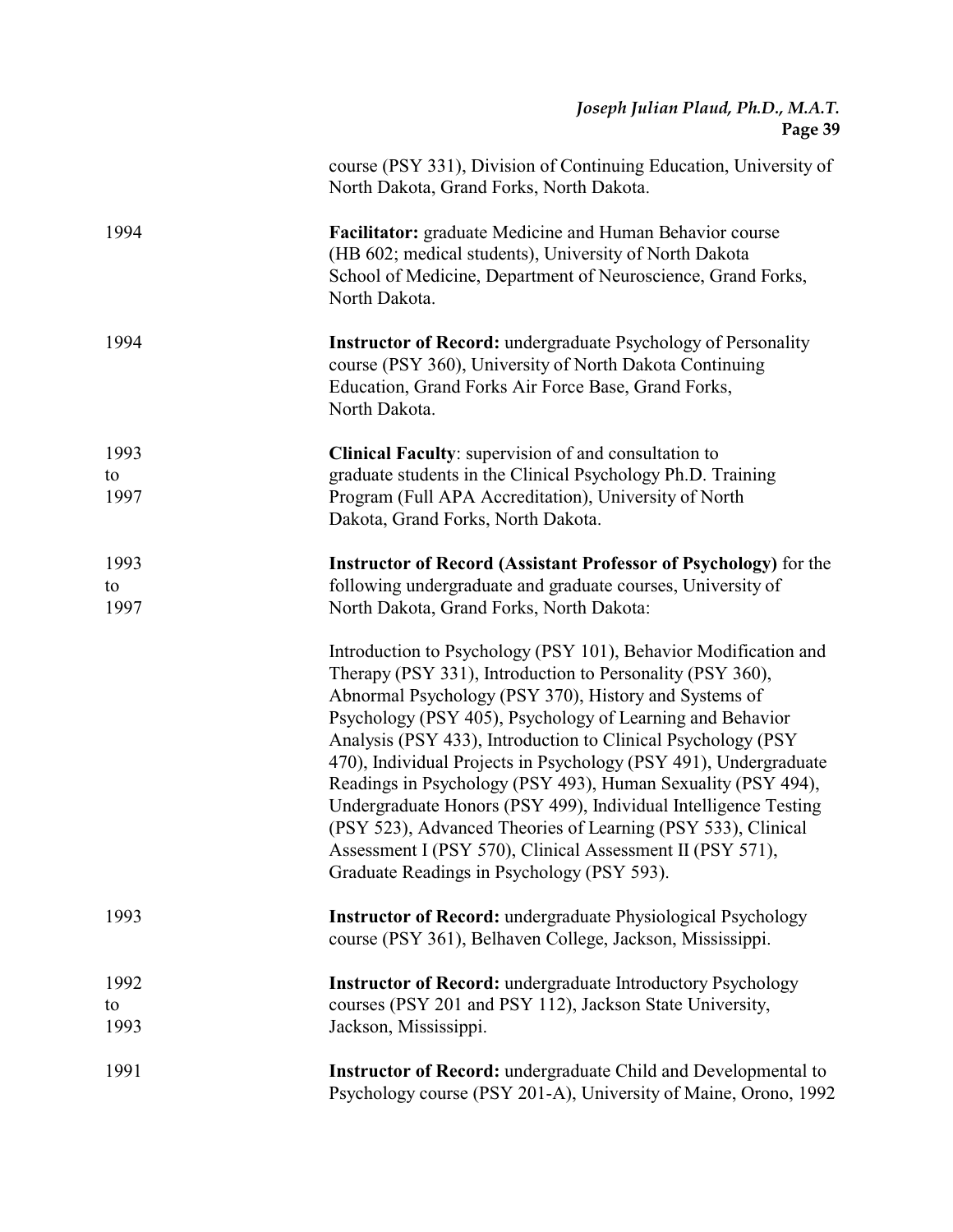Maine.

| 1989<br>to<br>1990    | Instructor of Record: undergraduate Introduction to Psychology<br>course (PSY 100), University of Maine, Orono, Maine.                                                                                                   |
|-----------------------|--------------------------------------------------------------------------------------------------------------------------------------------------------------------------------------------------------------------------|
| 1989                  | Laboratory Assistant: graduate Multivariate Analysis of<br>Variance course (PSY 546). Also held weekly tutoring<br>sessions for the Advanced Graduate Statistics course<br>(PSY 540), University of Maine, Orono, Maine. |
| 1989                  | <b>Teaching Assistant:</b> graduate Advanced Methods of Clinical<br>Assessment course (PSY 626), University of Maine, Orono,<br>Maine.                                                                                   |
| 1988                  | <b>Teaching Assistant: graduate Basic Methods of Clinical</b><br>Assessment course (PSY 625), University of Maine, Orono,<br>Maine.                                                                                      |
|                       | <b>ACADEMIC AND NON-ACADEMIC CLINICAL EXPERIENCE</b>                                                                                                                                                                     |
| 2000<br>to<br>Present | Executive Director: Applied Behavioral Consultants, LLC.<br>Boston, Massachusetts                                                                                                                                        |
| 2002<br>to<br>2006    | <b>Consulting Clinical Psychologist:</b> Alternatives, Inc., Northbridge,<br>Massachusetts                                                                                                                               |
| 2002<br>to<br>2005    | Consulting Clinical Psychologist: Children's Paraclete, Inc.,<br>Johnstown, Pennsylvania                                                                                                                                 |
| 2000<br>to<br>2001    | <b>Consulting Clinical Psychologist: State of New Hampshire,</b><br>Division of Developmental Services, Concord, New Hampshire.                                                                                          |
| 1998<br>to<br>2000    | <b>Consulting Clinical Psychologist:</b> North Dakota Developmental<br>Center, Grafton, North Dakota.                                                                                                                    |
| 1998<br>to            | <b>Program Director and Director of Research: Behavioral</b><br>Associates of Massachusetts, North Attleboro, Massachusetts                                                                                              |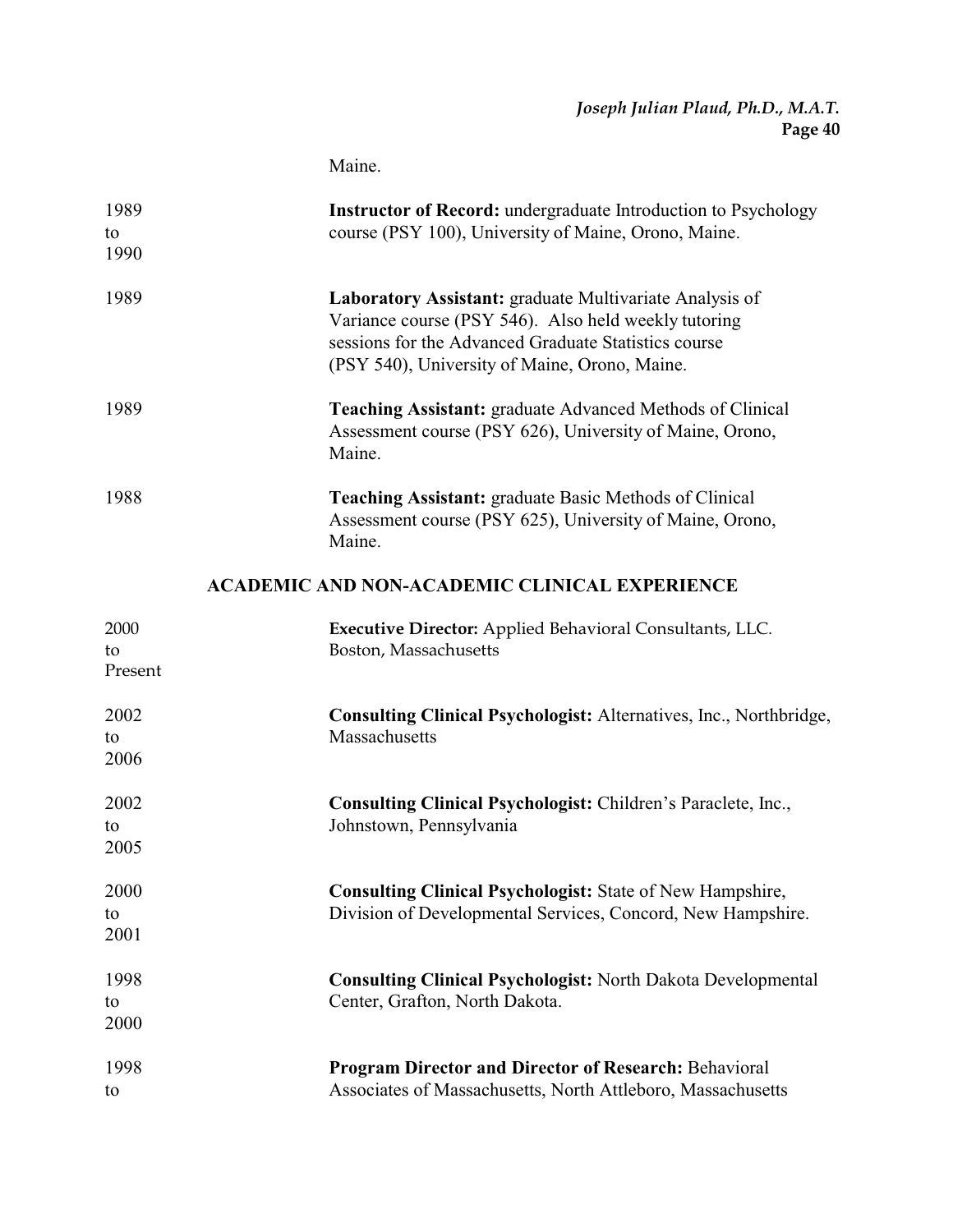| 1998<br>to<br>1999    | <b>Consulting Clinical Psychologist: Franklin School System,</b><br>Oak Street and Jefferson Elementary Schools, Franklin,<br>Massachusetts.                                                                                     |
|-----------------------|----------------------------------------------------------------------------------------------------------------------------------------------------------------------------------------------------------------------------------|
| 1997<br>to<br>2005    | <b>Clinical Psychologist:</b> United States Naval Reserve, Medical<br>Service Corps. Discharged Under Honorable Conditions.                                                                                                      |
| 1996<br>to<br>1997    | Director of Clinical Services: Relationship and Human Sexuality<br>Clinic, Psychological Services Center (PSC), incorporating<br>graduate Clinical Practice (PSY 580), University of North Dakota,<br>Grand Forks, North Dakota. |
| 1995<br>to<br>1997    | <b>Director of Clinical Services: Specialized Treatment of Offenders</b><br>Program (STOP), North Dakota Department of Human Services,<br>Developmental Center, Grafton, North Dakota.                                           |
| 1995<br>to<br>1997    | Clinical Psychologist: Forensic evaluations, specializing in sexual<br>behavior evaluations, Northeast Central Judicial District, State of<br>North Dakota.                                                                      |
| 1994<br>to<br>Present | <b>Clinical Psychologist Hospital Privileges: United Hospital,</b><br>Grand Forks, North Dakota.                                                                                                                                 |
| 1994<br>to<br>Present | <b>Clinical Psychologist and Supervisor: Psychology Services and</b><br>Specialized Treatment of Offenders Program (STOP), North<br>Dakota Department of Human Services, Developmental Center,<br>Grafton, North Dakota.         |
| 1994<br>to<br>1995    | Clinical Psychologist: Family Institute, Grand Forks,<br>North Dakota.                                                                                                                                                           |
| 1993<br>to<br>1996    | <b>Clinical Faculty Supervisor: Psychological Services Center</b><br>(PSC), graduate Clinical Practice (PSY 594), University of North<br>Dakota, Grand Forks, North Dakota.                                                      |
|                       | <b>CLINICAL TRAINING EXPERIENCE</b>                                                                                                                                                                                              |
| 1992                  | Clinical Associate: Outpatient Psychological Clinic,                                                                                                                                                                             |